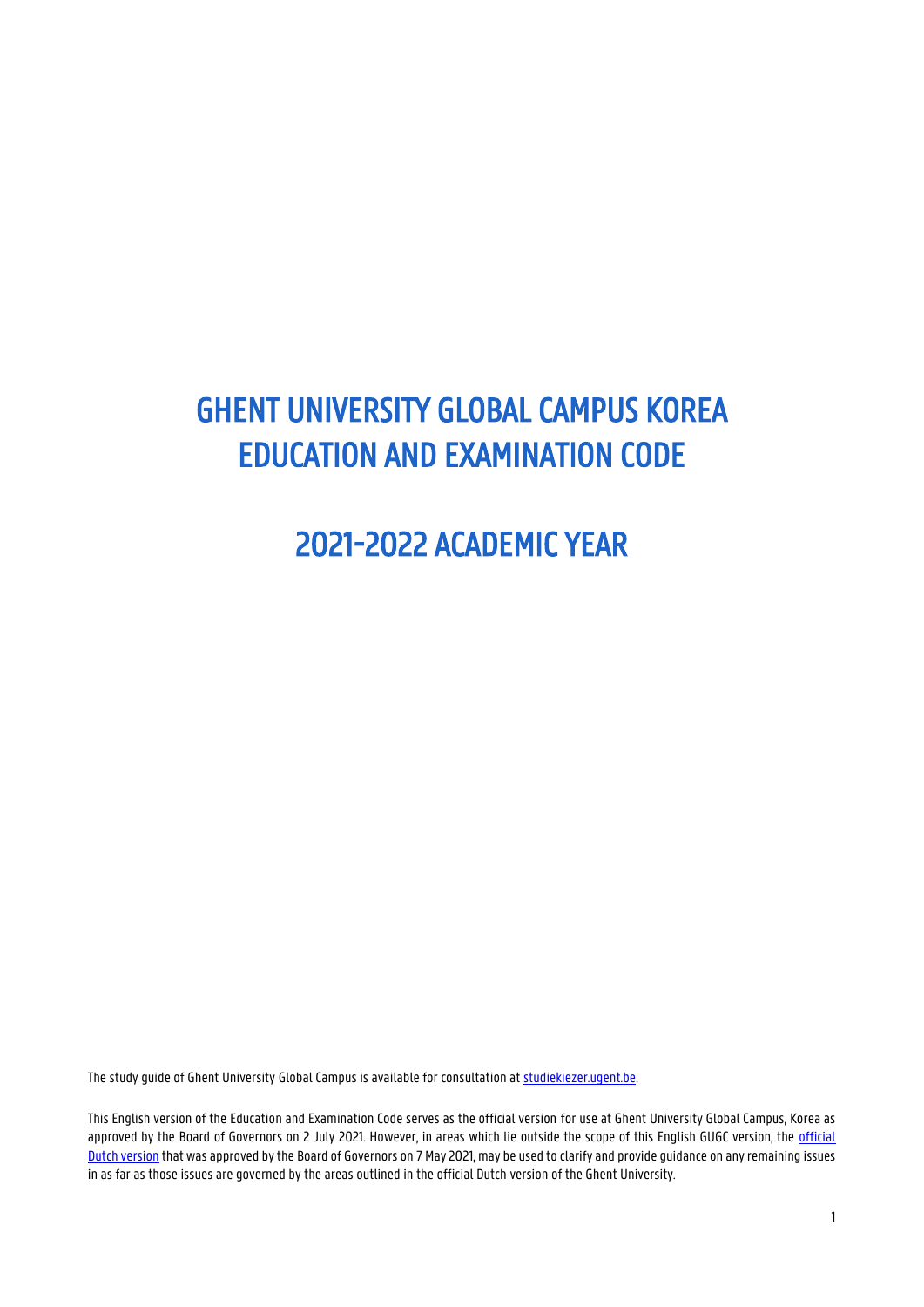| Article 1: The Campus Council <u>Communication and the second section</u> and the communication of the Campus Council Council and the <b>12</b> |     |
|-------------------------------------------------------------------------------------------------------------------------------------------------|-----|
|                                                                                                                                                 |     |
|                                                                                                                                                 |     |
|                                                                                                                                                 |     |
|                                                                                                                                                 |     |
|                                                                                                                                                 |     |
|                                                                                                                                                 |     |
|                                                                                                                                                 |     |
|                                                                                                                                                 |     |
|                                                                                                                                                 |     |
|                                                                                                                                                 |     |
|                                                                                                                                                 |     |
|                                                                                                                                                 |     |
|                                                                                                                                                 |     |
|                                                                                                                                                 |     |
|                                                                                                                                                 |     |
|                                                                                                                                                 |     |
|                                                                                                                                                 |     |
|                                                                                                                                                 |     |
|                                                                                                                                                 |     |
|                                                                                                                                                 |     |
|                                                                                                                                                 |     |
|                                                                                                                                                 |     |
|                                                                                                                                                 |     |
|                                                                                                                                                 |     |
|                                                                                                                                                 |     |
|                                                                                                                                                 |     |
|                                                                                                                                                 |     |
|                                                                                                                                                 |     |
|                                                                                                                                                 |     |
|                                                                                                                                                 | .32 |
|                                                                                                                                                 |     |
|                                                                                                                                                 |     |
|                                                                                                                                                 |     |
|                                                                                                                                                 |     |
|                                                                                                                                                 |     |
|                                                                                                                                                 |     |
|                                                                                                                                                 |     |
|                                                                                                                                                 |     |
| Article 29: Class time slots and class schedules <b>manufactures</b> and class schedules <b>manufactures</b> 34                                 |     |
|                                                                                                                                                 |     |
|                                                                                                                                                 |     |
|                                                                                                                                                 |     |
|                                                                                                                                                 |     |
|                                                                                                                                                 |     |
|                                                                                                                                                 |     |
|                                                                                                                                                 |     |
|                                                                                                                                                 |     |
|                                                                                                                                                 |     |
|                                                                                                                                                 |     |
|                                                                                                                                                 |     |
|                                                                                                                                                 |     |
|                                                                                                                                                 |     |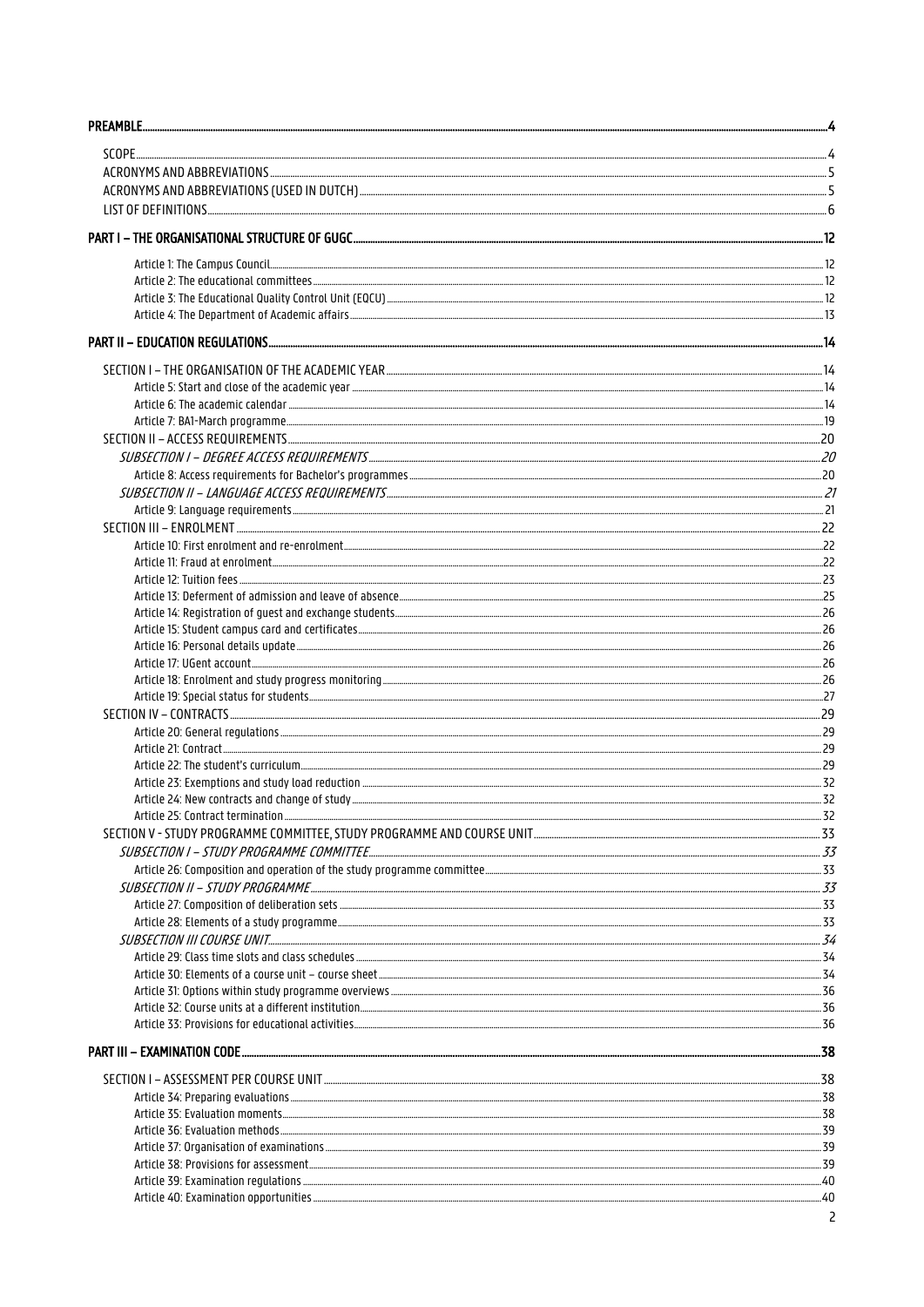| Article 70: Effective date of the Education and Examination code <b>Same and Examination</b> code and the service of the Education and Examination code <b>SAMILIAN CONSTRANTION</b> |  |
|--------------------------------------------------------------------------------------------------------------------------------------------------------------------------------------|--|
|                                                                                                                                                                                      |  |
|                                                                                                                                                                                      |  |
| SECTION II - GLOSSARY OF EVALUATION METHODS                                                                                                                                          |  |
|                                                                                                                                                                                      |  |
|                                                                                                                                                                                      |  |
|                                                                                                                                                                                      |  |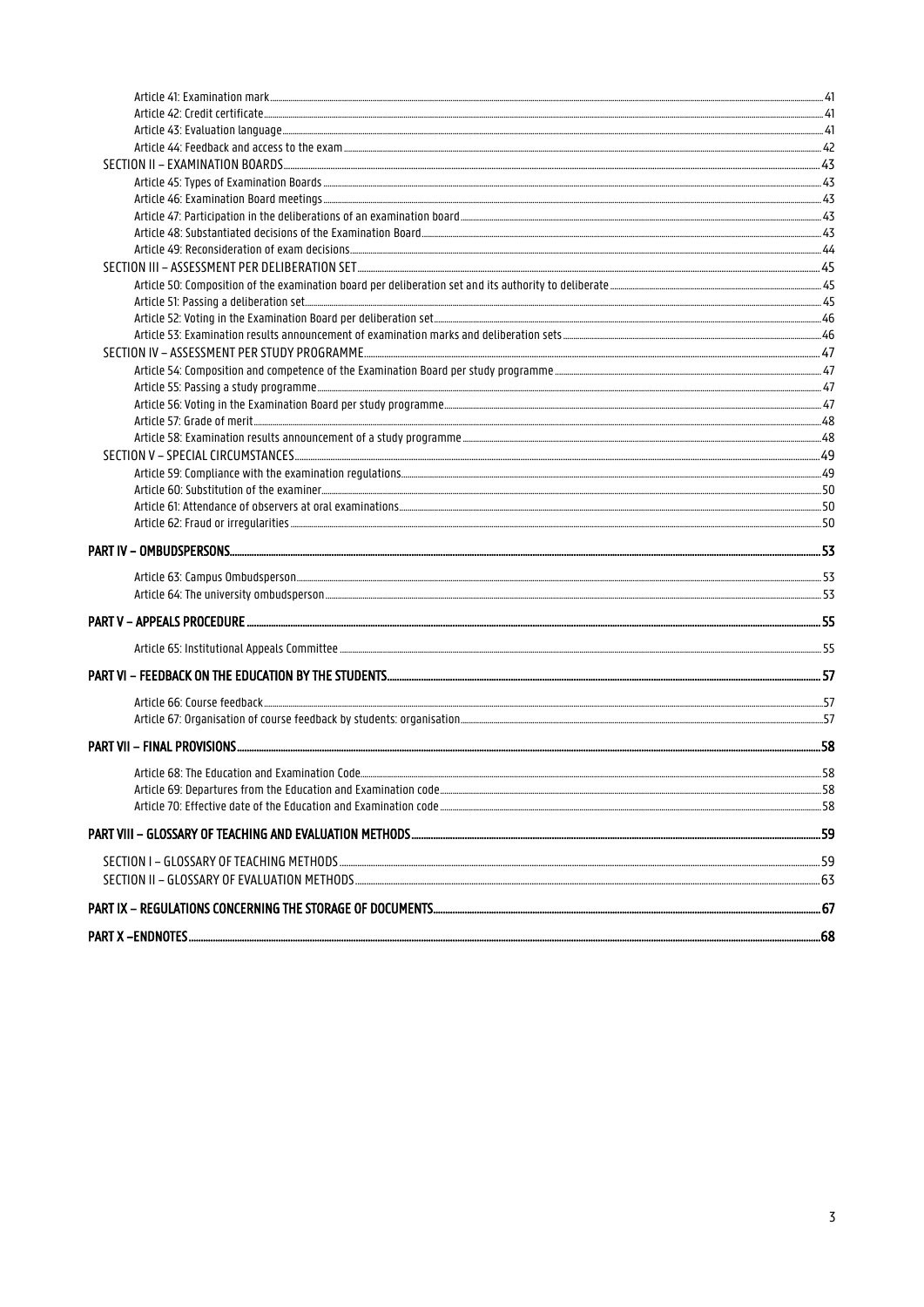## <span id="page-3-0"></span>PREAMBLE

## <span id="page-3-1"></span>**SCOPE**

§1. The present Education and Examination Code is intended as a minimal framework for the education and evaluations at Ghent University Global Campus (GUGC) in Songdo, Korea and may be complemented with specific provisions by the Campus Council.

Departures from the Education and Examination Code can only be granted by the Board of Governors of Ghent University in response to a substantiated request from the Campus Council. The Board of Governors of Ghent University expressly determines the period of validity of the granted departures.

The Education and Examination Code, the Campus Council's supplements thereto, and any departures approved by the Board of Governors of Ghent University are to be communicated to students in electronic format.

§2. On the date of approval of the Education and Examination Code for the academic year 2021-2022 by the Ghent University Board of Governors, the education and examination regulations at GUGC – in addition to the aforementioned Code – are also governed by:

- The 2021-2022 electronic study quide;
- The regulations pertaining to th[e appropriate use of the network and the computers,](http://helpdesk.ugent.be/account/en/regels.php) as approved by the Board of Governors of 15 May 2017;
- $-$  The Code of Conduct on Educational Data at UGhent, approved by the Executive Board as its meeting on 9 March 2021;
- $-$  The regulations pertaining to the [appointment of the lecturers and co-lecturers](https://www.ugent.be/nl/univgent/reglementen/onderwijs/reglementen/lesgevers.htm) for the course units and their temporary replacement, as approved by the Board of Governors at its meeting on 24 May 2013 (see Part XI of the UGent Education and Examination Code (ugent.be/oer);
- The regulations concerning research and collaboration at Ghent University ("[Valorisatiereglement](https://codex.ugent.be/?regid=REG000101)", as approved by the Board of Governors at its meeting on 18 November 2016;
- $-$  The [Disciplinary Regulations for Students,](https://codex.ugent.be/?regid=REG000152) as approved by the Board of Governors at its meeting on 19 September 2008;
- The [General Research and Collaboration Regulations,](https://codex.ugent.be/?regid=REG000057) as approved by the Board of Governors of the Ghent University Association at its meeting on 18 December 2020;
- $-$  The [Generic code of conduct for processing personal information](https://codex.ugent.be/?regid=REG000155&lang=en) and confidential information, as approved by the Executive Board at its meeting on 18 May 2018;
- The [Policy of Ghent University pertaining to inappropriate behaviour,](https://codex.ugent.be/?regid=REG000110&lang=en) as approved by the Executive Board at its meeting on 28 September 2018.
- The [Non-Discrimination Declaration,](https://codex.ugent.be/?regid=REG000222) as approved by the Board of Governors at its meeting on 27 May 2011.

§3. The Education and Examination Code is subject to the Codex of 11 October 2013 concerning Higher Education, ratified by the decree of 20 December 2013 (Codex Higher Education), and to the following decrees adopted by the Flemish Parliament and resolutions adopted by the Flemish Government:

- The [special decree pertaining to Ghent University and Antwerp University Centre,](https://data-onderwijs.vlaanderen.be/edulex/document.aspx?docid=12847) as approved on 26 June 1991;
- $-$  The [resolution of the Flemish Government establishing the list of the Bachelor's and Master's programmes for each institution in](http://data-onderwijs.vlaanderen.be/edulex/document.aspx?docid=15050) Flemish [higher education,](http://data-onderwijs.vlaanderen.be/edulex/document.aspx?docid=15050) as approved on 30 March 2018;
- $-$  The resolution of the Flemish Government establishing the form of the higher education diploma and the contents of the accompanying [diploma supplement that is awarded by higher education institutions in Flanders,](http://data-onderwijs.vlaanderen.be/edulex/document.aspx?docid=14770) as approved on 12 December 2014.

§4. The Education and Examination Code follows the recommendations on student mobility as described in th[e ECTS User's Guide 2015 of the](https://op.europa.eu/en/publication-detail/-/publication/da7467e6-8450-11e5-b8b7-01aa75ed71a1)  [European Commission,](https://op.europa.eu/en/publication-detail/-/publication/da7467e6-8450-11e5-b8b7-01aa75ed71a1) approved by the European Ministers of Education at the conference of Yerevan in May 2015.

§5. The Education and Examination Code is supplemented by the Campus regulations.

§6. By requesting (re-)enrolment, students declare themselves to be in agreement with the stipulations of the current education and examination code.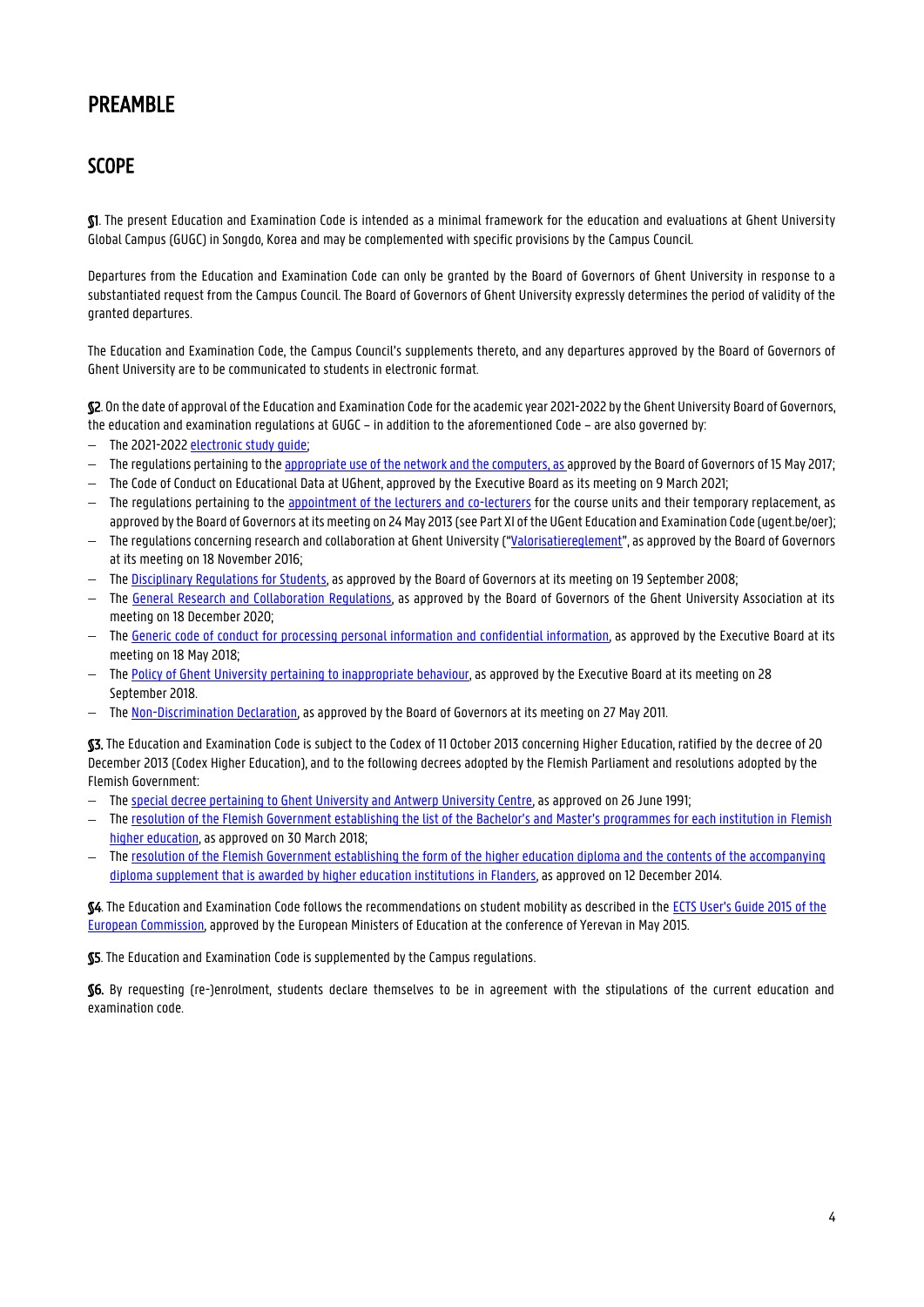## <span id="page-4-0"></span>ACRONYMS AND ABBREVIATIONS

EDUCATIONAL QUALITY CONTROL UNIT (EQCU) EUROPEAN CREDIT TRANSFER AND ACCUMULATION SYSTEM (ECTS) GHENT UNIVERSITY (UGENT) GHENT UNIVERSITY GLOBAL CAMPUS (GUGC) ELECTRONIC LEARNING ENVIRONMENT (ELE)

## <span id="page-4-1"></span>ACRONYMS AND ABBREVIATIONS (USED IN DUTCH)

ASSISTANT ACADEMIC STAFF - ASSISTEREND ACADEMISCH PERSONEEL (AAP) BACHELOR'S PROGRAMMA - BACHELOR (BA) COP -COMMISSIE PROGRAMMA'S ELECTRONIC LEARNING ENVIRONMENT (ELE) - ELEKTRONISCHE LEEROMGEVING (ELO) OTHER ACADEMIC STAFF - OVERIG ACADEMISCH PERSONEEL (OAP) PERSONALISED LEARNING TRACK – GEÏNDIVIDUALISEERD TRAJECT (GIT) PREVIOUSLY ACQUIRED COMPETENCIES – EERDER VERWORVEN COMPETENTIES (EVC) PREVIOUSLY ACQUIRED QUALIFICATIONS – EERDER VERWORVEN KWALIFICATIES (EVK) PROFESSORIAL STAFF – ZELFSTANDIG ACADEMISCH PERSONEEL (ZAP) STANDARD LEARNING TRACK – MODELTRAJECT (MOT)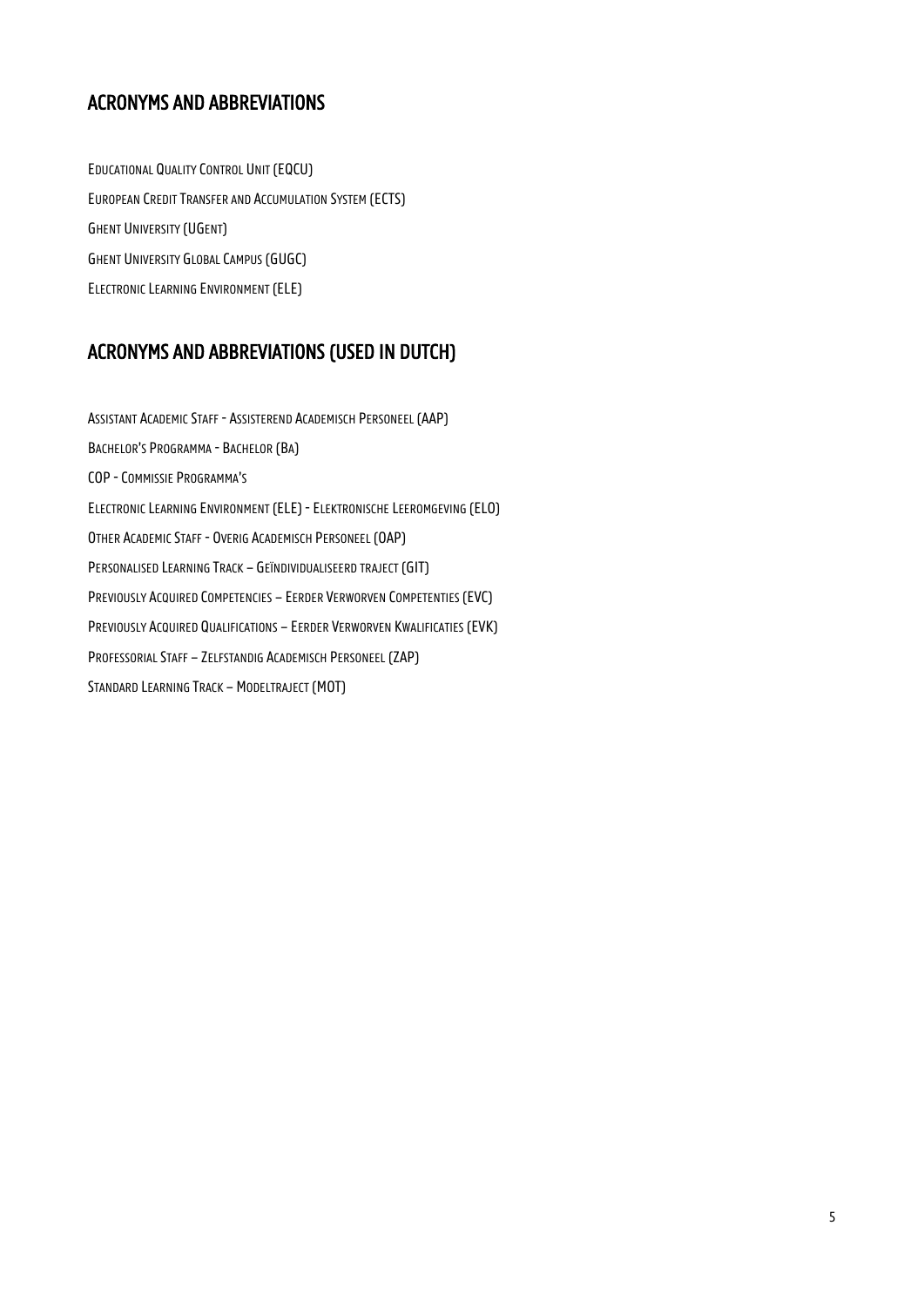## <span id="page-5-0"></span>LIST OF DEFINITIONS

ACADEMIC AFFAIRS The Department of Academic affairs, consisting of a faculty and student administration unit and a study councelling unit, is a central contact within GUGC where there is support to students for a wide range of study and learning track-related issues (provided by the learning track and study counsellors), as well as for any administration concerning their enrolment.

ADMISSIONS AND RECRUITMENT: The Department of Admissions and Recruitment serves as a contact point for students with regards to admissions.

BACHELOR'S PROGRAMME: a study programme in higher education that is subsequent to secondary education and contains at least 180 ECTS credits and, at GUGC, contains 240 ECTS credits.

CATCH-UP ACTIVITIES: educational activities which could not take place during the scheduled time period.

CATCH-UP WEEK: a week in the academic calendar in which catch-up activities may be held.

CO-LECTURER: lecturer appointed by Ghent University, who does not have the ultimate responsibility for the course unit concerned.

CONTINUOUS ASSESSMENT: (usually several) evaluation(s) of the students' study performance throughout the term or the academic year.See also: End-of-term-assessment.

COURSE SHEET: the description of a course unit in the study guide in accordance with the classification under article 30.

COURSE UNIT: a clear-cut set of educational, study and evaluation activities, aimed at acquiring well-defined competencies in terms of knowledge, insight, competences and attitudes. Each course unit is identified by a code listed in the study guide.

CREDITS: the acquired ECTS credits that are linked to a particular course unit.

CREDIT CERTIFICATE: an acknowledgement that, after an evaluation, a student has proven to master the competencies of a particular course unit. This acknowledgement is recorded in a document or is established by means of an electronic registration.

CREDIT CONTRACT: a contract which the university board enters into with a student who enrols in order to obtain a credit certificate for a course unit by means of full participation in the educational activities.

CURRICULUM: a list of course units per student per academic year.

CURRICULUM COMMITTEE: committee with decision-making authority with regard to awarding exemptions, personalised learning track, elective course units and contracts to obtain credits (cf. article 2).

DEGREE: the specification of 'Bachelor' or 'Master' awarded when obtaining a diploma.

DELIBERATION: a formal discussion by an Examination Board per deliberation set or by an Examination Board per study programme.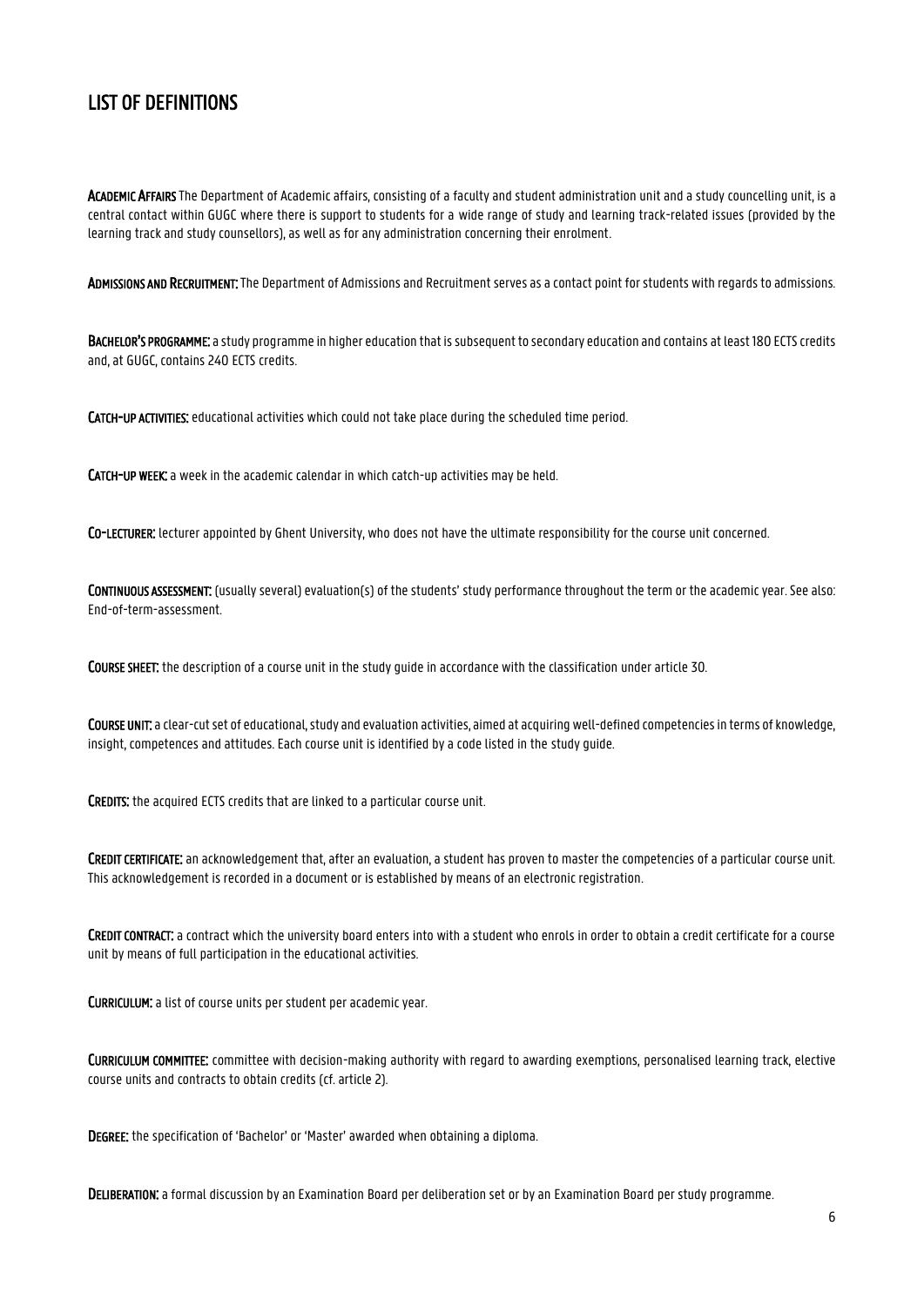DELIBERATION SET: a cluster of course units, credits and exemptions of in principle 60 ECTS credits, determined for each student and each study programme. These course units have been grouped within the framework of a diploma contract, and the Examination Board per deliberation set can make study progress decisions on them.

DIPLOMA: the document that is awarded to students upon the successful completion of a Bachelor's programme or a Master's programme.

DIPLOMA CONTRACT: a contract which the university board enters into with a student who enrols in order to obtain a diploma for a particular study programme with the intent to fully participate in the educational activities.

DIPLOMA SUPPLEMENT: supplement to the diploma describing the nature, level, context, contents and status of a study programme, in accordance with the relevant resolution of the [Flemish Government.](https://data-onderwijs.vlaanderen.be/edulex/document.aspx?docid=14770)

DISCIPLINE: a branch of science on which the academic staff provide education, conduct scientific research or provide scientific services.

DISTANCE LEARNING: mode of study in which students go through a learning process for a comprehensive self-contained course or study programme. Distance learning allows the student and the supervisor/organiser of the learning process to be in different locations, and it can involve a very considerable or very small degree of individual guidance, as well as extensive communication with fellow students. Distance learning often requires using an electronic learning environment.

ECTS CREDIT: an international unit which corresponds to a minimum of 25 and a maximum of 30 hours of prescribed educational, study and evaluation activities and which is used to express the study load of each study programme or each course unit.

EDUCATIONAL ACTIVITIES: activities provided by the academic staff that are aimed at the transfer, processing, practice, assisted application and integration of subject matter.

ELECTIVE COURSE UNIT: course unit that students select according to their own personal interpretation of their study programme overview.

ELECTRONIC LEARNING ENVIRONMENT: web-based environment that students may consult for information, and that allows them to do exercises and communicate with lecturers and/or fellow students. The electronic learning environment for Ghent University and GUGCis called Ufora.

END-OF-TERM ASSESSMENT: any evaluation during the examination periods, as scheduled in the academic calendar, of the extent to which students, based on their studies, have acquired the competencies related to a course unit. See also Continuous assessment.

ENROL: to enter into a contract to obtain a diploma or credits that is renewable every year.

EVALUATION: testing the extent to which students, based on their studies, have acquired the competencies that are set out in a course unit.

EVALUATION MOMENT: specification of the period in which students can be evaluated for a particular course unit. See also: Continuous assessment and End-of-term-assessment.

EXAMINATION BOARD PER DELIBERATION SET: a body composed by the Campus Council which is authorised to take exam decisions regarding a deliberation set and to formulate study advice.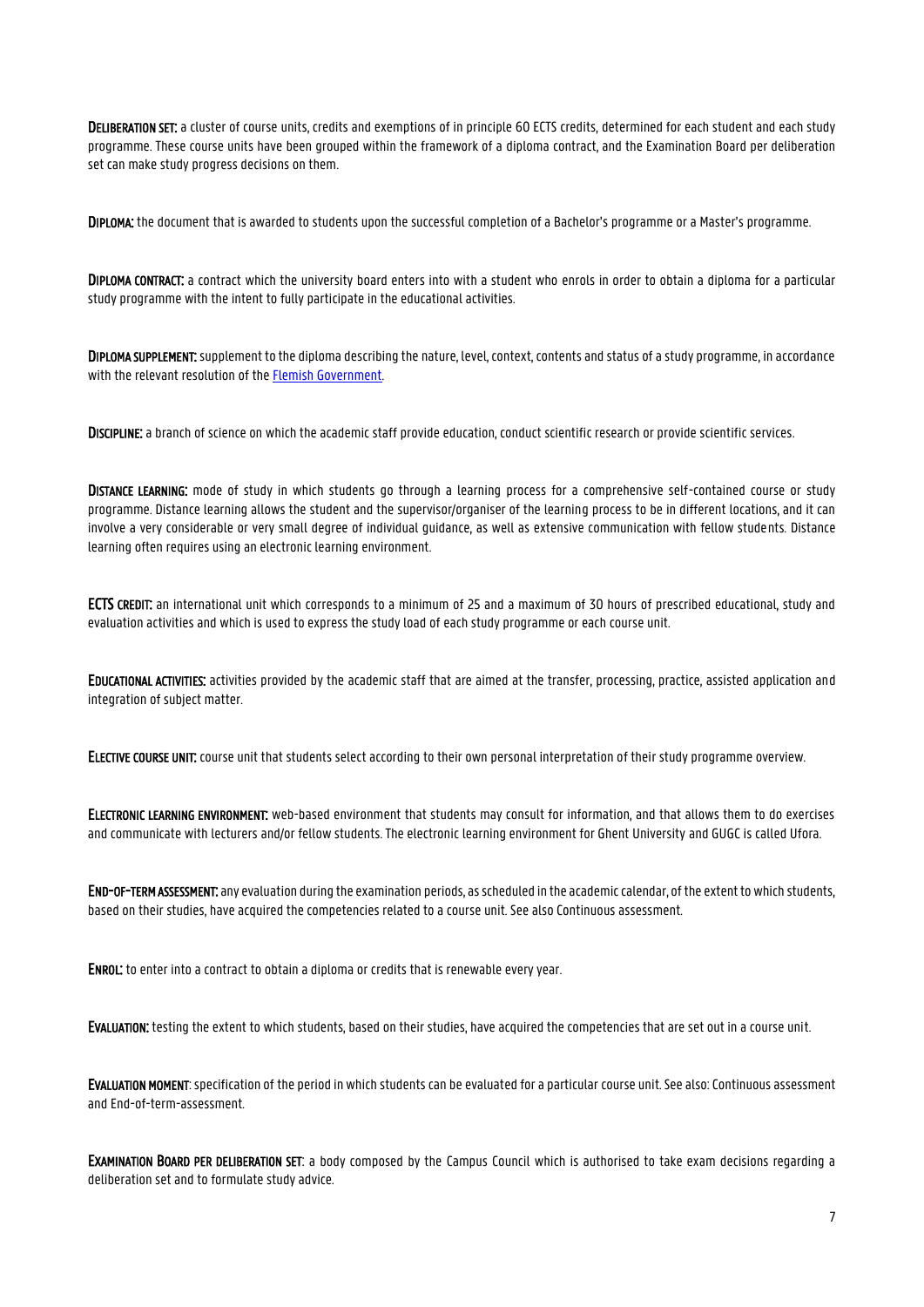EXAMINATION BOARD PER STUDY PROGRAMME: a body composed by the Campus Council which is authorised to take examination-related disciplinary decisions and exam decisions on the whole of the study programme with a view to awarding diplomas and grades of merit.

EXAMINATION DECISION: all decisions which, whether on the grounds of a deliberation round or not, involve a final judgement as to whether a student meets the requirements to pass a course unit, several course units of a study programme, or a study programme as a whole.

EXAMINATION MARK: the assessment of a student's study performance as tested per course unit. This examination mark is expressed as a whole number from 0 up to and including 20.

EXAMINATION OFFICE: notification, registration and information cell open to all parties involved in the end-of-term assessment.

EXAMINATION-RELATED DISCIPLINARY DECISION: decision that is imposed due to fraud or other irregularities during (continuous or end-of-term) assessment.

EXAMINATION-RELATED DISCIPLINARY MEASURE: penalty that is imposed as a result of an examination-related disciplinary decision.

EXAMINATION RESULTS ANNOUNCEMENT: the announcement of exam results and/or deliberation decisions, either publicly or electronically (via Ufora) or by means of the transcript of records.

EXAMINER: a lecturer-in-charge or a co-lecturer who is responsible for the evaluation of a particular course unit. Alternatively, in accordance with article 59, an examiner could be any other tenured academic staff member and/or an assistant professor or visiting professor or a research fellow who is employed at Ghent University, GUGC or the Research Foundation Flanders on a temporary or permanent basis.

**EXEMPTION:** lifting the obligation to sit an exam for a particular course unit.

FEEDBACK: feedback involves a review and explanation of students' evaluation(s). As part of this process, students are also provided with recommendations intended to advance, improve or adjust study performance in view of future evaluations.

FIELD OF STUDY: a field of study as defined by decree in which study programmes that are related in terms of contents are assembled.

FIRST-TERM COURSE UNIT: course unit that is scheduled in the first term of the academic year.

FULL-TIME STANDARD LEARNING TRACK YEAR: a standard learning track year of in principle 60 ECTS credits.

FULL-YEAR COURSE UNIT: course unit which is taught over the two terms of one academic year.

GRADE OF MERIT: special citation (passed cum fructu, passed cum laude, passed magna cum laude, passed summa cum laude) awarded by the Examination Board per study programme upon completion of a Bachelor's programme.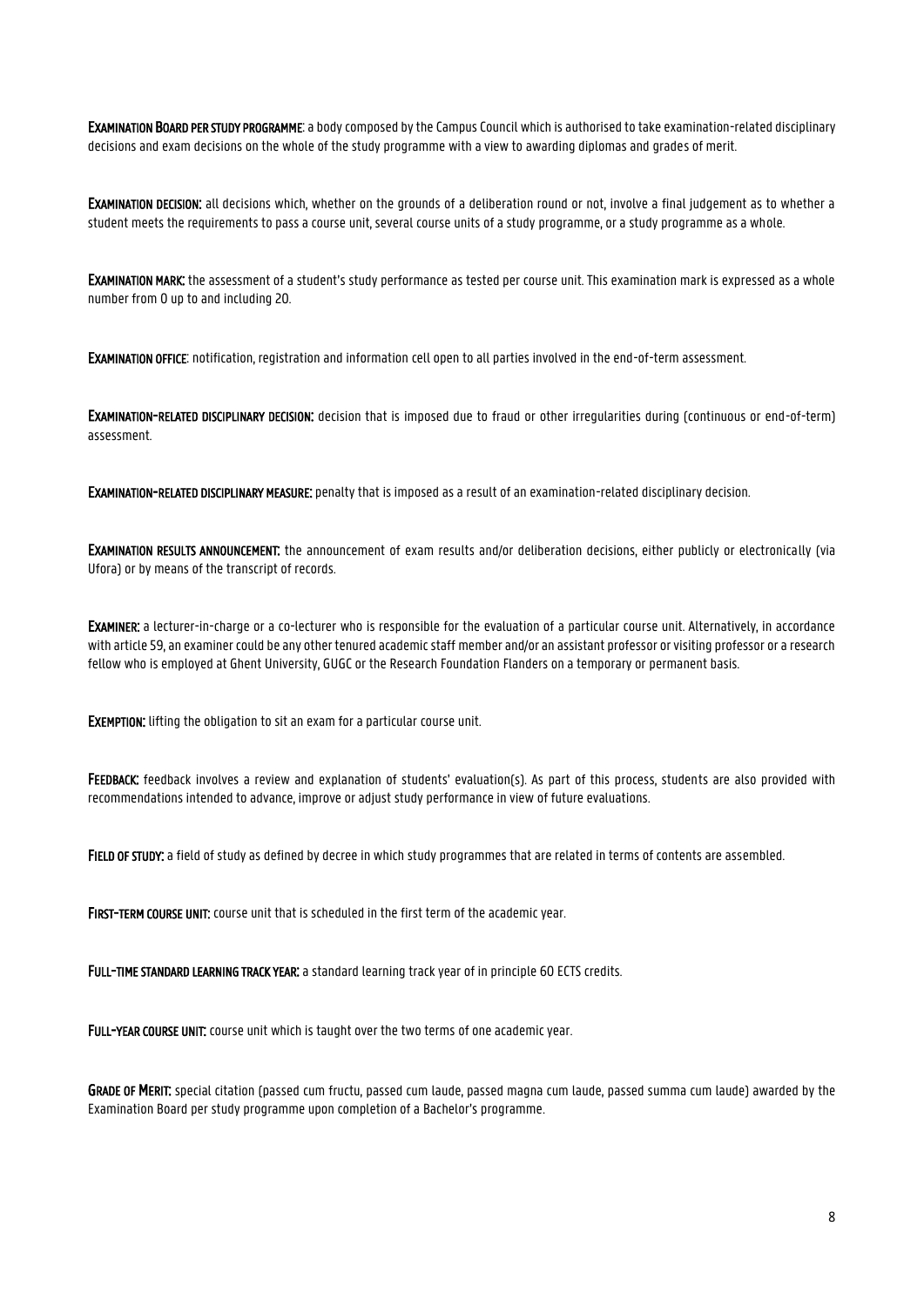GUEST STUDENT: a student who is enrolled at a different institution for higher education while taking a number of course units at GUGC or enjoying educational guidance at GUGC, as part of an interuniversity study programme or another type of interuniversity co-operation or as part of a co-operation scheme with university colleges. Guest students are registered at GUGC.

INCOMING EXCHANGE STUDENT: a student enrolled at a different institute of higher education in Korea or abroad who takes course units at GUGC as part of his/her studies at the institution in question, within a previously determined framework (cf. Learning Agreement) between the institution, the student and GUGC..

INTEGRATION COURSE UNIT: course unit in which the students apply and further develop the knowledge, insight, competences and attitudes that they acquired in other course units. Examples of integration course units include the Master's dissertation, projects (for example, Bachelor's project and dissertation), seminar projects and work placements.

LEARNING AGREEMENT: a formal agreement between the three parties involved in student mobility (i.e. the students, the sending institution and the receiving institution (or organisation or company)), who facilitate the organisation of student mobility and the recognition of credits obtained in this context. The Learning Agreement stipulates all the course units and other educational or research activities associated with student mobility. As such, it provides students with legal certainty that the credits they obtained at the receiving institution will also be acknowledged at the sending institution.

LEARNING TRACK: the way in which the study is arranged for a student, i.e. the terms and conditions governing study progress (the order and the number of course units within a particular time span) of a curriculum. A learning track can be organised according to a standard learning track or a personalised learning track.

LEARNING TRACK COUNSELLOR: a member of the Academic Affairs department who provides students with information, advice, and assistance with regard to the various aspects of their study career: study progress, selection processes, reorientation and personalised learning tracks. S/he also acts as contact person between students and academic staff and, if necessary, can refer students to the appropriate services or bodies.

LECTURER-IN-CHARGE: the lecturer appointed by Ghent University who is ultimately responsible for a course unit.

MANDATORY COURSE UNIT: course unit that needs to be taken by all students who have enrolled under a contract to obtain a diploma, with the exception of students who have been awarded an exemption or a study load reduction.

**OASIS:** the IT-system that supports the processes and activities concerning the education and student administration.

PARTIAL EXAMINATION: an examination dealing with only part of the study material.

PERSONALISED LEARNING TRACK: learning track which deviates from the standard learning track.

PLAGIARISM: plagiarism is considered to be a form of fraud and an irregularity at Ghent University and GUGC. To commit plagiarism is to present (parts of) a source as original and your own, without adding any acknowledgements. It can relate to different forms of production, such as texts (written, oral), images (photographs, film, graphs, diagrams, figures, etc), music, databases, a structure, a line of reasoning, or ideas.

PREVIOUSLY ACQUIRED QUALIFICATIONS: every Belgian or foreign study certificate which shows that the student has successfully completed a formal learning track, whether as part of an educational programme or otherwise, insofar as it is not a credit certificate obtained within the institution or programme where the (prospective) student wishes to assert this qualification.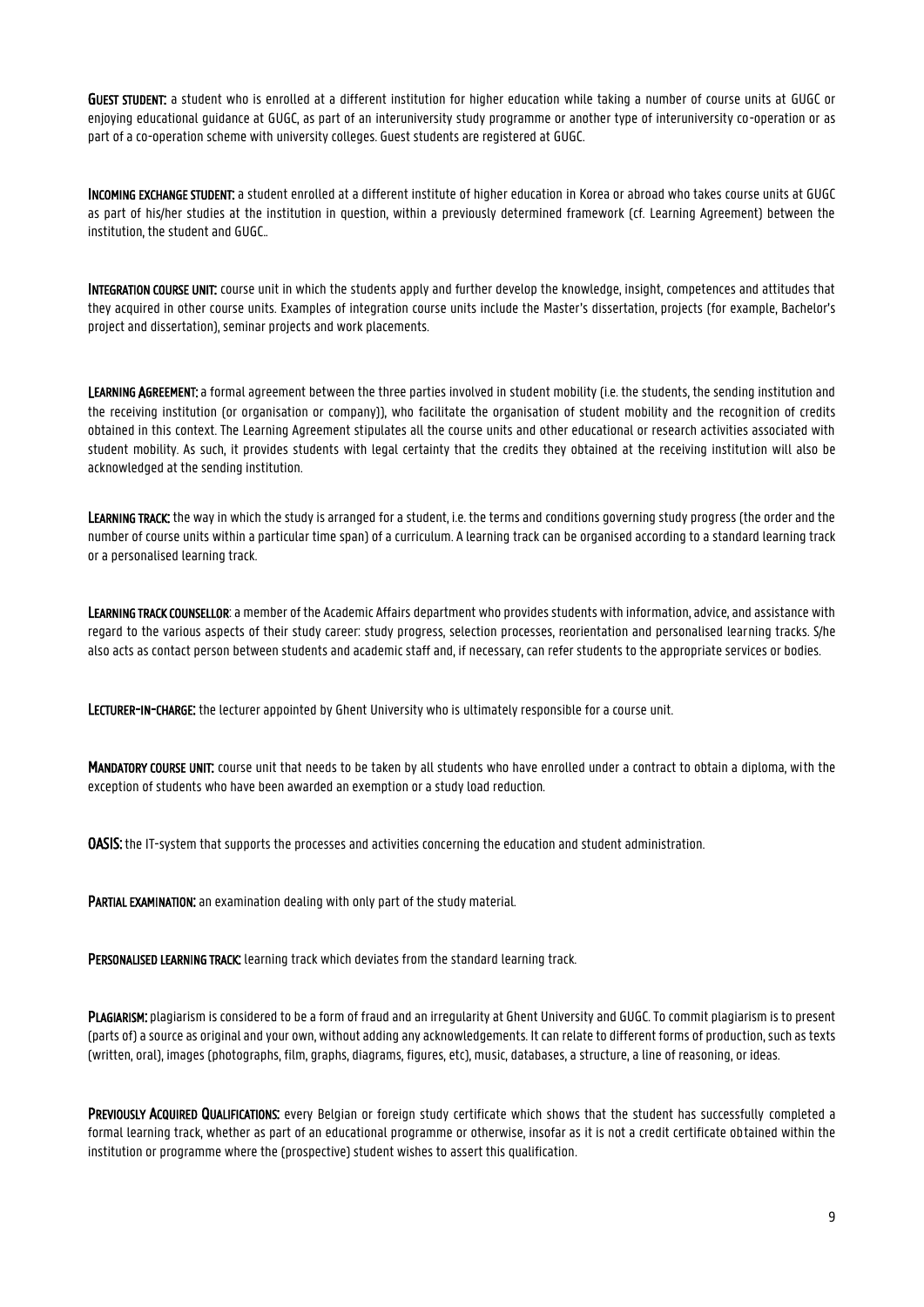RECESS: time period in which educational activities and evaluations organised by University are suspended, cf. the time spans specified in the academic calendar.

REGISTER: individuals who are enrolled at a different higher education institution (guest students) are registered at GUGC. Registrations only serve administrative purposes, as it allows GUGC to know the identity of the individuals in question, while also allowing these individuals to use a number of facilities that are available to GUGC students.

REGULAR COURSE UNIT: course unit approved by the Executive Board and for which the student is awarded a credit certificate upon successful completion.

RESEARCH RESULTS: the results of research or development efforts, accomplished by the researchers as part of their relation with Ghent University and/or by means of Ghent University resources or equipment. These do not comprise literary works or works of art as intended under the Law on Copyright and Neighbouring Rights of 30 June 1994 ('Copyright Act'). However, they are considered to comprise computer software or databases which are protected under the Copyright Act and/or the Act of 31 August 1998 which transposed into Belgian law the European Directive of 11 March 1996 on the Legal Protection of Databases ('Database Act').

RESEARCH RESULTS THAT CAN CREATE VALUE: the research results that at first sight appear to offer viable prospects for exploitation, commercialisation and/or social implementation and which are the property of Ghent University or to which Ghent University can assert certain rights.

SECOND-TERM COURSE UNIT: course unit that is scheduled in the second term of the academic year.

SEQUENTIALITY: the regulations approved by the Committee for Programmes on the requirement to have followed, (been declared as) passed or exempted from a particular course unit before a student can take up another course unit in his/her curriculum.

STANDARD LEARNING TRACK: standard learning track within a given study programme, as determined by the Campus Council in the provisions of article 28, 4°, in which the optimal succession, feasibility and organisation of the education offered in this programme is pursued.

STANDARD LEARNING TRACK YEAR: part of a standard learning track that is offered within one academic year, as determined in the study guide.

STUDENT: an individual who is enrolled at Ghent University or GUGC for the current academic year.

STUDENT COUNSELLOR: a member of the Academic Affairs team who coaches students to ensure a smooth study process. A student counsellor offers content-specific and/or general coaching about the relevant study programme. S/he works together with lecturers and teaching assistants to set up new coaching schemes and offers feedback with regard to recurrent field-related problems.

STUDENT SERVICES: The Department of Student Services serves as a contact point for students with regards to leave of absence, student clubs and other affairs related to students' life on campus (including housing).

STUDY LOAD: the number of ECTS credits that are assigned to a course unit or a study programme.

STUDY PROGRAMME: the structuring unit of higher education, i.e. a set of coherent educational, study and evaluation activities that are authenticated with a diploma or certificate upon successful completion.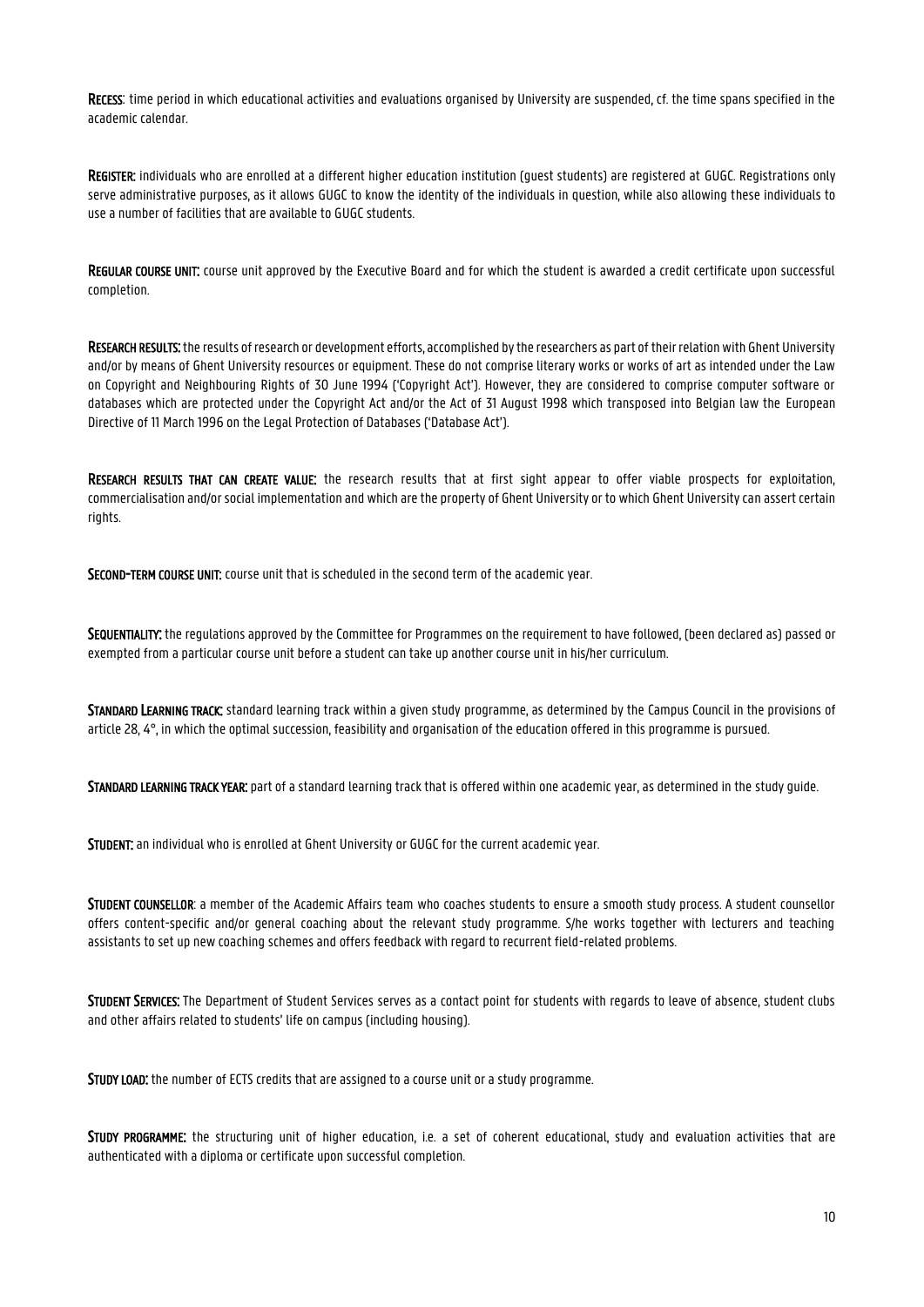STUDY PROGRAMME CHARACTERISTICS: the defining characteristics of a study programme, arising from (a) the qualification and/or specification of the degree that is awarded upon completion of the study programme, and/or (b) the study load of the study programme, and/or (c) a specific main subject within a study programme.

STUDY PROGRAMME OVERVIEW: the full set of course units that make up a study programme.

STUDY TIME: the amount of time, expressed in hours, that an average student needs in order to successfully complete the prescribed educational and evaluation activities of a course unit or study programme.

SUCCESS RATE: the proportion between the number of acquired credits and the number of ECTS-credits in the personal enrolment curriculum.

SUPERVISOR (PROMOTOR): Person in charge of steering and guiding Bachelor's, Master's and doctoral students.

TEACHING METHOD: the way in which the educational activities are given shape, so that students can acquire the envisaged competencies as efficiently as possible. Examples of teaching methods include lectures, practicals, the Master's dissertation, guided self-study, online discussion forums, independent work, etc.

TECHNOLOGY TRANSFER OFFICE: the body charged with the protection and exploitation of Ghent University research results, for the benefit of and under the authority of Ghent University.

TRANSCRIPT OF RECORDS: an enumeration of the examination marks obtained by an individual student for the course units that are listed on this report.

TUITION FEE: the amount that the student is to pay upon enrolment in order to take part in educational activities and/or exams.

UFORA: the official electronic learning environment of Ghent University and GUGC.

VERTICAL AND HORIZONTAL CONSISTENCY: synchronising the contents of the course units within a specific learning track (horizontally) and across the various learning tracks (vertically), aimed at preventing gaps in the initial competencies of students and overlap between course units.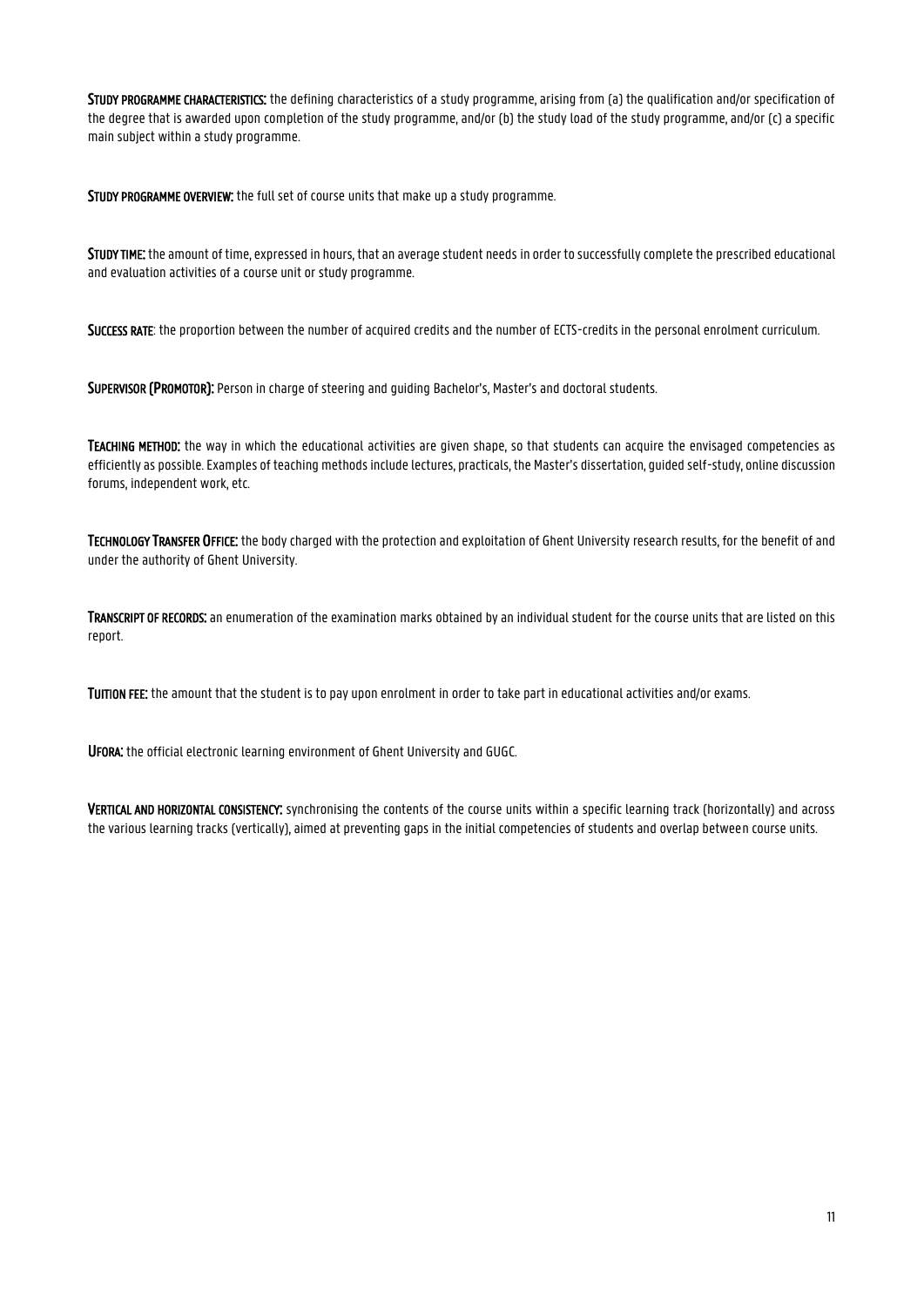## <span id="page-11-0"></span>PART I – THE ORGANISATIONAL STRUCTURE OF GUGC

## <span id="page-11-1"></span>**ARTICLE 1: THE CAMPUS COUNCIL**

Ghent University Global Campus (GUGC) is managed by the Campus President and the Campus Council.

The Campus Council consists of representatives of GUGC staff and students and is complemented with the Ghent University Director of Internationalization. The Campus President chairs the Campus Council, which meets at least once a month when the university is in session.

The Campus Council has the following tasks:

- 1° Advising the Board of Directors of NPO "Ghent University Korea" concerning the appointment and promotion of academic staff, in accordance with Ghent University practices.
- 2° Proposing academic rules and regulations in accordance with Ghent University practices.
- 3° Proposing modifications to the academic programs offered, based on advice from the Study Programme Committee.
- 4° Organising the necessary advisory bodies and committees.

## <span id="page-11-2"></span>ARTICLE 2: THE EDUCATIONAL COMMITTEES

Educational processes at Ghent Uninversity Global Campus are supported by the Curriculum Committee, the Study Program Committee and the examination boards.

#### §1. Curriculum Committee

The Curriculum Committee is set up per cluster of study programmes. The Curriculum Committee is presided by a full-time GUGC ZAP faculty member and contains at least the chair(s) of the study programme committee(s) involved, as well as the learning track counsellor(s), with the right to vote or not.

The Curriculum Committee has the authority to award exemptions, personalised learning tracks and contracts to obtain credits. At GUGC, the Curriculum Committee will also decide whether or not a student with a personalised learning track (i.e. a student that does not follow the standard learning track) may proceed to BA4 semester 1 (which in its entirety is organised at the home campus in Ghent, Belgium), after a substantiated request from the student to the committee.

The learning track counsellors are responsible for counselling students on how to compose their curriculum (with regards to personalised learning tracks, as well as for the above mentioned progression to BA4 semester 1 in Ghent). The Curriculum Committee may consult any person, council or committee that it deems relevant.

#### §2. The Study Programme Committee

The Study Programme Committee acts as permanent advisory body to the Campus Council with regard to general policy and the organisation of the way in which the study programme(s) are to be taught. Part II, Section V, subsection I of the underlying Education and Examination code deals with the specifics of the Study Programme Committee.

#### §3. The Examination Boards

There are two types of examination boards: the Examination Board per deliberation set and the Examination Board per study programme. Section II in Part III (Examination code) of the underlying Education and Examination code deals with the competencies and operation of the Examination Boards.

### §4. The Intercampus Council.

The Intercampus Council is an advisory body, chaired by the Ghent University Director of Internalization, that ensures coordination of the study programme(s) on offer (and possible changes) with stakeholders from the Faculty of Sciences and the Faculty of Bioscience Engineering, optimizes processes in which ZAP/AAP from UGent (Faculties of Sciences and Bioscience Engineering) in teaching at GUGC are involved, and advises on administrative affairs related to UGent procedures.

## <span id="page-11-3"></span>ARTICLE 3: THE EDUCATIONAL QUALITY CONTROL UNIT (EQCU)

The Educational Quality Control Unit (EQCU) is responsible for the coordination of the course feedback. It ensures that all course units of any given study programme or any lecturer are frequently surveyed. All course units and the lecturers-in-charge and co-lecturers that are mentioned in the course file shall be surveyed at least once every three years.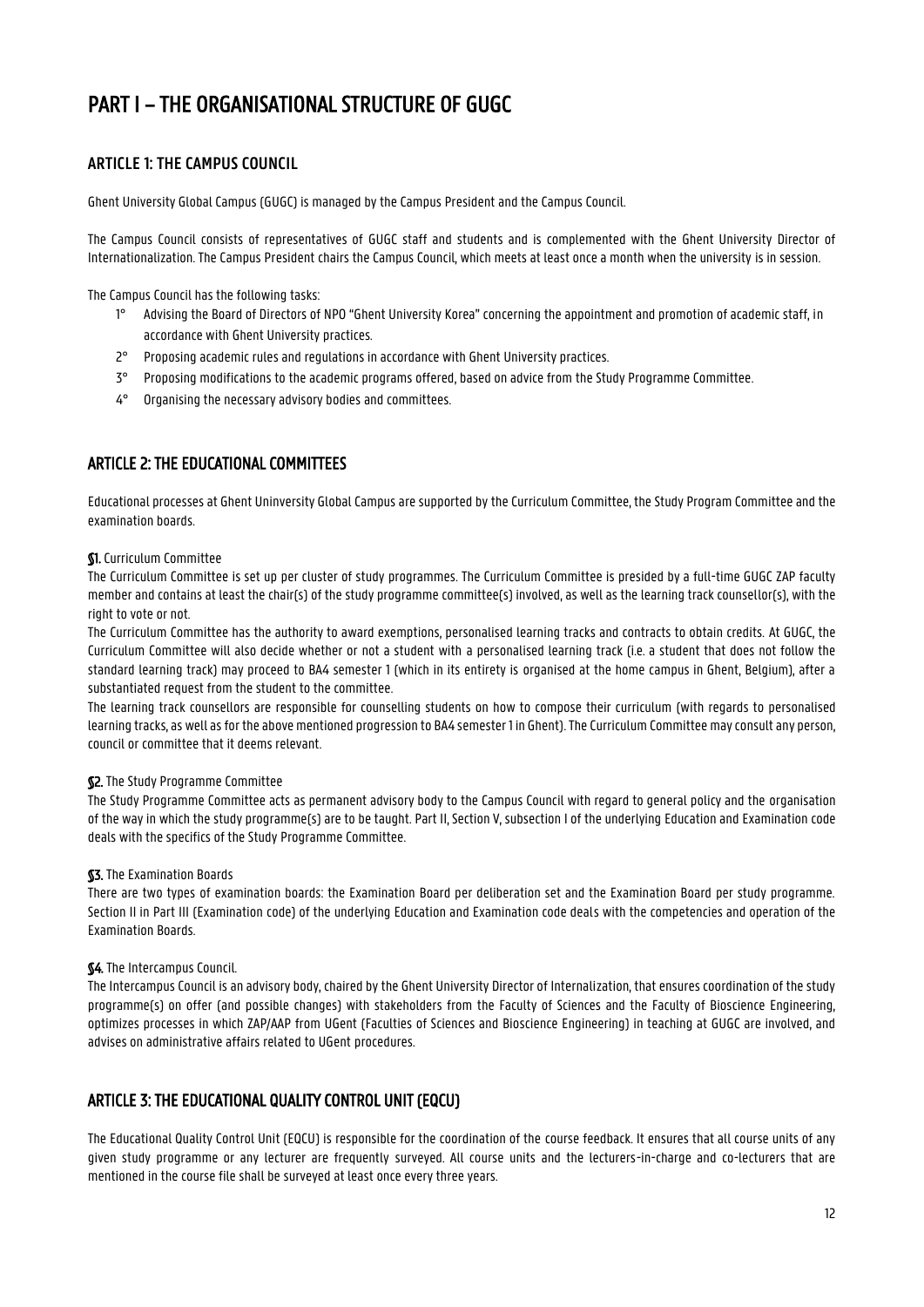## <span id="page-12-0"></span>ARTICLE 4: THE DEPARTMENT OF ACADEMIC AFFAIRS

The Department of Academic Affairs is a central contact within GUGC where there is support to students for a range of study and learning trackrelated issues (provided by the learning track counsellors), as well as for any administration concerning their enrolment.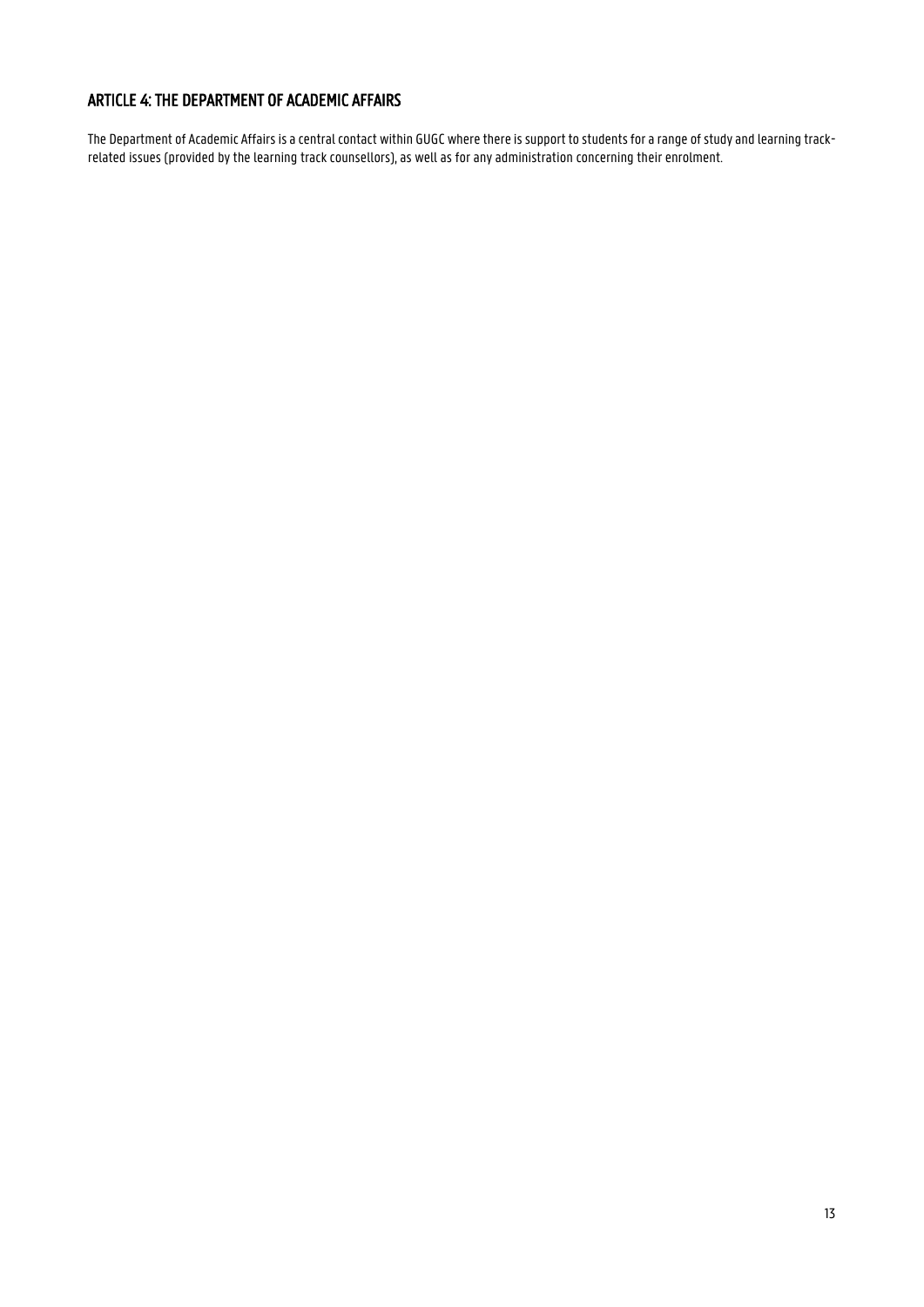## <span id="page-13-0"></span>PART II – EDUCATION REGULATIONS

## <span id="page-13-1"></span>SECTION I – THE ORGANISATION OF THE ACADEMIC YEAR

## <span id="page-13-2"></span>**ARTICLE 5: START AND CLOSE OF THE ACADEMIC YEAR**

The 2021 academic year starts on 30 August 2021 and closes on 27 August 2022.

## <span id="page-13-3"></span>**ARTICLE 6: THE ACADEMIC CALENDAR**

#### §1. Semester system

1°Course units are taught and evaluated within one term. The academic year is divided into two terms.

- 2° In contravention of 1° course units may be organised as full-year course units in the following cases:
	- − If they are organised in the first year of the standard learning track of a Bachelor's programme.
	- − If they are integration course units.
	- − If the learning process or the organisation of the educational activities requires a level of continuity or development that cannot be accomplished within the time span that is laid down for the educational activities in one term.

Any such departures are granted by a decision by the Executive Board of Ghent University. Such a decision shall be based on the comprehensively substantiated recommendation of the Campus Council. Once such a departure has been granted for a course unit, the departure remains in force until the Campus Council decides to organise the course unit again and evaluate within one term.

The educational activities of a full-year course unit cannot continue in the examination periods, the catch-up week or the periods in which educational activities and evaluations are suspended, barring exceptions approved by the Executive Board of Ghent University.

\$2. Th[e academic calendar](https://www.ugent.be/globalcampus/en/study/academic-calendar-2021-2022.pdf/at_download/file) is compiled annually and publicised by the Board of Governors of Ghent University, before 1 January preceding the start of the academic year concerned. The Campus Council is free to complement the academic calendar with specific provisions.

§3. Due to the difference in organisation of the Bachelor years, a customized academic calendar is valid for the different Bachelor years.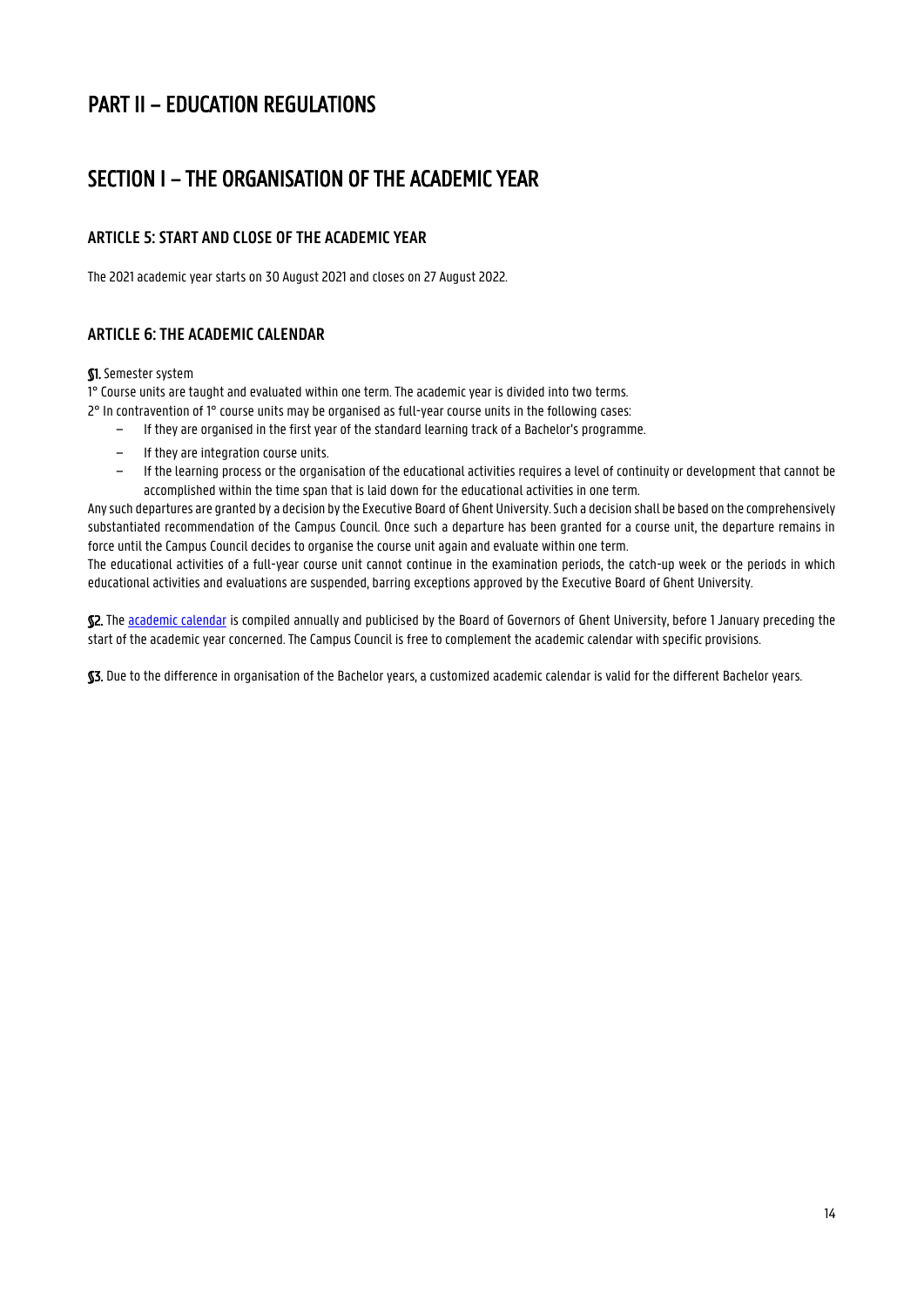## Bachelor 1 and Bachelor 2

| <b>SEMESTER1</b>                                  |                                                                                                                                    |  |
|---------------------------------------------------|------------------------------------------------------------------------------------------------------------------------------------|--|
| Mon 2021/08/30                                    | Start of the 2021-2022 academic year                                                                                               |  |
| Mon 2021/08/30 up to and including Sat 2021/11/20 | 12 weeks of first-term educational activities (Fall Semester)                                                                      |  |
| Mon 2021/11/22 up to and including Sat 2021/11/27 | 1 week of catch-up activities                                                                                                      |  |
| Mon 2021/11/29 up to and including Sat 2021/12/25 | 4 weeks first term exam period comprised of<br>self-study<br>$\qquad \qquad -$<br>exams<br>announcement of the results<br>feedback |  |
| Mon 2021/12/27 up to and including Sat 2022/02/05 | 6 weeks of Winter Recess                                                                                                           |  |
| Mon 2022/02/07 up to and including Sat 2022/02/26 | 3 weeks of first term resit exam period comprised of<br>resit exams<br>announcement of the results<br>feedback                     |  |

| <b>SEMESTER 2</b>                                 |                                                                                                                 |
|---------------------------------------------------|-----------------------------------------------------------------------------------------------------------------|
| Mon 2022/02/28 up to and including Sat 2022/05/21 | 12 weeks of second-term educational activities (Spring Semester)                                                |
| Mon 2022/05/23 up to and including Sat 2022/05/28 | 1 week of catch-up activities                                                                                   |
| Mon 2022/05/30 up to and including Sat 2022/06/25 | 4 weeks second term exam period comprised of<br>self-study<br>exams<br>announcement of the results<br>feedback  |
| Mon 2022/06/27 up to and including 2022/08/06     | 6 weeks of Summer Recess                                                                                        |
| Mon 2022/08/08 until Sat 2022/08/27               | 3 weeks of second term resit exam period comprised of<br>resit exams<br>announcement of the results<br>feedback |
| Mon 2022/08/29                                    | Start of the 2022-2023 academic year                                                                            |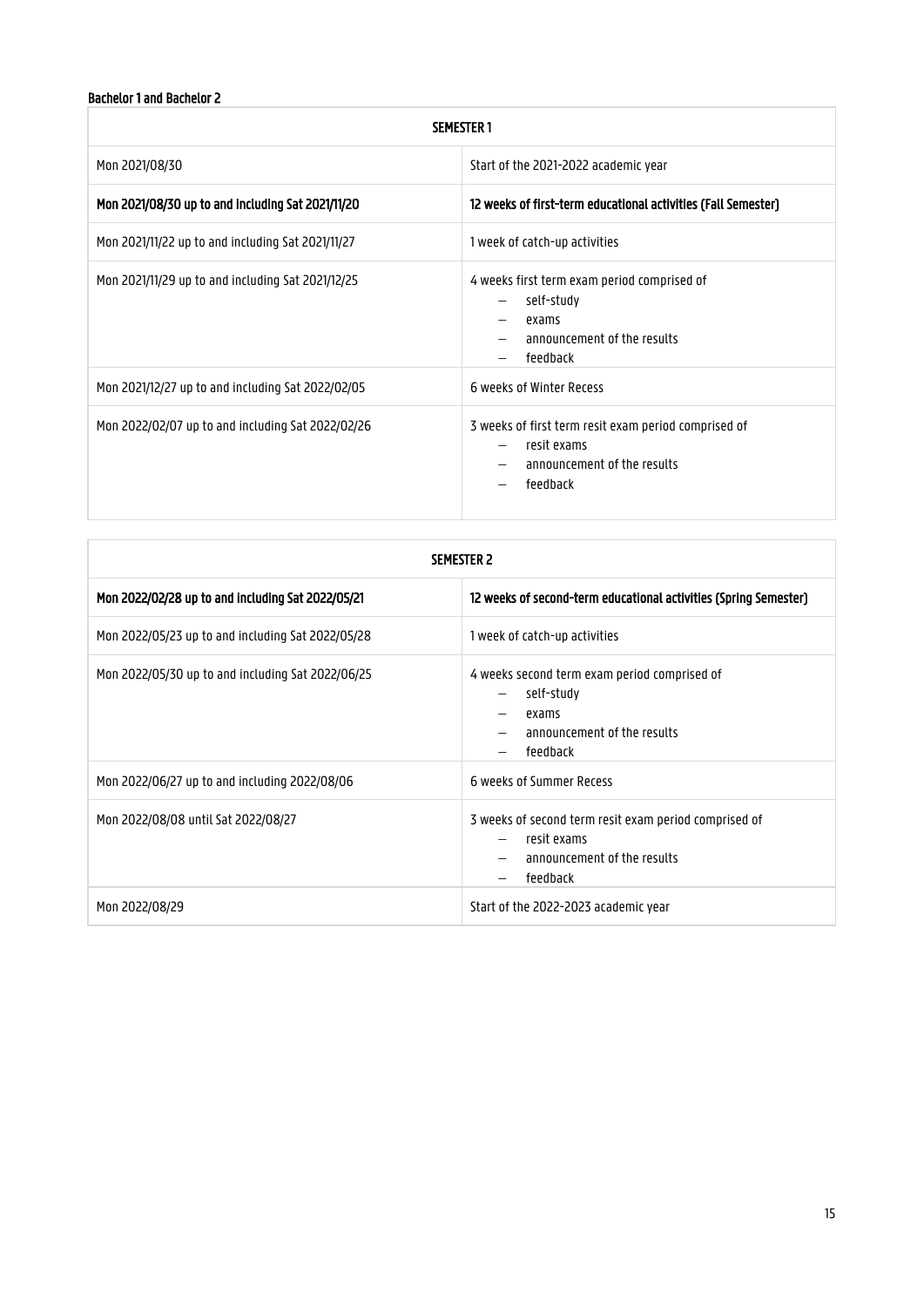## Bachelor 3

| <b>SEMESTER 1</b>                                 |                                                                                                                                           |  |
|---------------------------------------------------|-------------------------------------------------------------------------------------------------------------------------------------------|--|
| Mon 2021/08/30                                    | Start of the 2021-2022 academic year                                                                                                      |  |
| Mon 2021/08/30 up to and including Sat 2021/11/20 | 12 weeks of first-term educational activities (Fall Semester)                                                                             |  |
| Mon 2021/11/22 up to and including Sat 2021/11/27 | 1 week of catch-up activities                                                                                                             |  |
| Mon 2021/11/29 up to and including Sat 2021/12/25 | 4 weeks first term exam period comprised of<br>self-study<br>$\overline{\phantom{0}}$<br>exams<br>announcement of the results<br>feedback |  |
| Mon 2021/12/27 up to and including Sat 2022/02/05 | 6 weeks of Winter Recess                                                                                                                  |  |
| Mon 2022/02/07 up to and including Sat 2022/02/26 | 3 weeks of first term resit exam period comprised of<br>resit exams<br>announcement of the results<br>feedback                            |  |
| <b>SEMESTER 2</b>                                 |                                                                                                                                           |  |
| Mon 2022/02/28 up to and including Sat 2022/03/26 | 4 weeks of second-term educational activities                                                                                             |  |
| Mon 2022/03/28 up to and including Sat 2022/04/02 | 1 week of self-study and exam                                                                                                             |  |
| Mon 2022/04/04 up to and including Sat 2022/04/30 | 4 weeks of second-term educational activities                                                                                             |  |
| Mon 2022/05/02 up to and including Sat 2022/05/07 | 1 week of self-study and exam                                                                                                             |  |
| Mon 2022/05/09 up to and including Sat 2022/06/04 | 4 weeks of second-term educational activities                                                                                             |  |
| Mon 2022/06/06 up to and including Sat 2022/06/25 | 3 weeks second term exam period comprised of<br>self-study<br>exams<br>announcement of the results<br>feedback                            |  |
| Mon 2022/06/27 up to and including Sat 2022/08/06 | 6 weeks of Summer Recess                                                                                                                  |  |
| Mon 2022/08/08 until Sat 2022/08/27               | 3 weeks of second term resit exam period comprised of<br>resit exams<br>announcement of the results<br>feedback                           |  |
| Mon 2022/08/29                                    | Start of the 2022-2023 academic year                                                                                                      |  |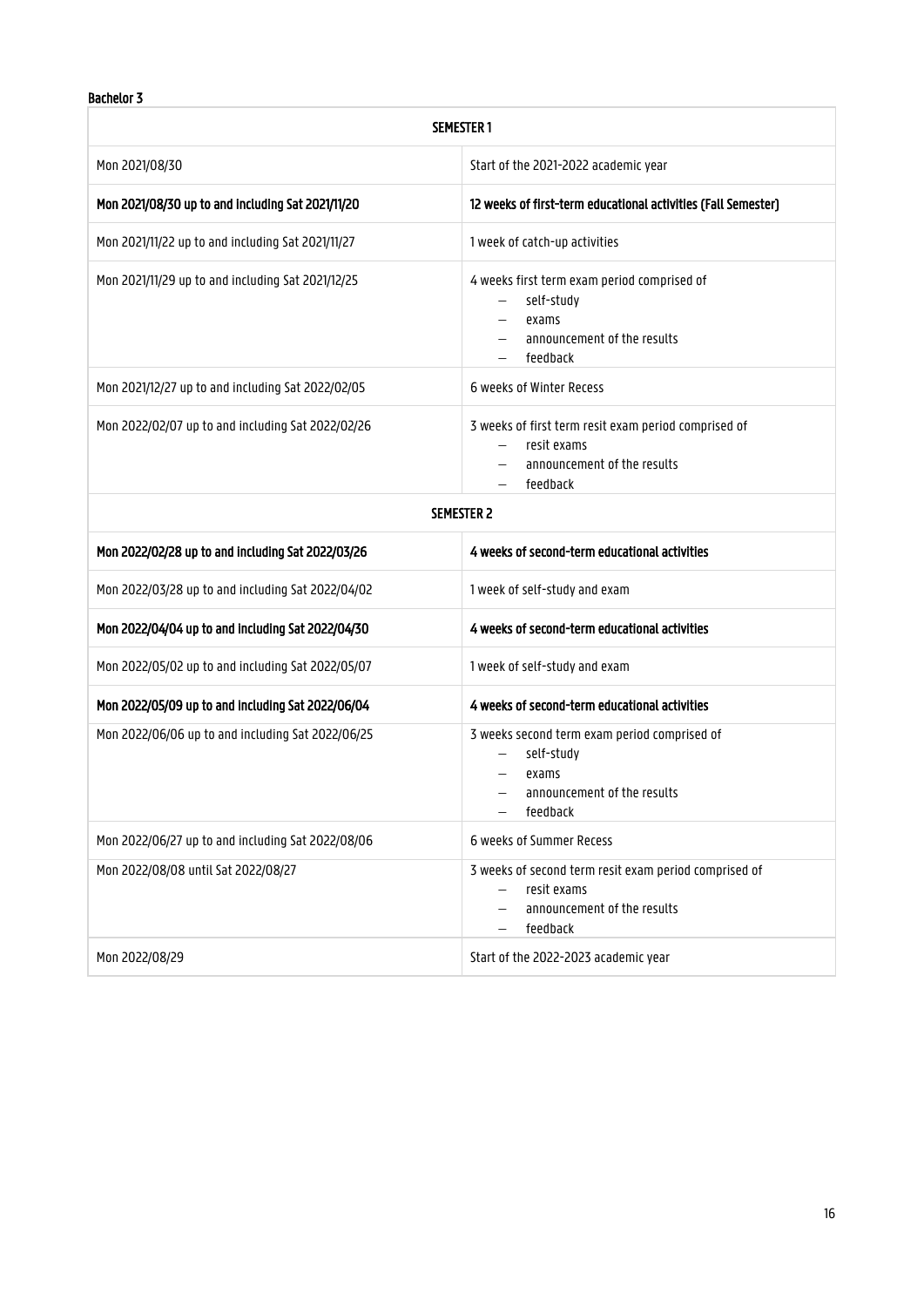### Bachelor 4

| <b>SEMESTER 1 (in GHENT)</b>                      |                                                                                                                           |  |
|---------------------------------------------------|---------------------------------------------------------------------------------------------------------------------------|--|
| Mon 2021/09/27                                    | Start of the 2021-2022 academic year                                                                                      |  |
| Mon 2021/09/27 up to and including Sat 2021/12/18 | 12 weeks of first-term educational activities (Fall semester)                                                             |  |
| Mon 2021/12/20 up to and including Sat 2021/12/25 | 1 week of catch-up activities                                                                                             |  |
| Mon 2021/12/27 up to and including Sat 2022/01/08 | 2 weeks of Christmas vacation                                                                                             |  |
| Mon 2022/01/10 up to and including Sat 2022/02/05 | 4 weeks of first term exam period comprised of<br>self-study<br>exams<br>announcement of the results<br>feedback          |  |
| Mon 2022/02/07 up to and including Sat 2022/02/26 | 3 weeks of inter-term recess                                                                                              |  |
| SEMESTER 2 (at GUGC)                              |                                                                                                                           |  |
| Mon 2022/02/28 up to and including Sat 2022/03/26 | 4 weeks of second-term educational activities                                                                             |  |
| Mon 2022/03/28 up to and including Sat 202204/02  | 1 week of self-study and exam                                                                                             |  |
| Mon 2022/04/04 up to and including Sat 2022/04/30 | 4 weeks of second-term educational activities                                                                             |  |
| Mon 2022/05/02 up to and including Sat 2022/05/07 | 1 week of self-study and exam                                                                                             |  |
| Mon 2022/05/09 up to and including Sat 2022/06/04 | 4 weeks of second-term educational activities                                                                             |  |
| Mon 2022/06/06 up to and including Sat 2022/06/25 | 3 weeks second term exam period comprised of<br>self-study<br>exams<br>announcement of the results<br>feedback            |  |
| Mon 2022/06/27 up to and including Sat 2022/08/06 | 6 weeks of Summer Recess                                                                                                  |  |
| Mon 2022/08/08 until Sat 2022/08/27               | 3 weeks of first and second term resit exam period comprised of<br>resit exams<br>announcement of the results<br>feedback |  |
| Mon 2022/09/26                                    | Start of the 2022-2023 academic year                                                                                      |  |

§4. During catch-up week, the following activities may be organised:

- $e$  educational activities, if they were unable to be held in the scheduled period due to force majeure;
- revision lessons and/or extra exercises, provided that no new subject matter is taught;
- $-$  the evaluations intended under article 34  $\square$ 4.

§5. Educational activities and evaluations are suspended during summer, winter and inter-term recess as well as on the following National Holidays and closing days:

- Monday, 2021/09/20,Chuseok (Korean Thanksgiving Day) Day 1
- Tuesday, 2021/09/21, Chuseok (Korean Thanksgiving Day) Day 2
- Wednesday, 2021/09/22, Chuseok (Korean Thanksgiving Day) Day 3
- Sunday, 2021/10/03, National Foundation Day
- Saturday, 2021/10/09, Hangeul Day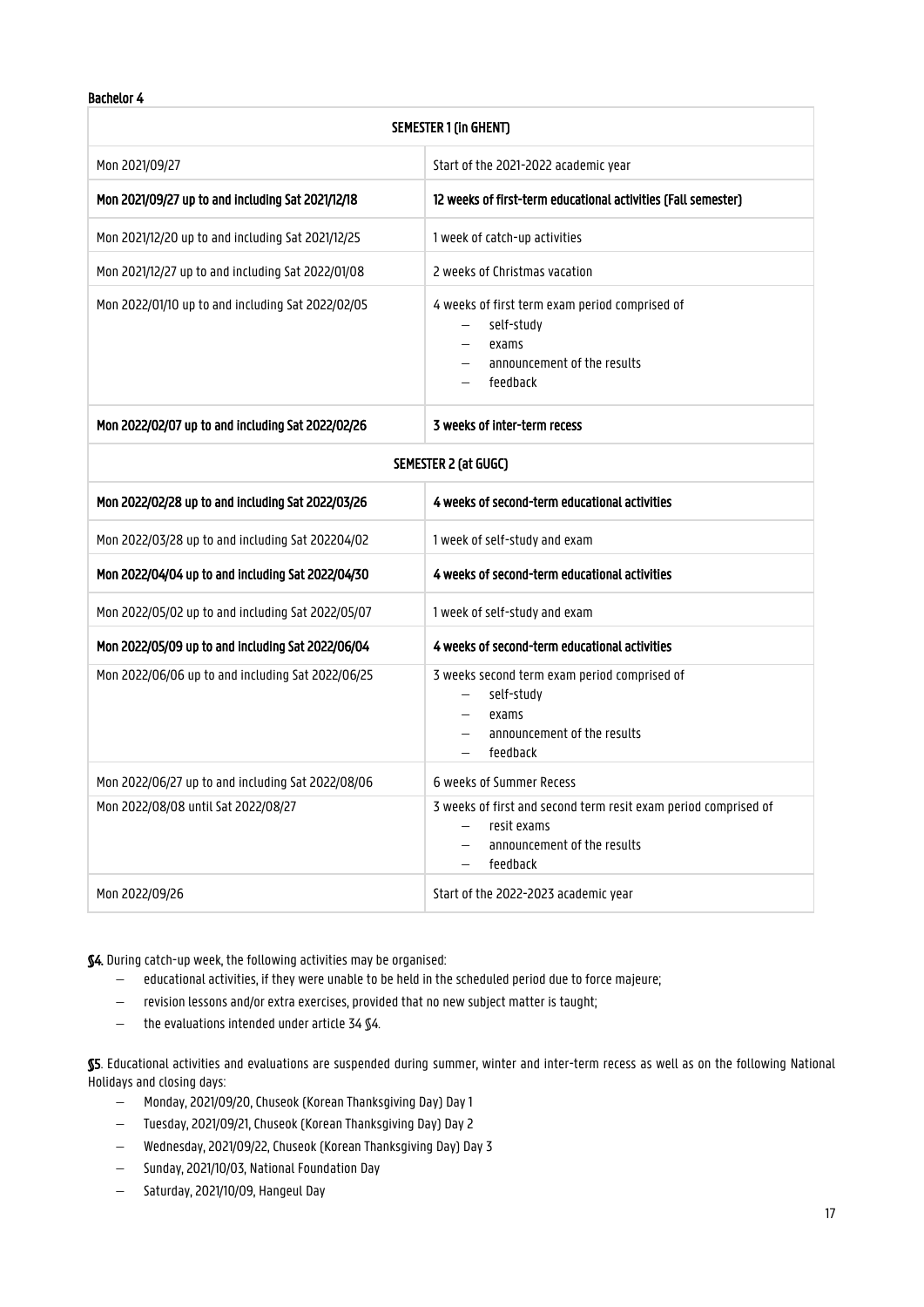- Saturday, 2021/12/25, Christmas break up to and including Friday, 2022/01/01, New Year's Day
- Monday, 2022/01/31, Seollal (Korean New Year) Day 1
- Tuesday, 2022/02/01, Seollal (Korean New Year) Day 2
- Wednesday, 2022/02/02, Seollal (Korean New Year) Day 3
- Tuesday, 2022/03/01, Korean Independence Movement Day
- Friday, 2022/03/18, Dies Natalis
- $-$  Sunday, 2022/05/01, Labour Day
- Thursday, 2022/05/05, Children's Day
- Sunday, 2022/05/08, Buddha's Birthday
- Monday, 2022/06/06, Memorial Day
- Monday, 2022/08/15, Liberation Day

§6. Exceptionally – except on the closing dates mentioned in §5 – examinations may be organised outside the examination periods in the following cases:

- for students at other institutions, as well as incoming and outgoing exchange students, in execution of the Learning Agreement signed by all parties;
- for students who, in accordance with art. 19, can request to "move one or more exams to another time within the same academic year, if necessary in a different exam form".

The decision should be taken by the Campus Council, on the recommendation of the Study Programme Committee, and the students should be informed of this decision at the start of the academic year.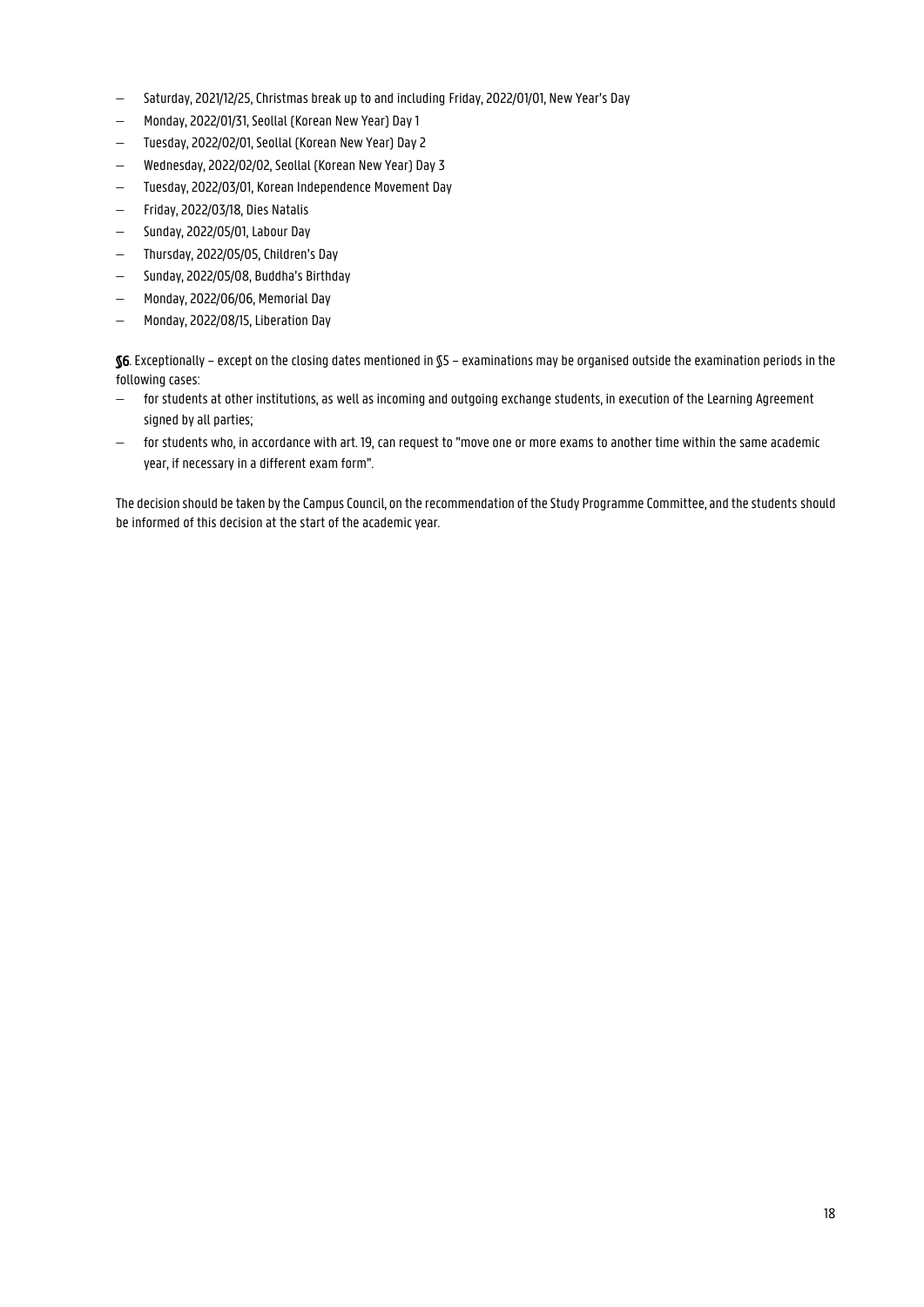## <span id="page-18-0"></span>**ARTICLE 7: BA1-MARCH PROGRAMME**

In line with the South Korean academic year, in which students enter local universities in March each year, GUGC offers an additional entry point for admitted students to enrol for a preparatory semester in March (called BA1-March programme) before the start of the first year of the Bachelor's programme.

The BA1-March programme of the Academic year 2020-2021 starts in March 2021 and is organised parallel with the Second semester of the Academic year 2020-2021.

Students enrolling in the Preparatory semester complete the admission procedure as specified under article 8.

The Preparatory semester consists of non-credit and credit-bearing courses identical to courses of the first year of the Bachelor's programme of the upcoming Academic year. Students are enrolled under a credit contract for the Preparatory semester and obtain a credit certificate, based on which they will be exempted for those courses in their curriculum of the first year of the standard learning track of the Bachelor's programme for which they enroll in September 2021.

Without prejudice to the student's performance within the BA1-March programme semester, in their next enrolment at GUGC, all students will be enrolled under a diploma contract for the first year of the standard learning track of the Bachelor's programme.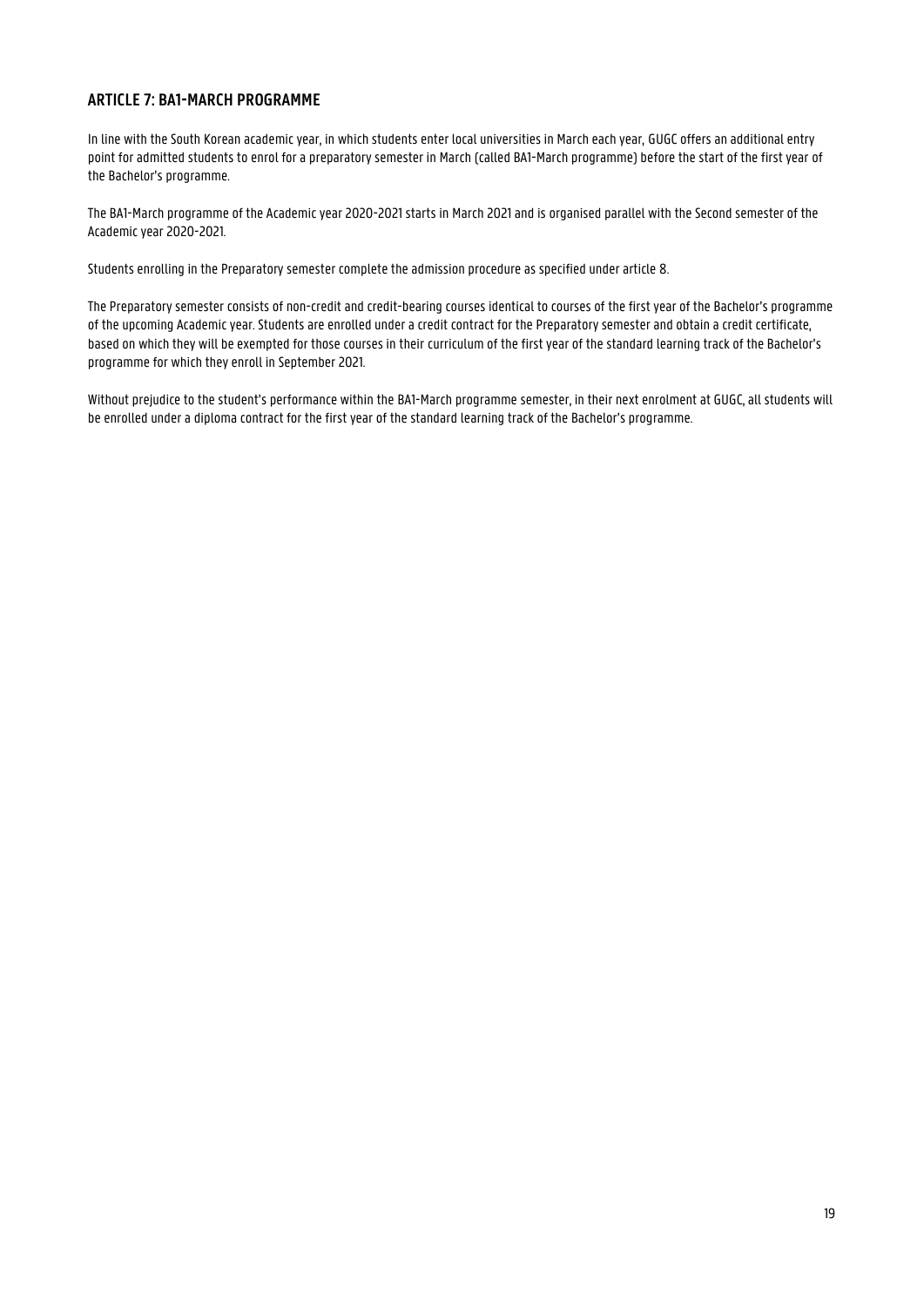## <span id="page-19-0"></span>SECTION II – ACCESS REQUIREMENTS

## <span id="page-19-1"></span>SUBSECTION I – DEGREE ACCESS REQUIREMENTS

## <span id="page-19-2"></span>**ARTICLE 8: ACCESS REQUIREMENTS FOR BACHELOR'S PROGRAMMES**

Students who intend to enrol for a Bachelor's programme need to complete the [admission procedure.](http://www.ghent.ac.kr/)

§1. As an access requirement, students who intend to enrol for a Bachelor's programme with a contract to obtain a diploma need to hold one of the following degrees:

- − a secondary high school diploma awarded by an educational institution that is recognised by the Ministry of Education, South Korea;
- − a secondary high school diploma awarded by an educational institution that is recognised by the Flemish, French or German Community in Belgium;
- − a "International Baccalaureate Diploma" awarded by the International Baccalaureate Office in Geneva;
- a true and **certified** Bachelor's degree (or equivalent);
- − a true an[d certified](https://www.ugent.be/prospect/en/administration/application/application-degree/legalisation.htm) Master's degree (or equivalent);
- − a true and certified "High School Diploma" (USA) with a "transcript of records", listing at least 4 Advanced Placements (APs);
- − a "[certified](https://www.ugent.be/prospect/en/administration/application/application-degree/legalisation.htm) copy of a high school degree" from New Zealand (National Certificate of Educational Achievement (NCEA), level 3 with at least 42 credits).

**§2.**The rector may grant permission to enroll for a Bachelor's programme to people who have obtained a diploma or an educational certificate other than those listed sub §1. These people need to present a true and certified diploma, together with a certificate that grants them access to university education in the country where it was issued.

The GUGC Admissions and Recruitment Office together with the Registrar's Office of the Department of Educational Policy are in charge of investigating whether the submitted file is complete and the prospective student is admissible. Taking into account the findings of the Admissions and Recruitment and Registrar's Office and recommendations of the study programme committee and GUGC management, the rector will decide whether or not to admit the prospective student to Ghent University Global Campus.

**§3.** Prospective students need to submit a transcript of records with the following requirements:

- displaying a minimum 3 years of secondary school education;
- − issued in English or if issued in other languages, it must be notarized with an English translation.

**§4.** Compulsory Aptitude Test: prospective students need to submit a valid score report for the Online Aptitude Test held by Ghent University Global Campus. A valid score is a score equal to or higher than 14/20.

#### **§5.** Headmaster's Recommendation Programme

Students with a secondary high school diploma awarded by an educational institution recognised by the Ministry of Education, South-Korea, can apply for Ghent University Global Campus through the Headmaster's Recommendation Programme.

- For this purpose a student must submit:
	- a Recommendation Letter signed, stamped and dated by a Principal of the high school along with
	- − the High School Diploma and
	- − official transcripts.

GUGC Admissions and Recruitment Office will review three subjects (Mathematics, Science and English) in the high school transcript. Students who apply through the Headmaster's Recommendation Programme are exempted from the Online Aptitude Test, and English Language requirements.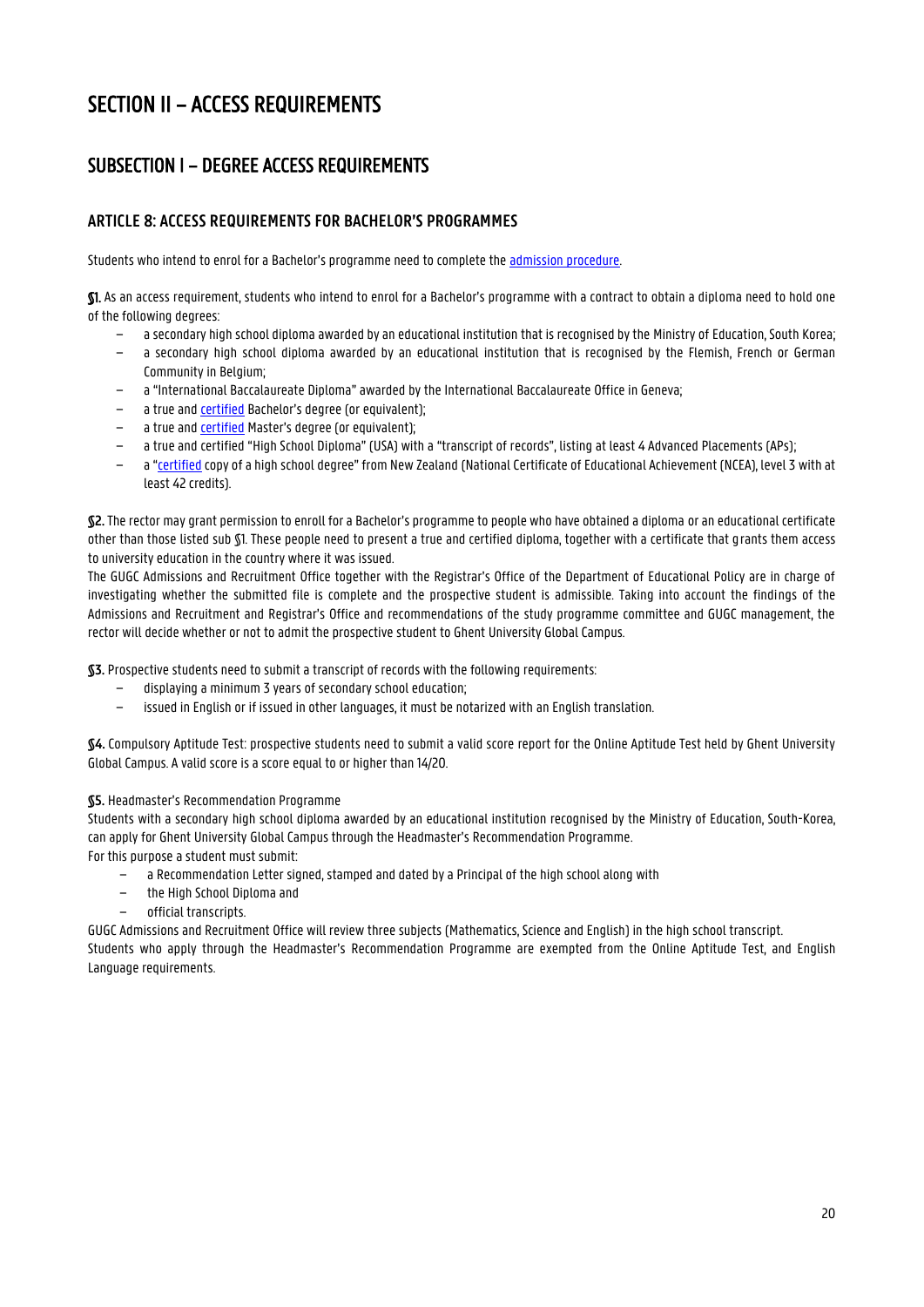## <span id="page-20-0"></span>SUBSECTION II – LANGUAGE ACCESS REQUIREMENTS

## <span id="page-20-1"></span>**ARTICLE 9: LANGUAGE REQUIREMENTS**

§1. All prospective students are required to demonstrate adequate proof of English proficiency (CEF level B2) by one of the following documents. All certificates mentioned below need to be valid at the time of the first enrolment for a study programme: this means that, if a term of validity is specified, it should not have lapsed and that language certificates without term of validity should not be older than 4 academic years (counting from the academic year after the certificate was obtained):

- a TOEFL TEST, with a score ranging from at least 510 up to and including 559 (paper-based), or ranging from at least 72 up to and including 94 (Internet-based) or above. Participants are to specify "institution code" B315 if they want the test results to be communicated directly to Ghent University Global Campus;
- an original 'Academic Test Report Form' (TRF) from IELTS, with a score of at least 6.0;
- SAT Evidence-Based Reading and Writing score of at least 500. Participants are to specify "institution code" 9031 if they want the test results to be communicated directly to Ghent University Global Campus;
- ACT English score of 21;
- a B2 First certificate Cambridge Assessment English (former: First certificate in English(FCE));
- Su-Neung test (College Scholastic Ability Test-CSAT) English component rank 1 or 2 for the language proficiency;
- International Baccalaureate in English B (SL, level 5, 6 & 7); International Baccalaureate in English B (HL, level 5 & 6); International Baccalaureate in English A (SL, level 5 & 6); Baccalaureate in English A (HL, level 5 & 6). Participants are to specify "institution code" 036561 if they want the test results to be communicated directly to Ghent University Global Campus;
- Pearson Test of English Academic (PTE Academic), with a score of 59 up to and including 75;
- a B2 ITACE for students certificate awarded by the Ghent University Language Centre (Universitair Centrum voor Talenonderwijs, UCT), Linguapolis (University of Antwerp), the Leuven Language Institute (Instituut voor Levende Talen, ILT), or the Academic Language Centre (ACTo - VUB);
- a B2 certificate awarded by a university language centre;
- the final test certificate for the course Practical English 5 or English for Written Academic Purposes, issued by the Ghent University Language Centre.

§2. The Campus Council may deviate from the requirements stated in §1 in exceptional cases, upon motivated request of the chair of the Study Programme Committee. For each case, such a decision needs to be substantiated separately and concretely.

## §3. Exemptions:

Prospective students shall be exempted from the language requirements for English, if they have already passed an English-language study programme, either in secondary education or at another institution for higher education (i.e. the student needs to have obtained 60 credits whether it be in one academic year or several).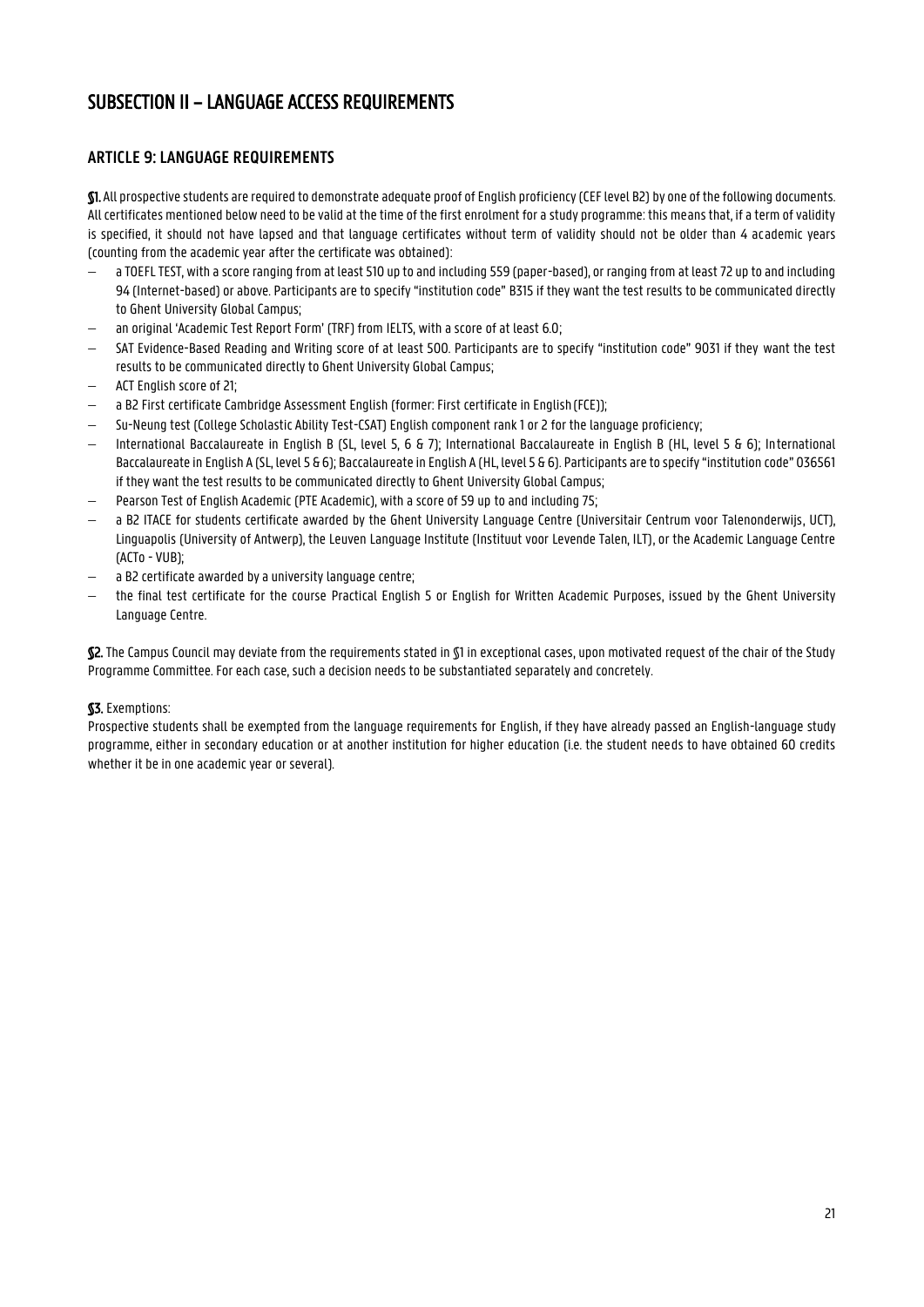## <span id="page-21-0"></span>SECTION III – ENROLMENT

## <span id="page-21-1"></span>**ARTICLE 10: FIRST ENROLMENT AND RE-ENROLMENT**

§1. First enrolment at Ghent University Global Campus

Prospective students who – after completing the admission procedure – received a Letter of Admission are to be enrolled before 31 August 2021.

The timelines of (prospective) students' requests to enroll shall be determined by the date on which they report to the Admissions and Recruitment Office and to Student Services with the required permissions and authorisations.

Required documents:

- − passport;
- − a diploma on the merit of which the prospective students may be admitted (or a clear copy or a certificate of successful completion with the required signatures and stamps);
- − if required, a language proficiency certificate;
- − if required, a valid score report on the Online Aptitude Test;
- if required, a letter or form of admission.

All enrolments based on an international (non-Korean or non-Belgian) or international school diploma need to be accompanied by a legalized copy of this diploma, except International Baccalaureate diplomas and diplomas awarded in a country which has ratified the Lisbon Recognition Convention (LRC).

Students are enrolled as soon as their (re-)enrolment has been processed by the student information system. Students are sent a(n electronic) confirmation of enrolment specifying their enrolment date. This confirmation serves as proof of the contract between the student and GUGC on the enrolment date.

§2. The enrolment makes it mandatory upon the students to pay the relevant basic fixed fee and tuition fees.

§3. Enrolments take effect as from the date of enrolment until the close of the academic year, except in cases where students choose to invoke article 25 (Contract termination).

#### §4. Re-enrolment

Students already enrolled at Ghent University during the 2020-2021 academic year will be sent electronic instructions concerning re-enrolment by the Registrar's Office of the Department of Academic Affairs.

Students are to submit their application for re-enrolment as soon as possible, at the latest before the start of the 2021-2022 academic year, by logging on to the web page designed for that purpose: *oasis.ugent.be*. Students who did not acquire credits or exemptions for all the course units in their curriculum are automatically registered for the resit examination period (cf. article 40) and cannot re-enrol until the end of this examination period. In application of article 18, any re-enrolment may automatically be rejected.

Tuition fees are to be paid by bank transfer. Requests for re-enrolment are denied to students who have not or who have only partially paid the tuition fees for earlier enrolments (cf. article 12).

## <span id="page-21-2"></span>**ARTICLE 11: FRAUD AT ENROLMENT**

§1. If a prospective student makes use of forged certificates or diplomas in order to enrol for a study programme or course unit, any admission procedures that have been started will be aborted and the student will be denied admission.

§2. It is considered a disciplinary offence to use forged certificates or diplomas in order to (re-)enrol at GUGCfor a study programme or course unit or within the context of an exemption procedure or a procedure on previously acquired competencies. Therefore, it may lead to a disciplinary measure as provided in the Disciplinary Regulations for Students.

The disciplinary measure is imposed in application of the procedure described in the Disciplinary Regulations for Students by the disciplinary bodies referred to in those regulations.

In anticipation of the completion of the disciplinary procedure, a disciplinary measure may be imposed in application of the Disciplinary Regulations for Students.

If the disciplinary measure involves the dismissal of the party involved, the tuition fee still needs to be paid, and any amount that has already been paid will not be reimbursed.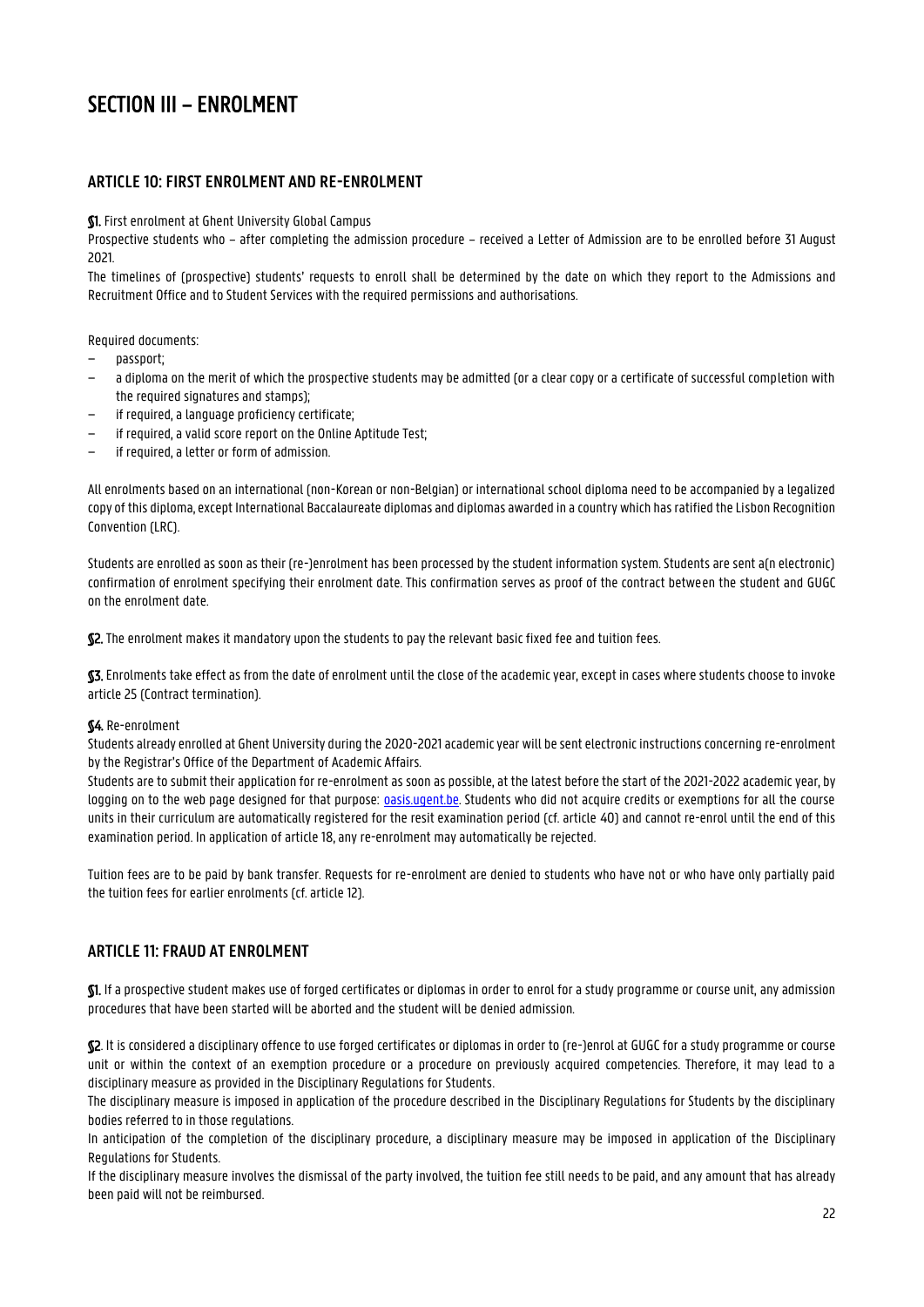§3. If the fraud in question is not discovered until after the student has obtained a credit cerftificate for one or several course units, these may be declared null and void by the disciplinary measure and may be re-claimed. If appropriate, the diploma or certificate that was awarded for the study programme involved may also be declared null and void and re-claimed.

## <span id="page-22-0"></span>**ARTICLE 12: TUITION FEES**

§1. After admission, in order to enrol at GUGC, it is mandatory for students to pay a basic fixed fee (once per academic year) and the tuition fee (once per semester), the latter being dependent on the number of credits for the course (units) that the student will follow, after approval of the curriculum by the curriculum committee.

The basic fixed fee and the tuition fee are determined by the Board of Governors of Ghent University after the advice of the Campus Council. Both fees are to be paid in KRW.

### §2. Basic fixed fee

- − The basic fixed fee is a non-refundable fee used to cover the costs of student administration, use of facilities and various educational and operational expenses. It is invoiced once every academic year at Ghent University Global Campus.
- − Newly admitted students receive an invoice for the basic fixed fee before the start of the semester in which they enroll. Payment of this invoice must mandatory be made before the start of the semester.
- − Other students pay the basic fixed fee at the beginning of the September semester every year (with an exception of the BA1-March Programme students of the previous academic year).
- − For BA1-March Programme enrollers, the basic fixed fee is valid for 3 consecutive semesters (March-September-March of the next Academic Year).
- − Exceptions concerning the payment of the basic fixed fee:
	- I. The basic fixed fee will be carried over under exceptional circumstances, such as Illness, military services, natural disasters, infectious disease, pregnancy, childbirth. In such a case, the student is required to submit relevant documents (i.e. medical certificate), and a completed official request form to the Student Services office. In these exceptional circumstances, the basic fixed fee will be kept valid for a maximum of 2 years. After this 2-year period, the student will have to pay the basic fixed fee again upon return.
	- II. After 5 consecutive enrolments at GUGC, a student no longer has to pay the basic fixed fee in order to be enrolled (e.g. in the case of personalised learning tracks).

#### §3. Tuition fee

- The enrolment makes it mandatory upon students to pay the owed tuition fee.
- The tuition fee is calculated for each study programme in proportion to the number of ECTS credits involved in the curriculum, with the exception of any exemptions and previously acquired credits.
- The fee for 1 credit at Ghent University Global Campus is equivalent to 300,000 KRW. Each academic year for standard learning track students at Ghent University Global Campus consists of 60 credits.
- The tuition fee is paid per semester, as follows:
	- newly admitted students: the deadline for tuition fee payment is before the beginning.of each semester. Students will receive the tuition fee invoice after the basic fixed fee payment period;
	- current students: the tuition fee payment period is the third week of every semester. Students will receive the tuition fee invoice two weeks into the semester.
- A student re-taking a course from a previous academic year due to failure or non-participation of the exam, should pay the full tuition fee for the retaken course.
- Waiver test: Those students who are going to take the "waiver test" in September, must pay the corresponding tuition fee of the course regardless of the outcome of the test.
- Semester at Ghent University (BA4): students are expected to make both the basic fixed fee and the tuition fee payment (number of courses applicable for students in 4<sup>th</sup> year, 1<sup>st</sup> semester) prior to their departure to Ghent University Home Campus.

#### §4. Refund of tuition fees

- − The tuition fee is refundable:
	- 1° for students who have been granted a deferment of admission (new students) or a leave of absence (current students),
	- 2° for students permanently withdrawing from Ghent University Global Campus,
	- 3° in exceptional cases as specified under Tuition Refund Exceptional Clause,
	- 4° or after a favorable decision by the Curriculum committee (to drop courses).
- − In order to obtain a refund of tuition fee, the student must submit the relevant application form (Deferment of admission application form, Leave of absence application form, Permanent withdrawal application form, Exceptional Tuition refund application form) to Student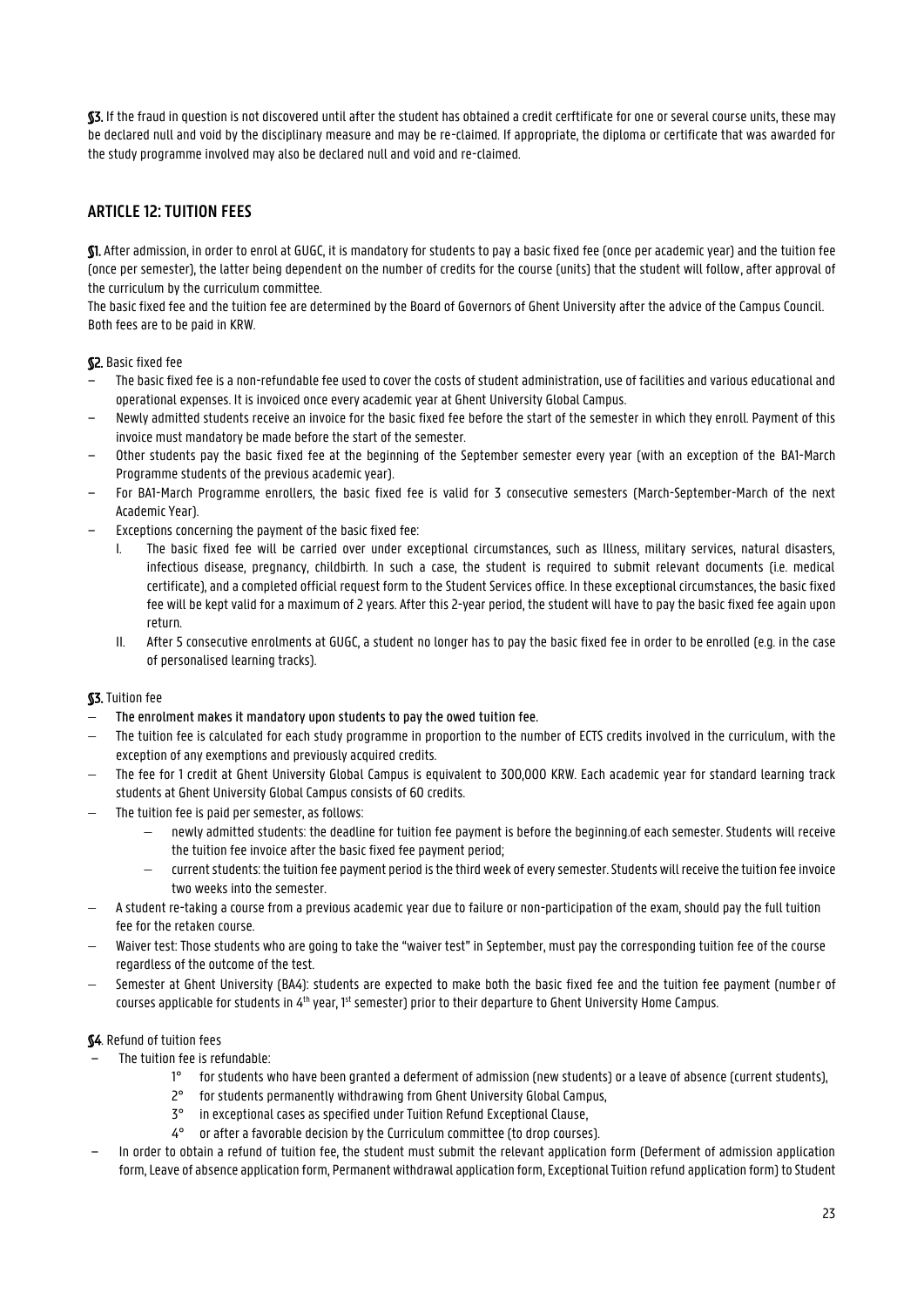Services Office, except in the case of a refund because of a decision by the Curriculum committee to drop courses. Along with the application form, the student must submit a copy of his/her bankbook.

- − In the case of a favorable decision to drop courses, no refund will be given for courses dropped after the course edit period. Courses can be changed or dropped till 15<sup>th</sup> of September in the first semester and till 15<sup>th</sup> of March for the second semester.
- − In the case of a deferment of admission conform article 13 §1, the total tuition fee will be refunded (with exception of the basic fixed fee).
- − In the case of a leave of absence conform article 13 §2, the total tuition fee will be refunded (with the exception of the basic fixed fee) if the application of the leave of absence is made before September 15th in the first semester and before March 15th in the second semester. In the case a leave of absence is granted after these deadlines (only in exceptional circumstances) or in the case of a permanent withdrawal, the refunded amount of tuition is determined based on the submission date of the relevant application formand is calculated following the guidelines hereafter:

| Date of submission of Leave of absence application form or<br>Permanent Withdrawal form: | Refundable amount                       |
|------------------------------------------------------------------------------------------|-----------------------------------------|
| Within 5 weeks after start of semester                                                   | Full refund (excluding basic fixed fee) |
| Within 6 weeks after start of semester                                                   | 75%                                     |
| Within 7 weeks after start of semester                                                   | 50%                                     |
| Within 8 weeks after start of semester                                                   | 25%                                     |
| Over 56 days after start of semester                                                     | No refund                               |

- − The standard tuition fee refund guidelines indicated above are equally applicable to students spending the semester at Ghent University.
- Tuition Refund Exceptional Clause: tuition refund is possible under exceptional circumstances, such as illness, military services, natural disasters, infectious disease, pregnancy, childbirth. The refunded amount of tuition is determined based on the submission date of the Exeptional tuition refund application form and is calculated following the guidelines hereafter:

| Date of submission of Exceptional tuition refund application<br>form | Refundable amount                       |
|----------------------------------------------------------------------|-----------------------------------------|
| Within 8 weeks from start of semester                                | Full refund (excluding basic fixed fee) |
| Within 9 weeks from start of semester                                | 75%                                     |
| Within 10 weeks from start of semester                               | 50%                                     |
| Within 11 weeks from start of semester                               | 25%                                     |
| 78 days from start of semester                                       | No refund                               |

− No refund will be given for students who applied for tuition installment payment or tuition payment extension.

§5. If a student fails to pay the owed basic fixed fee and/or tuition fee or only pays part of it, s/he will not be not allowed to re-enrol in a following academic year (cf. article 10), and any credit certificates, diplomas and other certificates (including their supplements) will be withheld as long as the full amount has not been paid (cf. articles 42 and 58).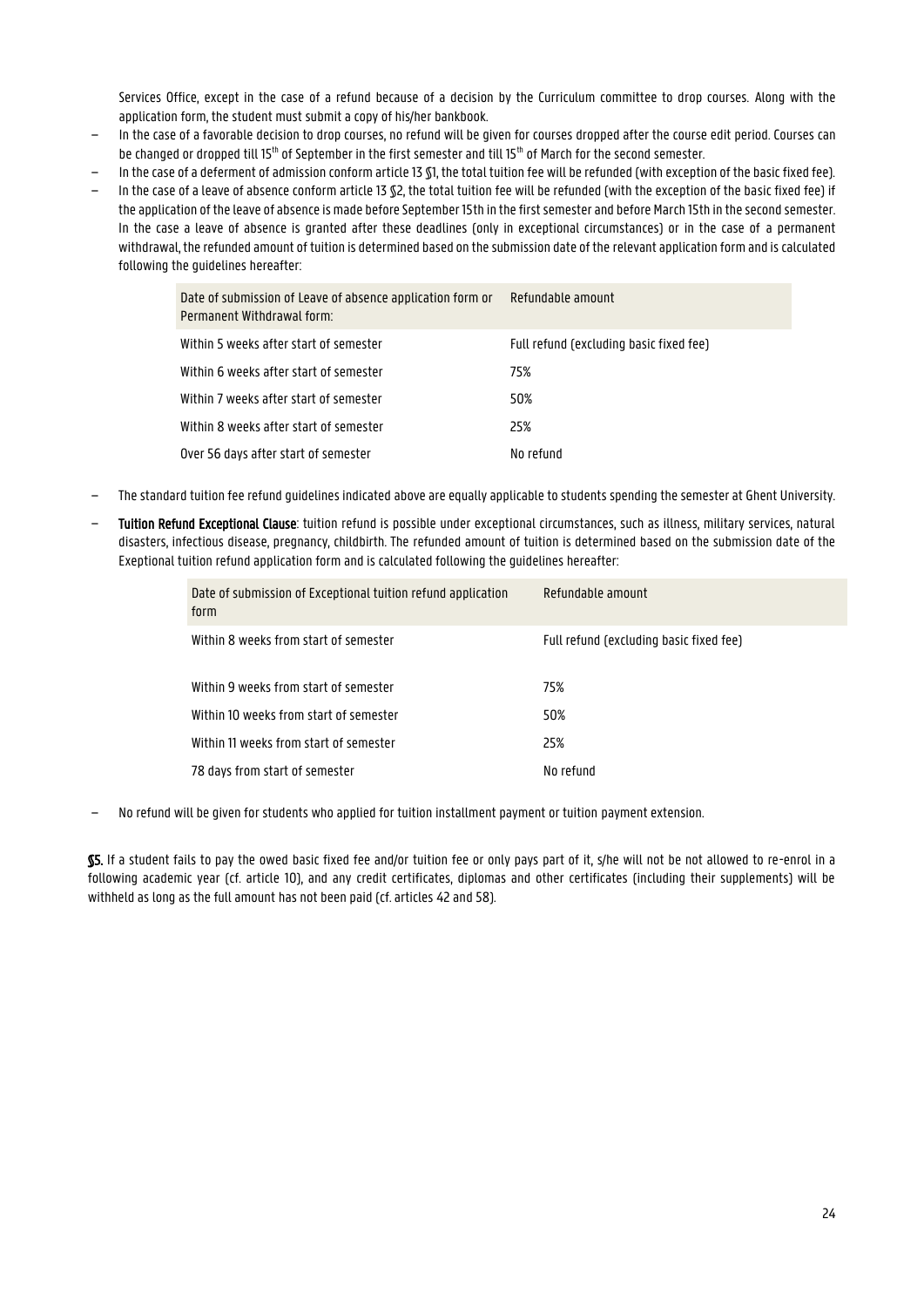## <span id="page-24-0"></span>**ARTICLE 13: DEFERMENT OF ADMISSION AND LEAVE OF ABSENCE**

#### §1. Deferment of Admission

1° If a student is offered admission to full-time study at GUGC in the first year of a degree program (incl. Ba1 March programme), student may request a deferral for one academic year for personal health reasons or two to three academic years for mandatory military service (the period depends on the service period), only. Students who fail to enrol after the given period must apply for re-admission.

2° Procedures: To be eligible for a deferral, the student must accept the offer of admission and pay the basic fixed fee and request a Deferment of Admission prior to the first day of classes of the academic year. A letter of "Deferment of Admission" will be issued by Student Services after the student submits applicable documents of proof.

3° Tuition: Tuition refund is possible according to the Tuition refund guidelines cf. article 12. The basic fixed fee is not refundable, but will be valid for the next academic year.

4° The student will not be considered as a GUGC student. The student will not have access to GUGC facilities and digital services. The student will not be able to receive any document issued by GUGC such as proof of enrolment other than for the required submissions mandated by compulsory national military service.

### §2. Leave of Absence

1° A leave of absence may only be granted to students during the following period of the academic year: from the start of the first semester until the 15<sup>th</sup> of September and from the start of the second semester until the 15<sup>th</sup> of March. The duration of this leave of absence has no limitations.

From the academic year 2022-2023 the total duration of leave of absence during the study trajectory of the student will be limited to a maximum of 6 semesters and a leave of absence can only be taken in periods of max. 1 year at a time. No leave of absence will be allowed in the first bachelor year (incl. Ba1 March programme).

2° No leave of absence will be allowed if the student has been refused by Ghent University to re -enrol because of articles 11, 12 §5 or 18.

3° Procedures: A leave of absence request shall be submitted to Student Services along with the applicable form and documents of proof (if applicable, e.g. Military service documentation).

4° Tuition: No tuition fees will be charged for the duration of the authorized leave. A tuition refund will be made based on the tuition refund criteria. The basic fixed fee is not refundable in any case.

5° During a leave of absence the student will not be considered as a GUGC student and loses access to all GUGC facilities and digital services. The student forfeits all scholarships and upon return will no longer be entitled to previously awarded scholarships (exceptio n: illness, military service, natural disasters, infectious disease, pregnancy and/or childbirth). When a student terminates the enrolment (via leave of absence) he/she will also no longer be subject to the transitional measures that were into effect for that student due to a programme change.

§3. Both Deferment of admission and Leave of absence are registered as a contract termination (cf art. 25). As the moment of terminating a contract has consequences for the calculation of the study progress and possible binding conditions, it is the student's responsibility to take into account the relevant deadlines as mentioned in art. 18 § 4.

#### §4. Return from a Leave of Absence

1° Between 1st of July till 15th of August before the start of the Academic Year in which the student seeks to return, the student must notify Student Services by submitting the Return from a Leave of absence form. Exceptionally, students who took a Military Leave of Absence are allowed to return either semester of the Academic Year, and should submit the Return from a Leave of absence form between 1st of January till 15th of February or between 1st of July till 15th of August during or before the start of the academic year in which the student seeks to return. It is the student's responsibility to be aware of the related application deadlines of housing and scholarship.

2° If the leave of absence period began within the semester, upon return, the student will restart classes from the beginning of that same semester in the education programme. The returning student is subject to the current programme version upon his/her return and the Curriculum Committee is authorized to take the necessary transitional measures for these student's personalised learning tracks if applicable. Students will pay the basic fixed fee and tuition fee applied in the year of their return.

3° Upon return, the student will no longer be in a standard learning track. It is the responsibility of the student to take into account the rules concerning study progress monitoring (art. 18 §1) and the composition of the student's curriculum (art. 22 §4). The rules under art. 18 §1 (study progress) by all means prevail over the right to return from Leave of absence.

4° Upon return, Bachelor 1 students must take up all the remaining courses of the first year of the standard learning track (cf. art. 22 §4, 1° and 2°). Exceptions will only be granted to students returning from Military Leave of Absence in Spring semester who do not have binding conditions.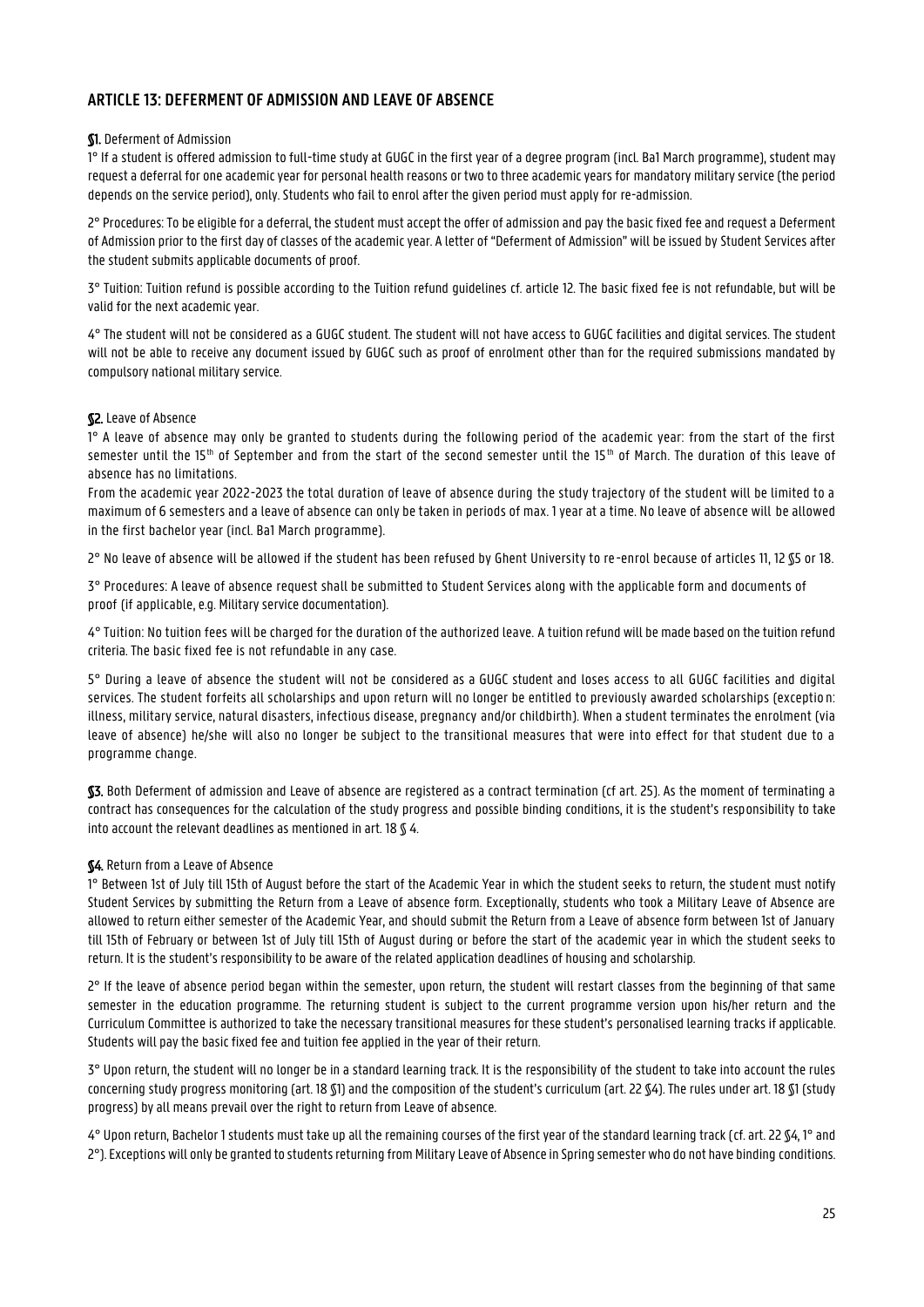## <span id="page-25-0"></span>**ARTICLE 14: REGISTRATION OF GUEST AND EXCHANGE STUDENTS**

The following students, enrolled at their educational institution of origin, are required to register at GUGC:

- incoming exchange students;
- students who are enrolled at a different university or university college and who are taking course units under a co-operation agreement or as part of an interuniversity study programme.

Through their registration, the students declare themselves in agreement with the provisions that are laid down in the present Education and Examination Code for the registration period concerned.

### <span id="page-25-1"></span>**ARTICLE 15: STUDENT CAMPUS CARD AND CERTIFICATES**

Following enrolment, students receive their personal student campus card and can request a certificate of enrolment from Academic Affairs.

### <span id="page-25-2"></span>**ARTICLE 16: PERSONAL DETAILS UPDATE**

Students commit themselves to immediately notifying GUGC of any changes to their personal details (name, first name, address, etc.) either in person or by e-mail to Academic Affairs.

### <span id="page-25-3"></span>**ARTICLE 17: UGENT ACCOUNT**

§1. All students are given a UGent account with matching e-mail address. This account offers access to the electronic learning environment (Ufora) and the UGent intranet and all the applications that are available there. UGent accounts are valid for the duration of the enrolment.

§2. The login and password are sent to the student after enrolment. GUGC e-mail addresses ending in @ghent.ac.kr are used as an official channel of communication. Students are required to read the official e-mails sent to their Ghent University e-mail address on a regular basis.

§3. Students are required to register on the electronic learning environment (Ufora) for each course unit for which they are enrolled in the academic year at hand. The lecturer-in-charge may refuse access to the website of the course unit taught by him to students who are unable to demonstrate they are enrolled at Ghent University under a contract that includes the course unit concerned.

Students are also expected to register on the electronic learning environment for the information sites that are relevant to them and to consult the course and information sites on a regular basis. All information that is disseminated on these sites with regard to the study programme or course units taken by students is considered to have been legitimately announced.

## <span id="page-25-4"></span>**ARTICLE 18: ENROLMENT AND STUDY PROGRESS MONITORING**

§1. Binding conditions and refusal to enrol for contracts to obtain a diploma:

1° If a student has obtained credits for less than 50% of the personal enrolment curriculum (i.e. a success rate below 50%), a binding condition will be imposed upon the next enrolment for the same study programme.

2° The contents of the binding condition referred to in 1° will be determined in the Education and Examination Code of the academic year in which the student enrols again for the same study programme.

For the academic year 2021-2022 the binding condition means that the student needs to have obtained credits for at least 50% of the personal enrolment curriculum. Moreover, if the student has obtained credits for less than 50% of the ECTS-credits of the first deliberation set, s/he is required to obtain credits for at least 75% of the personal enrolment curriculum belonging to the first deliberation set of the Bachelor's programme.

In the academic year 2022-2023 the binding condition means that the student needs to have obtained credits for at least 50% of the personal enrolment curriculum. If the student has obtained credits for less than 50% of the ECTS-credits of the first deliberation set, s/he is required to obtain all credits of the personal enrolment curriculum belonging to the first deliberation set of the Bachelor's programme, except for a maximum of 8 ECTS-credits.

3° If the student does not meet the above-mentioned condition, s/he is not allowed to enrol with a contract to obtain a diploma for the same study programme again.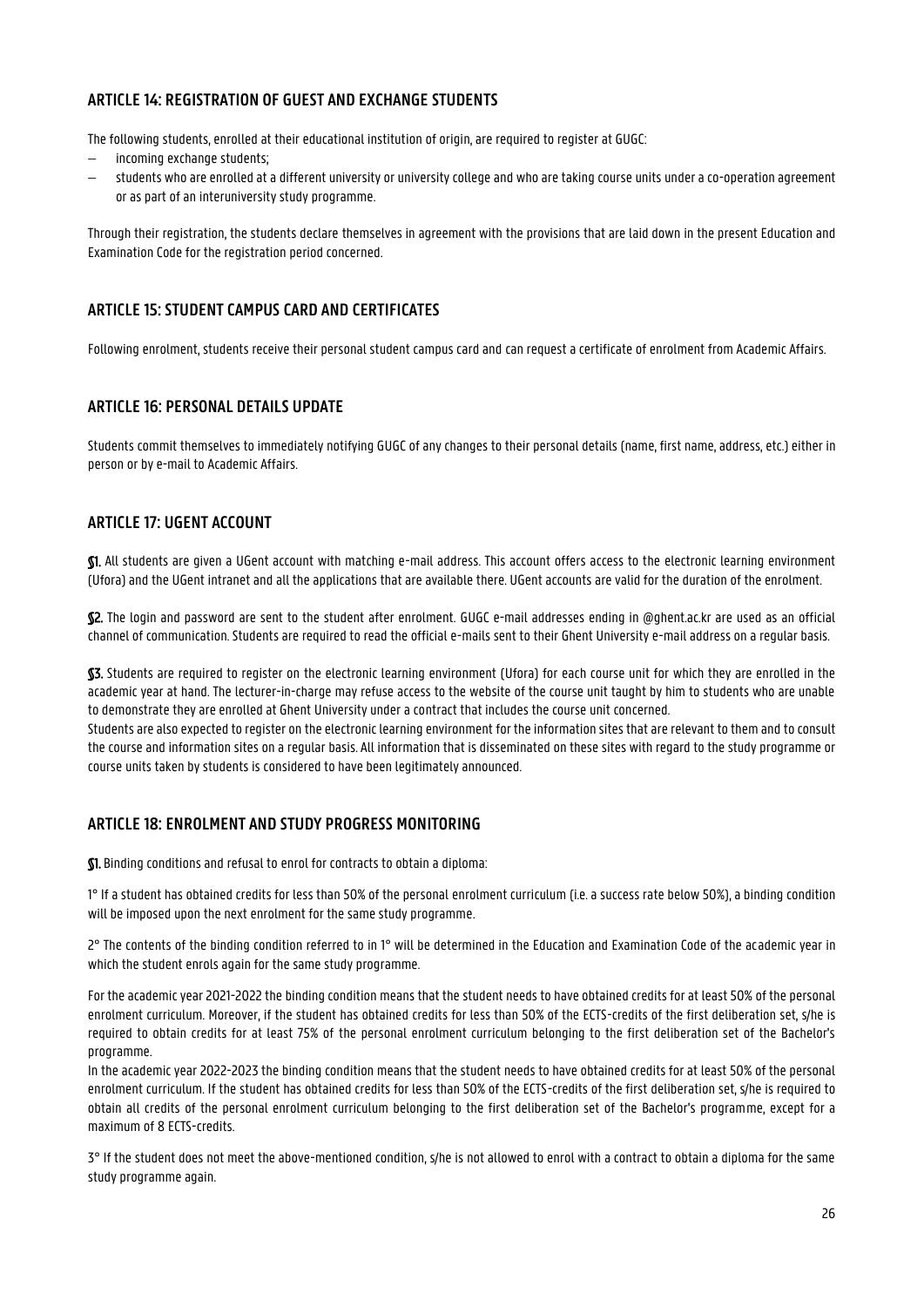§2. Regardless of the contract type and any previously imposed binding conditions and whether or not these conditions were met, re-enrolment for the study programmes at GUGC will be refused for students who, after 3 years of enrolment, have acquired less than one third of the ECTS credits that they took up during those enrolments.

§3. For contracts to obtain credits, enrolment is refused for students who have enrolled twice for said course unit without obtaining the credit certificate. This provision is valid irrespective of whether or not the previous enrolment was under a contract to obtain credits or a contract to obtain a diploma.

§4. For students who are terminating their contract (cf. article 25) or are removing course units from an established curriculum (cf. article 22), the following applies:

- In case of a request to revise the curriculum before 15 November or a termination of contract before 1 December, the relevant course units are not taken into account for the calculation;
- In case of a request to revise the curriculum after 15 November or a termination of contract before 15 March, the second-term and fullyear course units are not given any weight in the calculation; first-term course units do count, though;
- In case of a termination of contract after 15 March, all course units are given weight in the calculation.

§5.Students are warned by means of their transcript of records that upon next enrolment binding conditions will be imposed or enrolment will be refused.

The decision to refuse enrolment or to impose a binding condition is taken at the moment of next enrolment. The regulations of the Education and Examination Code of the academic year of that time of enrolment will be applicable..

The decision to refuse enrolment applies for one academic year and will be extended annually as long it is not lifted by the institutional Appeals Committee after an appeal as stipulated in §6.

§6. Students may annually file an appeal against the decision to impose binding conditions as well against the decision to refuse enrolment, by means of a substantiated request with the Institutional Appeals Committee (as specified under article 64). In exceptional circumstances, enrolment may still be granted.

§7. In special cases and on objective grounds, the Examination Board per study programme may terminate the work placement or another practical course unit early, if the student involved has exhibited behaviour that makes him/her unqualified to execute the profession for which the study programme is training him/her.

In application of this previous statement, any student whose work placement or practical course unit has been terminated early, will not have the right to a second examination opportunity. This decision needs to be extensively substantiated by the Examination Board per study programme. The student in question may file an appeal against this decision with the Institutional Appeals Committee (as specified under article 64).

## <span id="page-26-0"></span>**ARTICLE 19: SPECIAL STATUS FOR STUDENTS**

§1. Students may apply for special status which may be awarded on the grounds of:

1° Disability

- 2° Top-level sports activities
- 3° Professional artistry
- 4° Holding office in a central administration or advisory body of GUGC
- 5° Exceptional social or individual circumstances
- 6° Student-entrepreneur
- 7° Working student status

§2.Students who feel they may rightfully claim special status on the grounds of one or several of the reasons specified under §1 are to address their substantiated request – citing the aforesaid ground(s) – with the director of the Department of Educational Policy via e-mail to [statuut@ugent.be.](mailto:statuut@ugent.be) They are to do so at the latest by 15 September (first term) of by 15 March (second term) unless exceptional circumstances prevent them from doing so. The application is to be accompanied by the necessary documentary evidence and official certificates.

§3. The director of the Department of Educational Policy decides whether or not special status is awarded. The decision is electronically communicated to the student applicant. Unless decided otherwise, special status is only granted for the academic year in which it was awarded and starting from the decision date. Concerning exceptional social or personal circumstances, the director of the Department of Educational Policy may impose an end date of the special status which is earlier than the end of the academic year in question, depending on the reason why the special status was granted. In that case, the student will no longer be able to use the facilities after the end date.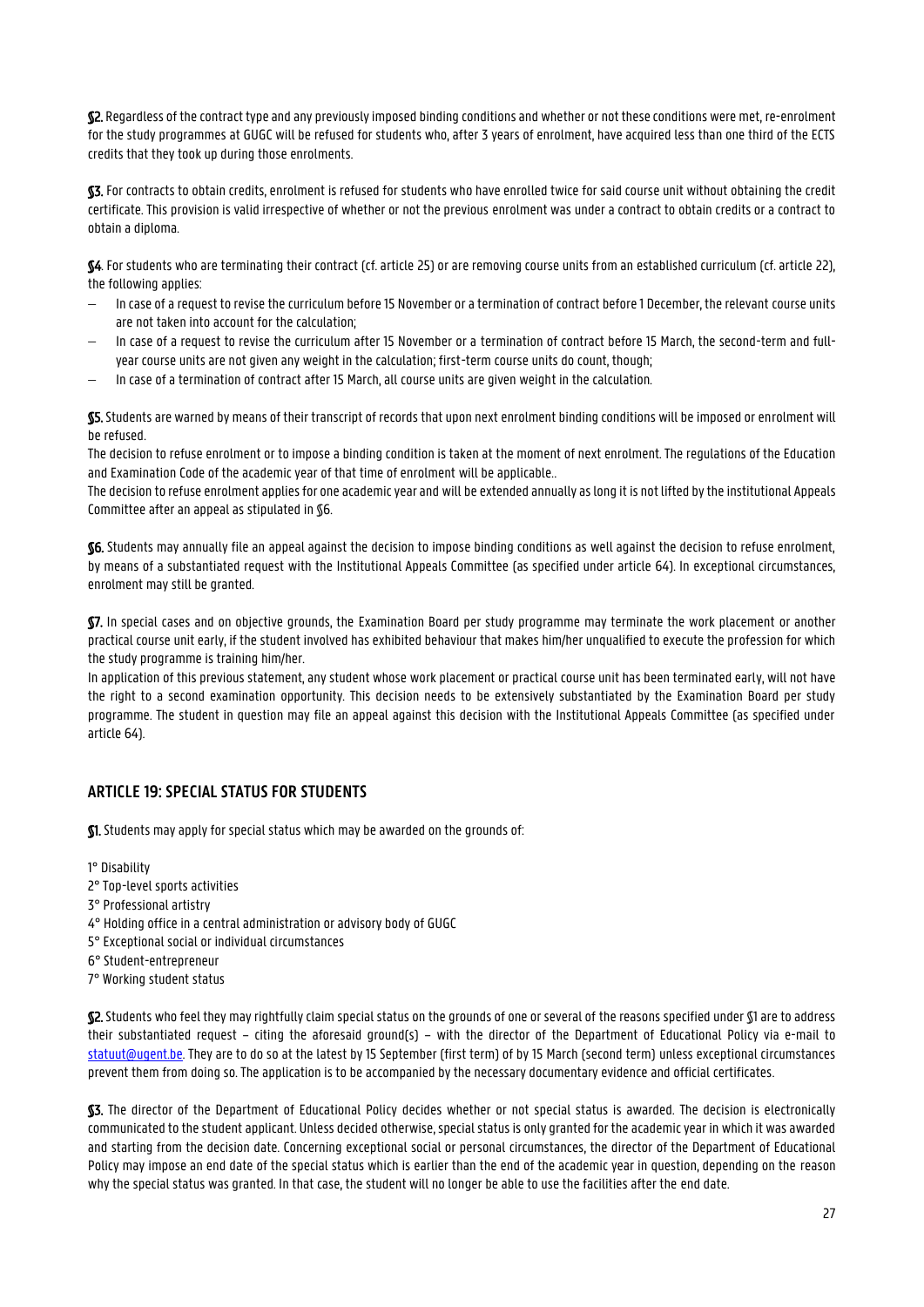§4. In consideration of the reason why they have been awarded special status, and in joint consultation between the lecturer-in-charge and the student concerned, special status students may be granted one or more of the following educational and examination facilities:

- having an exemption from or an adjustment of educational activities requiring student attendance. In this case, a task may be imposed instead or the educational activity may be organised at a different time within the same academic year for this student;
- having one or several examinations rescheduled to a different time in the same academic year and, if necessary, with a different evaluation method, but.an examiner cannot be required to provide more than one alternative time slot per student;
- having one or several examinations rescheduled to a different time in the same examination period and, if necessary, with a different evaluation method, but.an examiner cannot be required to provide more than one alternative time slot per student;
- taking the exam in a smaller group:
- taking the exam in a separate room;
- taking the exam online;
- being given an alternative time for feedback;
- being provided different terms and conditions with regard to the concrete manner in which tuition is provided.

The director of the Department of Educational Policy applies the principle of equal treatment when granting the facilities and guarantees the student the right to reasonable facilities that are compatible with the study programme requirements. In accordance with the deadlines stated in §5, the student must inform the lecturer(s)-in-charge concerned which of the allocated facilities s/he wishes to invoke for the relevant course units.

The lecturer-in-charge can – in consultation with the GUGC Director of Education or with the chair of the Study Programme Committee – refuse an allocated facility, only if it affects the essential study programme competencies or if it is practically impossible to provide the facility.

§5. If the students who have been awarded special status wish to make use of any of the above facilities, they can contact Academic affairs, which in turn shall mediate between the lecturer-in-charge and the student about the required facilities. Academic affairs shall subsequently inform the special status student of the facilities awarded to him/her. A copy of this notification shall be transmitted by the monitoring service to the lecturer(s) involved.

The student in question needs to inform the lecturer(s) in charge through email which of the awarded education and/or examination facilities s/he wishes to invoke for the course unit at hand:

- no later than 15 November 2021 for the first-term examination periode;
- no later than 15 January 2022 for the resit examination period first semester;
- no later than 15 May 2022 for the second-term examination period;
- no later than 15 July 2022 for the resit examination period second semester.

If the special status is awarded later than the above-mentioned deadlines, the student in question needs to inform the lecturer(s) in charge as soon as possible via email which of the awarded education and/or examination facilities s/he wishes to invoke for the course unit at hand. Facilities are always granted in joint consultation with the lecturer-in-charge. In dialogue with the GUGC Director of Education or the chair of the study programme committee, the lecturer-in-charge may refuse a facility if duly justified. S/he may do so if the essential programme competences are impaired as a result of the facility or if it is practically not feasible to grant the facility. The campus and/or institutional ombudspersons may mediate in this procedure if necessary.

If a student with a special status has been granted the facility to move an assessment or exam to another time within the same academic year, it does not suffice to refer this student to a possible catch-up exam organised for the relevant course in accordance with article 58. In consultation with the student involved, the lecturer-in-charge will set an alternative examination or assessment time, taking into account as far as possible the specific needs of the student in accordance with his or her special status.

Exceptionally, a different evaluation method can be used for the alternative examination or evaluation moment, in consultation between the lecturer-in-charge and the student with notification to the Examination Office. If the student does not agree with the changed evaluation method, he or she will renounce the catch-up exam.

§6. Special status students who are denied any education or examination facilities may appeal against this decision with the Institutional Appeals Committee, as stipulated in article 65.

§7. If the special status is awarded, the student's name and the grounds on which the special status was awarded (i.e. the category of the special status, as listed in §1), will be made available to the relevant lecturers-in-charge and co-lecturers and Academic Affairs. Moreover, the lecturersin-charge and co-lecturers will be given access to an overview of the requested and awarded facilities for each student. The complete personal files, however, may only be consulted by the advisory parties, the director of the Department of educational Policy and the account managers.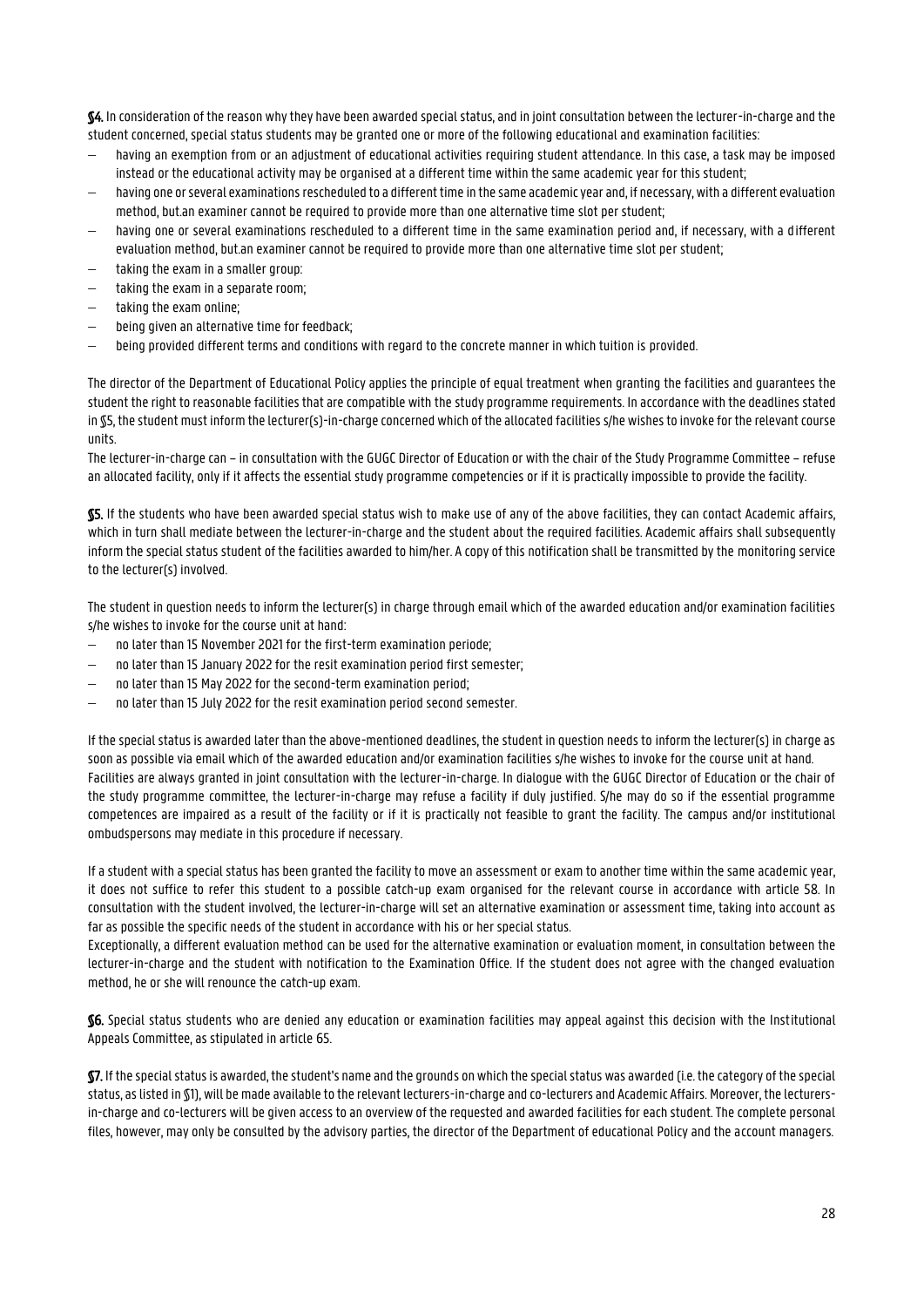## <span id="page-28-0"></span>SECTION IV – CONTRACTS

## <span id="page-28-1"></span>**ARTICLE 20: GENERAL REGULATIONS**

Students may simultaneously take out several enrolments under various contracts which may be different types of contracts. However, students cannot enrol more than once for one and the same course unit per academic year.

## <span id="page-28-2"></span>**ARTICLE 21: CONTRACT**

#### §1. Diploma contract

Students enrol to obtain a diploma for a specific study programme. Enrolling (under a diploma contract) involves the right to take part in the regular educational activities, to enjoy educational support facilities and to sit examinations for course units that are part of the curriculum described in article 22, with the exception of any exemptions and/or previously obtained credits. The terms and contents of the diploma contract consist of the curriculum awarded to the student on the basis of his/her enrolment for a particular study programme, which is laid down in accordance with the terms and conditions specified in article 22.

#### §2. Credit contract for separate course units

1° Enrolling under a credit contract involves the right to take part in educational activities, to enjoy educational support facilities and to sit examinations for the course unit to which the contract applies.

2° A credit contract enables students to take the course units (except the Bachelor's dissertation) from the Bachelor's programmes that are taught at Ghent University Global Campus. Work placements may only be taken through a credit contract, complementary to a (prior) enrolment via a contract to obtain a diploma for the study programme organising the work placement.

3° Requirements to enrol for contracts to obtain credits

In order for (prospective) students to be able to enrol under a credit contract, they need to meet the following requirements:

- the access requirements (incl. the language requirements) for the study programme which the course units belong to as stated in Section II: Access Requirements;
- possible specific requirements for the course unit. The course sheet (cf. article 30, 12° and 13°) specifies whether admission to the course unit is open, or if students are required to meet specific access requirements. In the latter event, the required starting competencies are tested by the Curriculum Committee after it has consulted the learning track counsellor and the lecturer-in-charge. If permission of the Curriculum Committee is required, the (prospective) student can enrol under a resolutive condition. This means that the enrolment for a contract to obtain credits is rescinded if the Curriculum Committee decides not to grant permission for the enrolment.

Students can take out several contracts to obtain credits for an unlimited number of ECTS credits. The course units do not have to belong to the same study programme. The contract always mentions the relevant course unit.

A student who has enrolled under contract to obtain a diploma, may additionally enrol under a contract to obtain credits, provided that this does not detract from the provisions in article 20. Such a request for enrolment in a course unit through a contract to obtain credits may be refused if the Curriculum Committee has already decided that the course unit in question cannot be taken up in the student's curriculum. Students cannot take up a course unit for which they have already obtained a credit certificate for a period of 5 academic years, counting from the academic year after the one in which the credits were obtained.

## <span id="page-28-3"></span>**ARTICLE 22: THE STUDENT'S CURRICULUM**

§1. The curriculum is an integral part of the contract concluded between the university board and the student. The curriculum is awarded and approved by the Curriculum Committee (cf. article 2) per academic year. Students are expected to take cognisance of the determined curriculum.

§2. Curriculum in the event of a contract to obtain a diploma

The student's curriculum may be established on the basis of the standard learning track specified in the study guide.

The student's curriculum may be established as a personalised learning track (i.e. combining courses from different BA years) insofar as the Curriculum Committee agrees to this. The curriculum comprises the course units for which ECTS credits are taken up, the student's exemptions and any previously obtained credits.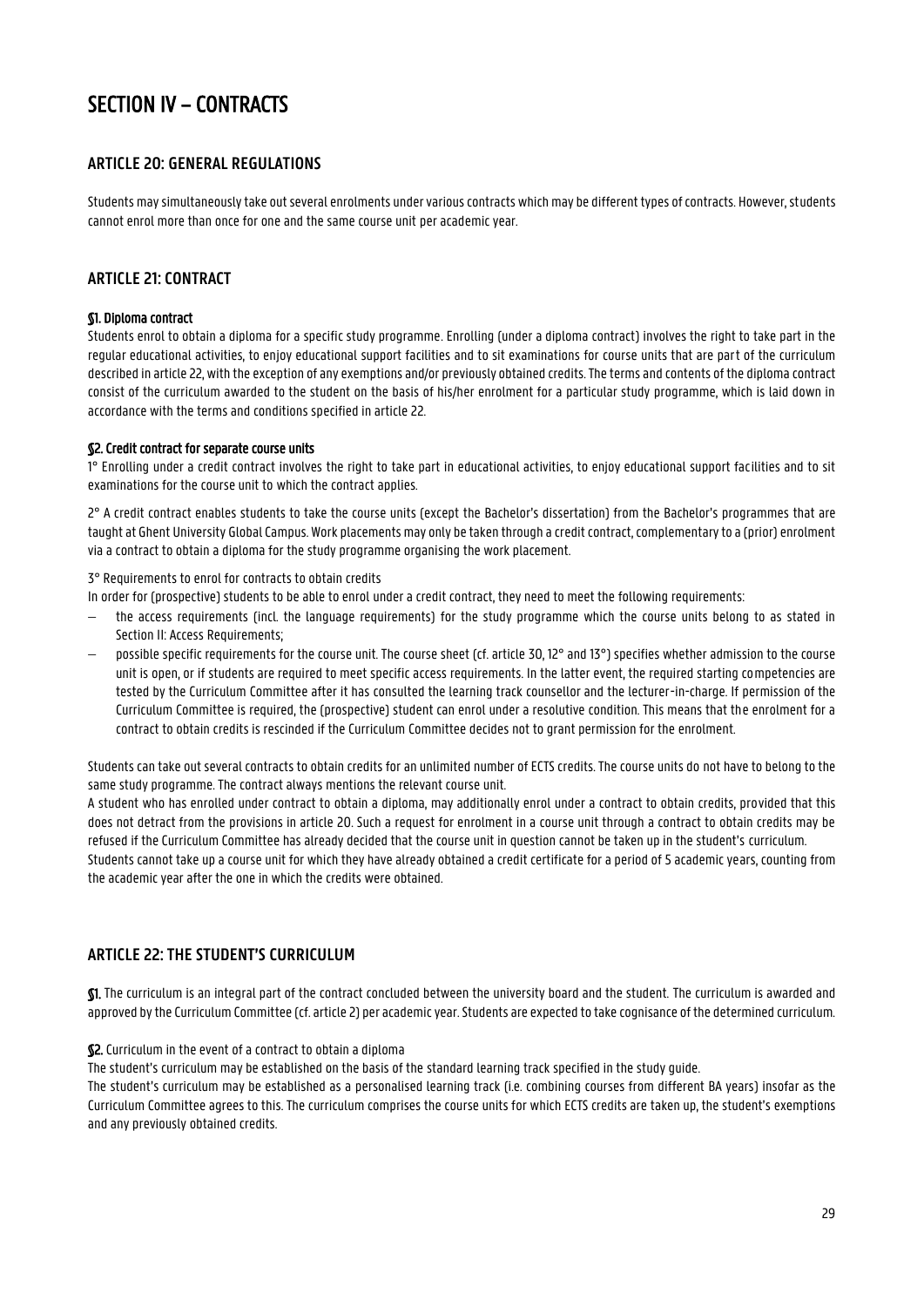#### §3. Curriculum in the event of a contract to obtain credits

1° The curriculum is determined per academic year by the Curriculum Committee, on the basis of the provisions of article 21 §2.

2° The curriculum comprises the course units for which ECTS credits are taken up.

§4. Establishing the curriculum under a contract to obtain a diploma

Students submit a curriculum proposal via Oasis according to the Curriculum Committee's guidelines and deadlines. The Curriculum Committee shall notify the students of their fixed curriculum via Oasis or email.

When composing the curriculum, the Curriculum Committee will take the following stipulations into account:

1° Students who have enrolled in a Bachelor's programme always need to take up all the course units of the first year of the standard learning track (BA1).

The Curriculum Committee is obliged to grant exceptions to students with a special status or a working student status, and to students who have already obtained a Bachelor's diploma.

In addition, if students returning form military leave of absence wish to reduce their curriculum for the second term, the Curriculum Committee decides whether this request may be granted, taking into account the general guidelines concerning study progress. Further, substantiated exceptions may be granted on an individual basis by the director of the Department of Educational Policy. If such a request is dismissed, the director of the Department of Educational Policy is first required to seek the substantiated recommendation of the Campus Council as well as a student representative from the Campus Council. If students wish to reduce their curriculum for the second term, the Curriculum Committee decides whether this request may be granted, taking into account the general guidelines concerning study progress.

2° Students who have not yet passed all the course units of the first year of the standard learning track of a Bachelor's programme are required to take up all remaining course units of that first year when they enrol for the same programme again. This will guarantee that they may still pass the first deliberation set of the Bachelor's programme.

The Curriculum Committee is obliged to grant exceptions to students with a special status or a working student status.

In addition, if students returning from military leave of absence wish to reduce their curriculum for the second term, the Curriculum Committee decides whether this request may be granted, taking into account the general guidelines concerning study progress. Further, substantiated exceptions may be granted on an individual basis by the director of the Department of Educational Policy. If such a request is dismissed, the director of the Department of Educational Policy is first required to seek the substantiated recommendation of the Campus council as well as a student representative from the Campus Council.

3° Students can only get a personalised learning track combining course units from the first and second (or later) year of the standard learning track of the Bachelor's programme, if they have acquired at least 30 ECTS-credits (or have been exempted) in the first year of the standard learning track. If sufficient study progress has been made in the first term, or in exceptional cases that have been sufficiently substantiated, the Curriculum Committee may add course units to the curriculum if the student so desires. From the academic year 2022-2023, a personalised learning track with a combination of course units programmed in the first and second (or a later) year of the standard learning track of the Bachelor's programme is possible, regardless of whether the student has acquired (or is exempted from) at least 30 ECTS-credits in the first year of the standard learning track, provided that from that academic year the binding condition for students who failed for half of the ECTScredits taken up in the first deliberation set of a Bachelor's programme is adjusted as determined in article 18, § 1, 2°, third paragraph.

4° The Curriculum Committee will take into account the optimal order of the course units in accordance with the standard learning track and any required sequentiality (in accordance with the stipulations of art. 30, 10°) governing the course units in the suggested learning track, as well as its expediency and suitability.

5° All students are allowed to compose a curriculum consisting of at least 60 ECTS-credits, except in one of the following cases:

- the student has not yet passed for 30 ECTS-credits of the first year of the standard learning track of the Bachelor's programme. From the academic year 2022-2023, students who have not yet passed 30 ECTS-credits may compose a curriculum of at least 60 ECTScredits, provided that from that academic year the binding condition for students who have not passed half of the ECTS-credits taken up in the first deliberation set of a Bachelor's programme is adjusted as determined in article 18, \$1, 2°, third paragraph;
- sequentiality is applied (cf. art. 30, 10°);
- the Curriculum Committee decides that the student cannot yet start the bachelor's thesis. This decision can only be made in exceptional cases and must be motivated.

6° With regard to the composition of individualised learning tracks, the Curriculum Committee pursues a policy in which it avoids students incurring unnecessary study duration delays by allowing them, where feasible, to take sufficiently large curricula so that they can make up for delays in their studies as quickly as possible.

7° From the second year of the standard learning track, a student who obtained at least 750/1000 for the year of the standard learning track can submit a motivated request to the Curriculum Committee to take up an accelerated learning track by means of an extended curriculum.

8° For students taking a consecutive programme based on a diploma from another educational institution, the Curriculum Committee may adjust the personalised learning track depending on how similar the contents of the study programmes at Ghent University Global Campus and the other institution are. However, the total study load must not be altered.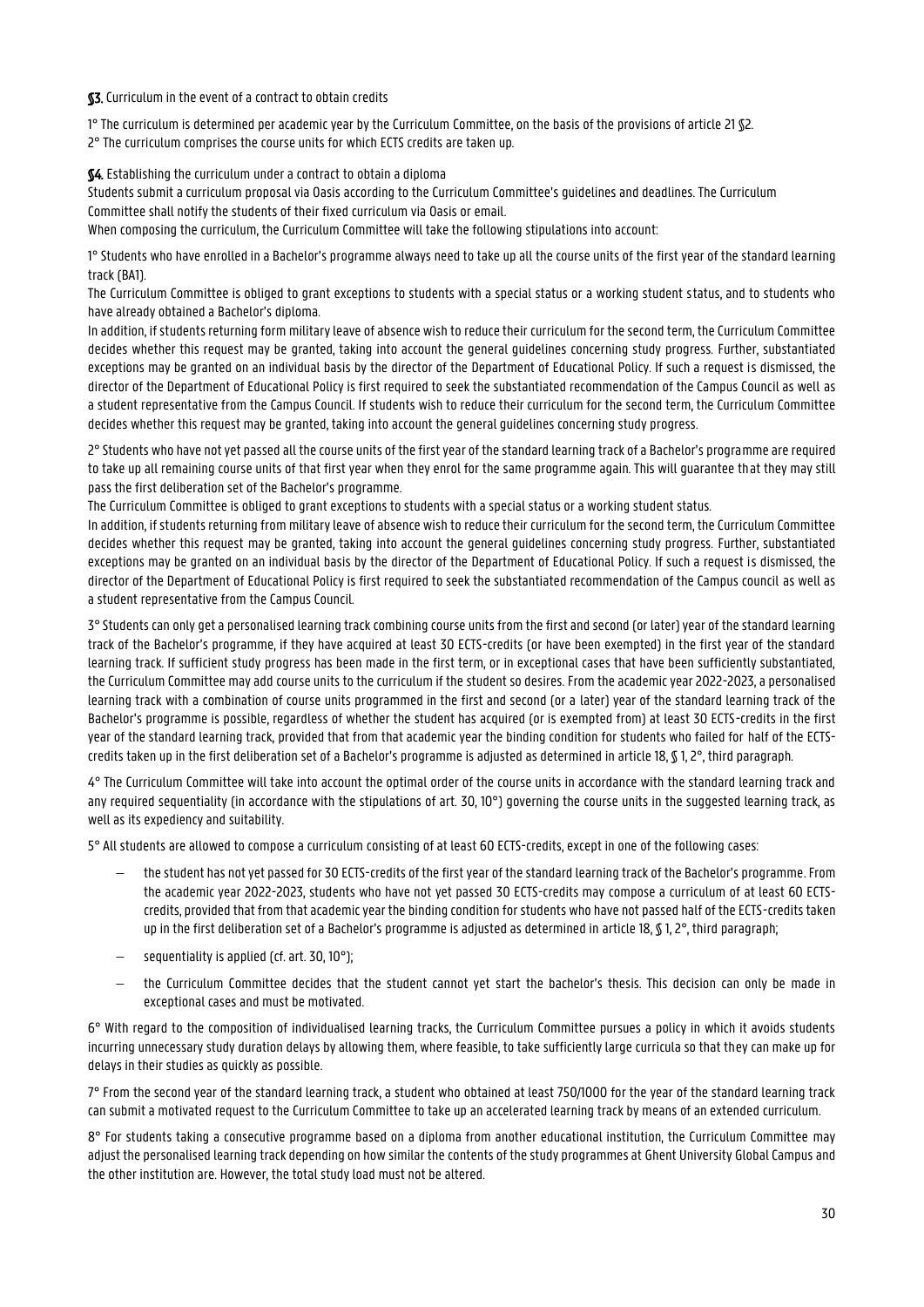9° Unless there are exceptional circumstances, which need to be assessed by the Curriculum Committee, supernumerary course units are not allowed.

10° The total number of ECTS-credits of the obtained credit certificates, exemptions and tolerated fail marks that are shown in the diploma supplement may only deviate from the total study load of the programme as a consequence of

- − the impact of the ECTS-credits from elective courses that were taken up within the study programme. A negative deviation cannot be allowed;
- study programme revisions: in the event of programme changes, the faculty established transitional measures for students in a standard learning track. For students in a personalised learning path, the Curriculum Committee is authorized to take the necessary transitional measures for these students;
- − exchange.

The Curriculum Committee notifies students of their fixed curriculum before 15 September at the latest via OASIS. If a student has not submitted a curriculum proposal before 15 September, the Curriculum Committee will determine one itself, and notifies the student of the established course curriculum by 1 October at the latest.. In accordance with \$6, s/he is then entitled to appeal against this decision of the Curriculum Committee.

#### §5. Changing an established curriculum

Any requests to change an established curriculum (i.e. adding and/or removing course units under any contract type) need to be submitted by the students to the Curriculum Committee before 15 September at the latest for first-term course units and before 15 March at the latest for second-term and full-year course units, respectively.

In exceptional circumstances and with adequate motivation, the Curriculum Committee can remove course units from an already approved curriculum of a student on its own initiative, before 15 October for first-term courses and before 31 March for second-term and full-year courses, on the understanding that this change on the initiative of the Curriculum Committee is always possible up to 10 calendar days after approval of the inclusion of the course unit in the student's curriculum.

The aoove-mentioned changes will be executed by the Curriculum Committee – if it has agreed to do so – before 1 October for first-term course units and before 31 March for second-term and full-year course units, respectively.

Under no circumstances do changes to a curriculum established by the Campus council and the student permit a student to switch to a different study programme. If students wish to switch to a different study programme, article 24 applies.

Changes to an established curriculum usually have an impact on the following:

1° tuition fee

2° the calculation of the study progress measures in accordance with article 18.

#### §6. Possibility of appeal:

Students may file an appeal against an unfavourable decision on their application concerning the composition of a curriculum. They may file this appeal with the appeals body designated for this purpose by the Campus Council. The composition of said appeals body shall differ from that of the Curriculum Committee.

Students may seek legal counsel, who is to hold a written power of attorney on pain of inadmissibility of the appeal, except if this legal counsel is registered with the Bar or on the list of trainee lawyers.

The appeal is to be filed with the appeals body by means of a dated and signed petition that is sent by registered post on pain of inadmissibility of the appeal. At a minimum, this document is to specify the student's identity, the disputed decision(s) and a description of the facts and arguments, on pain of inadmissibility. At the same time, the student should inform the appeals body by sending them an electronic version of this letter by e-mail.

The appeal is to be filed within a peremptory time limit of 7 calendar days, counting from the calendar day after the one on which the student was informed of the decision concerned.

The decision of the appeals body is to be communicated to the student (and, if appropriate, to his/her legal counsel) within 20 calendar days, counting from the day after the one on which the appeal was filed. This notification is to be made electronically (by the student's UGent e-mail address) as well as by registered post. If the competent appeals body cannot reach a decision on the petition on time, this will be reported to the student and his/her legal counsel within the same term of 20 calendar days, in which case a date is set by which the student must be given notice of the decision.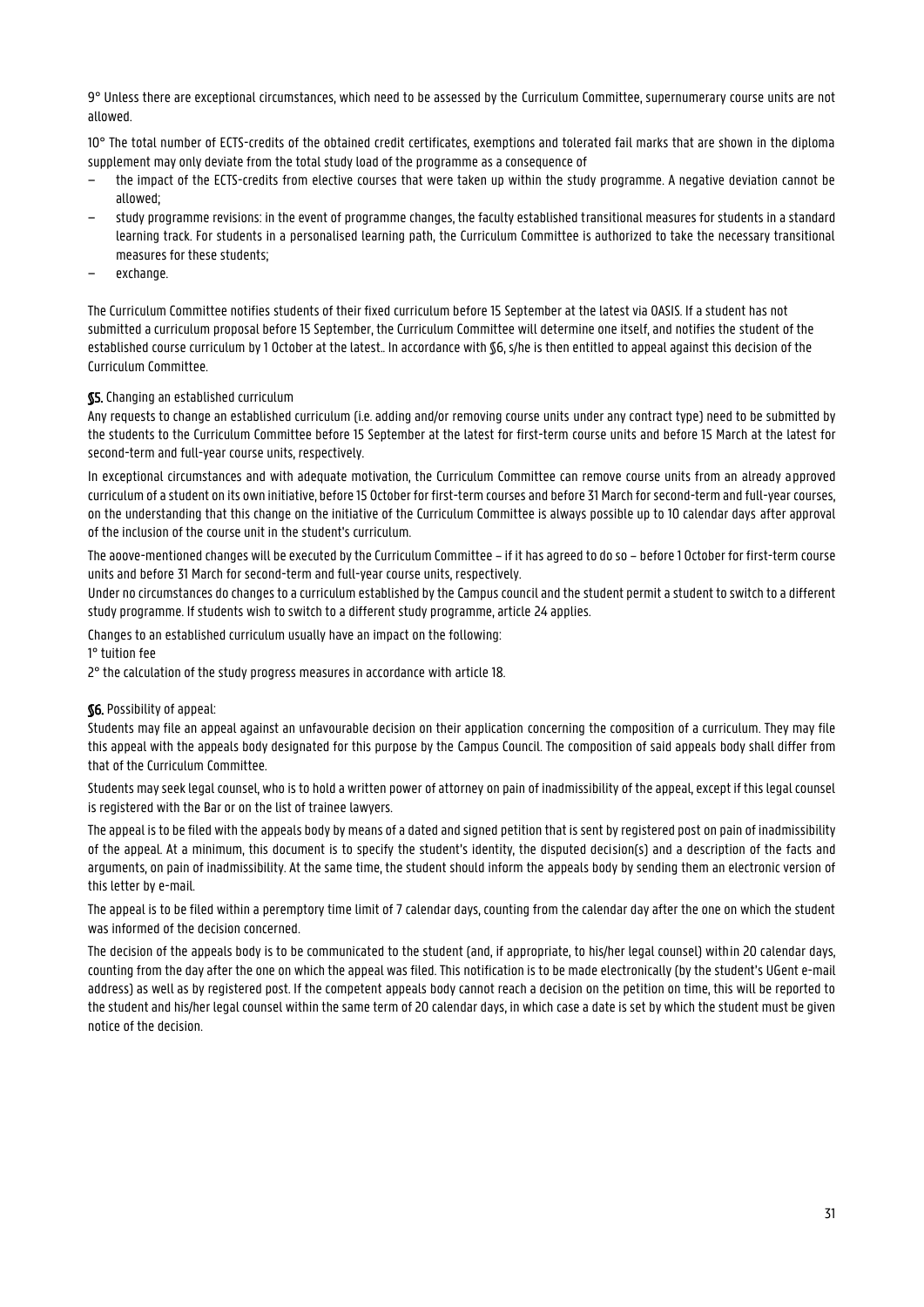## <span id="page-31-0"></span>**ARTICLE 23: EXEMPTIONS AND STUDY LOAD REDUCTION**

§1. Holders of credit certificates, of previously acquired qualifications (Eerder Verworven Kwalificaties, EVK in Dutch) may request the Curriculum Committee to be exempted from certain course units of the study programme in question, in accordance with the procedures and rules determined by the Campus Council. The following dates need to be taken into account, however:

- For first-term or full-year course units: students need to apply for the exemption before 16 July 2021.
- For second-term or BA1-March Programme course units, students need to apply for the exemption before 11 February 2022.
- For first-term course units for AY 2021-2022 students need to apply for the exemption before 15 July 2022.

§2. The number of ECTS credits for which the student is exempted is equal to the study load of the course unit for which the exemption was awarded.

§3. Students may file an appeal against the decision to refuse an exemption with the Institutional Appeals Committee, as specified in article 65. This appeal may not contain any new elements or documentary evidence. The decision can therefore only be challenged in an admissiblemanner on the basis of the elements submitted to the Curriculum Committee. If necessary, the student is free to ask the Curriculum Committee to reconsider the application.

§4. No examination results will be copied when previously acquired qualifications have been awarded. The examination results can only be copied in the event of a contract type change from a contract to obtain credits to a contract to obtain a diploma in the same academic year.

## <span id="page-31-1"></span>**ARTICLE 24: NEW CONTRACTS AND CHANGE OF STUDY**

Students are free to conclude several (different types of) contracts, provided that this does not detract from the provisions in article 20. Students may change their study programme during the enrolment period and during the course of the academic year, provided that they comply with the regulations for late enrolment. In order to change study programme, students are required to terminate the first contract in accordance with article 25 and conclude a new contract.

When concluding this new contract, the University administration ensures that course units are not charged twice in terms of tuition fee when they feature in both the curriculum of the terminated contract and the curriculum in the new contract.

The termination of a contract has no impact on any results which may have been obtained under this contract. Any examination that a student took for a course unit still counts as a used exam opportunity, even when the student is changing contracts. Students are not entitled to any additional exam opportunities for course units within the same academic year merely because they entered into a new contract or changed studies.

## <span id="page-31-2"></span>**ARTICLE 25: CONTRACT TERMINATION**

§1. Students who wish to terminate a contract are to notify Academic Affairs – preferably after they have first spoken to the study counsellor. They are to do so either in person or by letter sent by registered post. In doing so, they are required to hand in their GUGC student campus card.

§2.Contract termination does not absolve the student from paying the tuition fee owed. Non-payment does not constitute contract termination. When the student has not paid anything yet or has only paid a partial amount of the tuition fee owed, GUGC shall continue to claim payment for the owed tuition fees upon termination of the contract.

§3. Failing to sit the exams (in part or in full) does not constitute contract termination. When a student discontinues a series of examinations, s/he is to report this to the examination office (part of Academic Affairs). This does not necessarily mean that the student is terminating his contract permanently.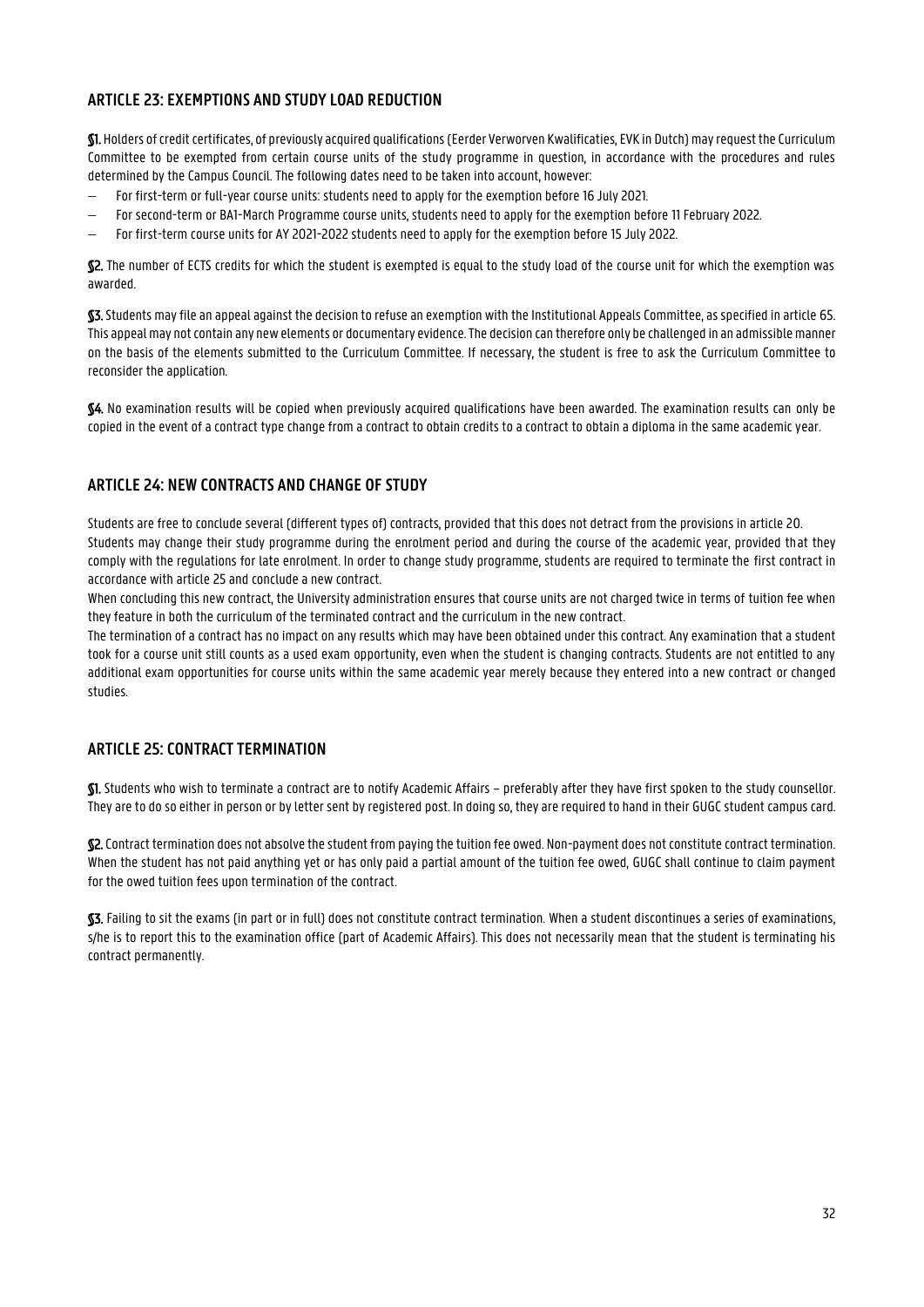## <span id="page-32-0"></span>SECTION V - STUDY PROGRAMME COMMITTEE, STUDY PROGRAMME AND COURSE UNIT

## <span id="page-32-1"></span>SUBSECTION I – STUDY PROGRAMME COMMITTEE

## <span id="page-32-2"></span>**ARTICLE 26: COMPOSITION AND OPERATION OF THE STUDY PROGRAMME COMMITTEE**

§1. For the related study programmes offered at GUGC, the Campus Council is to establish a study programme committee, which may also include professorial or assistant academic staff from other Faculties who are involved in educational activities (with the inclusion of temporary research staff).

A study programme committee has a chair and a secretary, assigned by the Campus Council. The chair is required to be a professorial staff member. The secretary does not need to be a member of the study programme committee.

At least half of each study programme committee is to be made up of professorial staff involved in educational activities.

At least one third of each study programme committee is to be made up of students. The assistant academic staff, other academic staff and administrative and technical staff involved in educational activities together are to be represented by at least one member of the study programme committee.

It is the responsibility of the chair of the study programme committee to actively attract students to join the study programme committee if not enough students have signed up to become a student representative before 1 November. It is also the responsibility of the chair of the study programme committee to inform the student representatives about the current and relevant items on the agendas of the study programme committee, the Educational Quality Control Unit and the Campus Council.

§2. The study programme committee acts as permanent advisory body to the Campus Council with regard to general policy and the organisation of the way in which the study programme(s) are to be taught. They are in charge of setting the objectives, overseeing the way in which the educational and learning activities are organised and given shape, supervising the guidance during and smooth working of the educational learning processes, and they are responsible for the results of these learning processes.

In addition, they are responsible for the continuous optimization of the quality of the education on offer, as well as documenting this optimization in the programme monitor. They are charged with the task of developing, implementing and evaluating the entire study programme overview for one or several study programmes.

## <span id="page-32-3"></span>SUBSECTION II – STUDY PROGRAMME

## <span id="page-32-4"></span>**ARTICLE 27: COMPOSITION OF DELIBERATION SETS**

§1. The study programme committee determines the deliberation sets per student and per study programme as follows: the deliberation sets are composed in such a way that they follow the full-time standard learning track of the study programme as closely as possible.

§2. If, in addition to his enrolment for a study programme under a contract to obtain a diploma, the student also enrols for a course unit featured in the same study programme under a contract to obtain credits in the same academic year, this course unit is not part of the student's curriculum to obtain a diploma and cannot be part of the deliberation set.

§3. If the Curriculum Committee allows a supernumerary course unit in accordance with the provisions of article 22 §4, 7°, this course unit will not be a part of the student's deliberation set. An exception to this are the supernumerary course units that are allowed by the Curriculum Committee as a result of a change in the choice of major (e.g. Minor, Major, learning track).

## <span id="page-32-5"></span>**ARTICLE 28: ELEMENTS OF A STUDY PROGRAMME**

For each study programme, the study programme sheet is included in the study guide.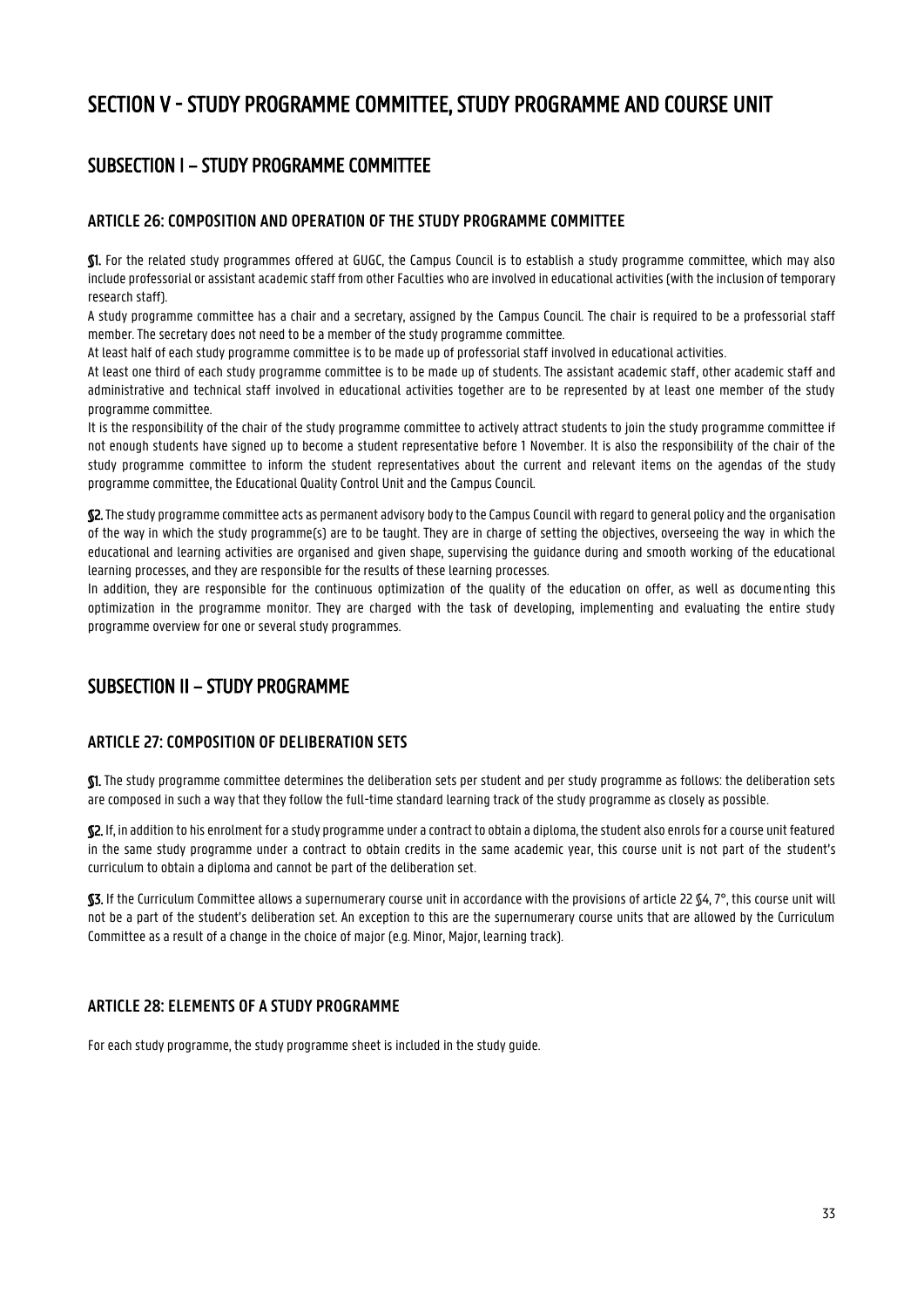## <span id="page-33-0"></span>SUBSECTION III COURSE UNIT

## <span id="page-33-1"></span>**ARTICLE 29: CLASS TIME SLOTS AND CLASS SCHEDULES**

#### §1. Class time slots

The educational activities of one particular course unit are organised in (consecutive) class time slots. One time slot comprises 90 minutes, of which 75 minutes are reserved for the actual lesson, followed by 15 minutes for a break or to allow students to go to the next class.

#### §2. Class schedules

1° The date, time and place of a class time slot are announced to the students in a class schedule before the start of the term concerned. Class time slots may be scheduled from Monday through Saturday, according to fixed time spans of 90 minutes, starting from 8:30 AM.

2° Classes may be scheduled after 7:00 PM:

For Bachelor's programmes:

- $\sim$  for classes or sessions scheduled for groups of 200 students or more
- for classes or sessions scheduled for groups of less than 200 students, pending the approval of the director of the Department of Educational Policy, based on a substantiated request submitted by the Campus Council (via onderwijs@ugent.be)

The course feedback by students includes a question about the organisation of the course unit, which includes late teaching, for course units for which lessons are scheduled after 19:00.

## <span id="page-33-2"></span>**ARTICLE 30: ELEMENTS OF A COURSE UNIT – COURSE SHEET**

The following elements are determined and announced through the course sheet in the study guide for each course unit, in accordance with the deadlines, procedures, guidelines and advisory authorities stipulated in the Handbook for Study Programmes. For GUGC the advisory authorities are the Study Programme Committee and/or the Campus Council. Except in case of force majeure, the course sheet can no longer be changed after the start of the academic year. Such changes are communicated as soon as possible via the electronic learning environment.

#### 1° Study load expressed in terms of study time and ECTS credits

This is determined by the Executive Board of Ghent University at the proposal of the study programme committee, in consideration of the objectives and contents.

The EQCU is under obligation to stage surveys into actual study time amongst its students on a regular basis in order to accurately align estimated study time and the amount of study time that is actually spent by students.

#### 2° Term in which the course unit is scheduled to be taught

#### 3° Contact hours and teaching methods

Contact hours are determined by the Executive Board of Ghent University at the proposal of the study programme committee, in consideration of the objectives and contents.

The teaching methods are determined by the study programme committee.

#### 4° Lecturers: lecturers in charge and co-lecturers

The lecturers in charge and co-lecturers of the various course units of the study programmes are appointed in accordance with the Regulations pertaining to the appointment of the lecturers and co-lecturers for the course units and their temporary replacement. The lecturers in charge and co-lecturers of the various course units of the study programmes are assigned by the Campus Council (on advice of the Study Programme Committee). The lecturer-in-charge and the co-lecturers may seek assistance from other academic staff members.

As specified in the relevant regulations (see part XII of Ghent University Education and Examination Code), the Campus Council may – in exceptional cases – decide to replace the lecturer-in-charge during the course of the academic year. If this step requires an adjustment of the course sheet, this is to be done in accordance with the fixed procedure and students should be notified of in timely fashion.

#### 5° The department of the lecturer-in-charge

#### 6° Language of instruction

The language of instruction is English for all course units offered by GUGC.

#### 7° Keywords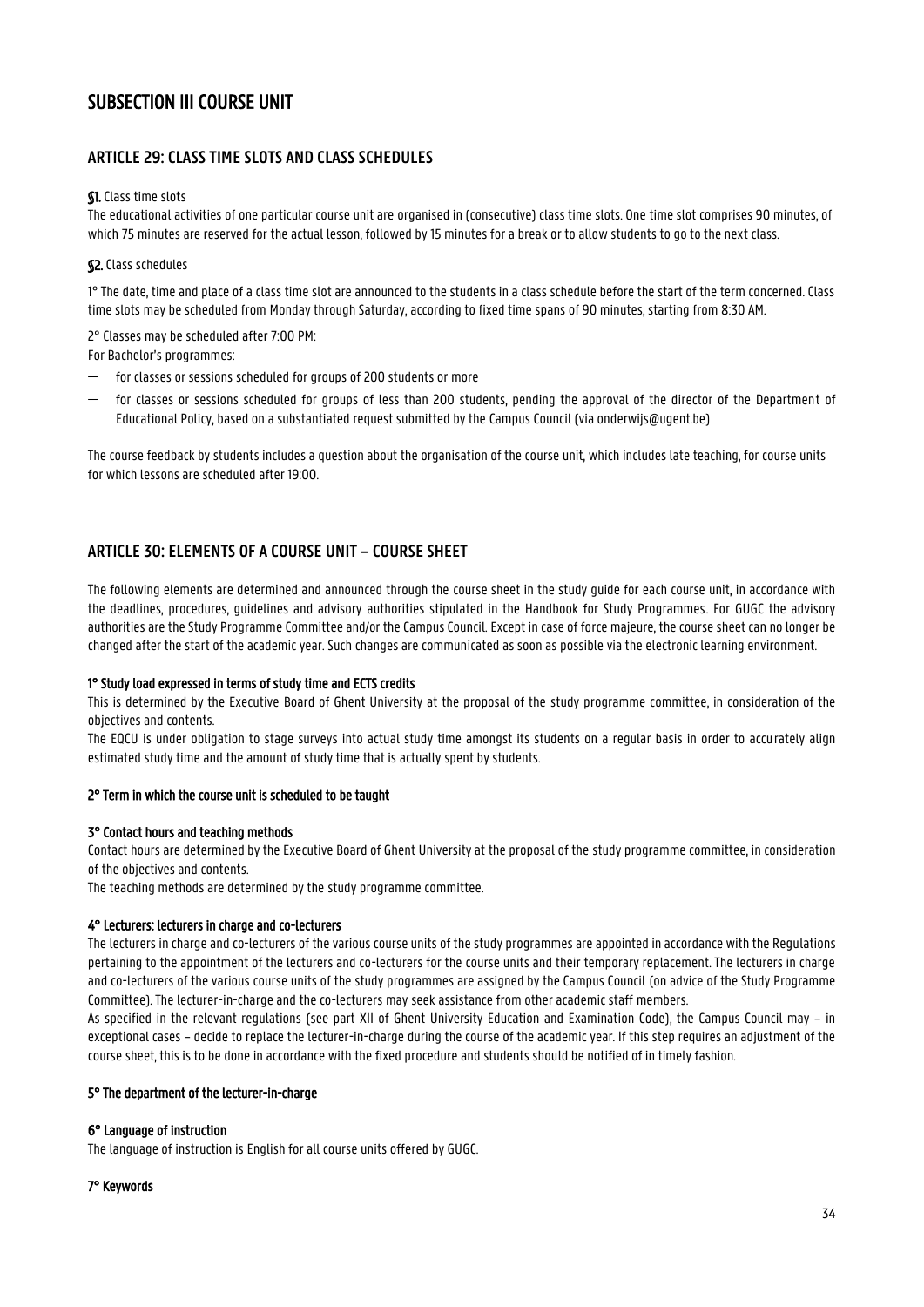8° Position of the course: This involves a short description of the place and purpose of the course unit (within the study programme).

9° Contents: description of the subject matter from the starting competencies to the learning outcomes.

#### 10° Starting competencies:

These are the competencies needed to embark on a course unit. The starting competencies for each course unit form the basis for determining the standard learning track and the optimal order in which the course units are included in the curriculum within the context of a diploma contract. Within the context of a diploma contract, the student does not need to have acquired all of the aforementioned starting competencies before the course unit concerned may be included in the curriculum (see also article 22 §4), unless a sequential progression (see also "sequentiality") is required, after the substantiated recommendation of the Campus Council, on the proposal of the study programme committee involved.

The fact that a learning outcome of a certain course unit is mentioned as a starting competence of another (subsequent) course unit does not imply that (part of) the learning outcomes of the first course unit have been acquired, when a student obtains a credit for the second course unit.

Within the context of a contract to obtain credits, the starting competencies of (prospective) students can be tested, in accordance with article 21 §2.

11° Learning outcomes: the competencies that are aspired within the course unit concerned.

#### 12° Admissibility under a credit contract

- − yes
- − yes, after aptitude tests
- − no

13° Learning materials and additional costs: enumeration of the learning materials (specifying the exact or estimated price) and the additional costs involved in the course unit (e.g. laboratory materials, study visits, etc).

#### 14° References to scientific publications marked as recommended reading

15° Course content-related student counselling: counselling is offered to help students process the subject matter and attain the learning outcomes.

16° Evaluation moment(s): the moment at which study performance is evaluated by means of continuous or end-of-term assessment. For continuous assessment, the frequency and method of evaluation need to be expressly specified.

17° Evaluation methods: the methods and contents of the evaluation(s) and the way these relate to the learning outcomes (oral, written, open book, multiple choice, etc).

Per examination opportunity, a different evaluation method may be planned in response to substantiated exceptions.

#### 18° Second exam opportunities for continuous assessment

- − yes
- − no
- − possible in modified form

19° Calculation of the final marks and the terms and conditions to pass a course unit: If the evaluation consists of both continuous and end-ofterm assessment and/or partial examinations, then these marks are all factored in as part of the examination mark according to a fixed calculation that is determined in the course sheet.

If there are any repercussions for students who are absent without any good reason or who do not participate in (part of) the evaluation, this should also be specified in the course sheet.

All the students that are enrolled for the relevant course unit are subject to these provisions.

#### 20° Alternating course units

The course sheet specifies in which academic year alternating course units are taught.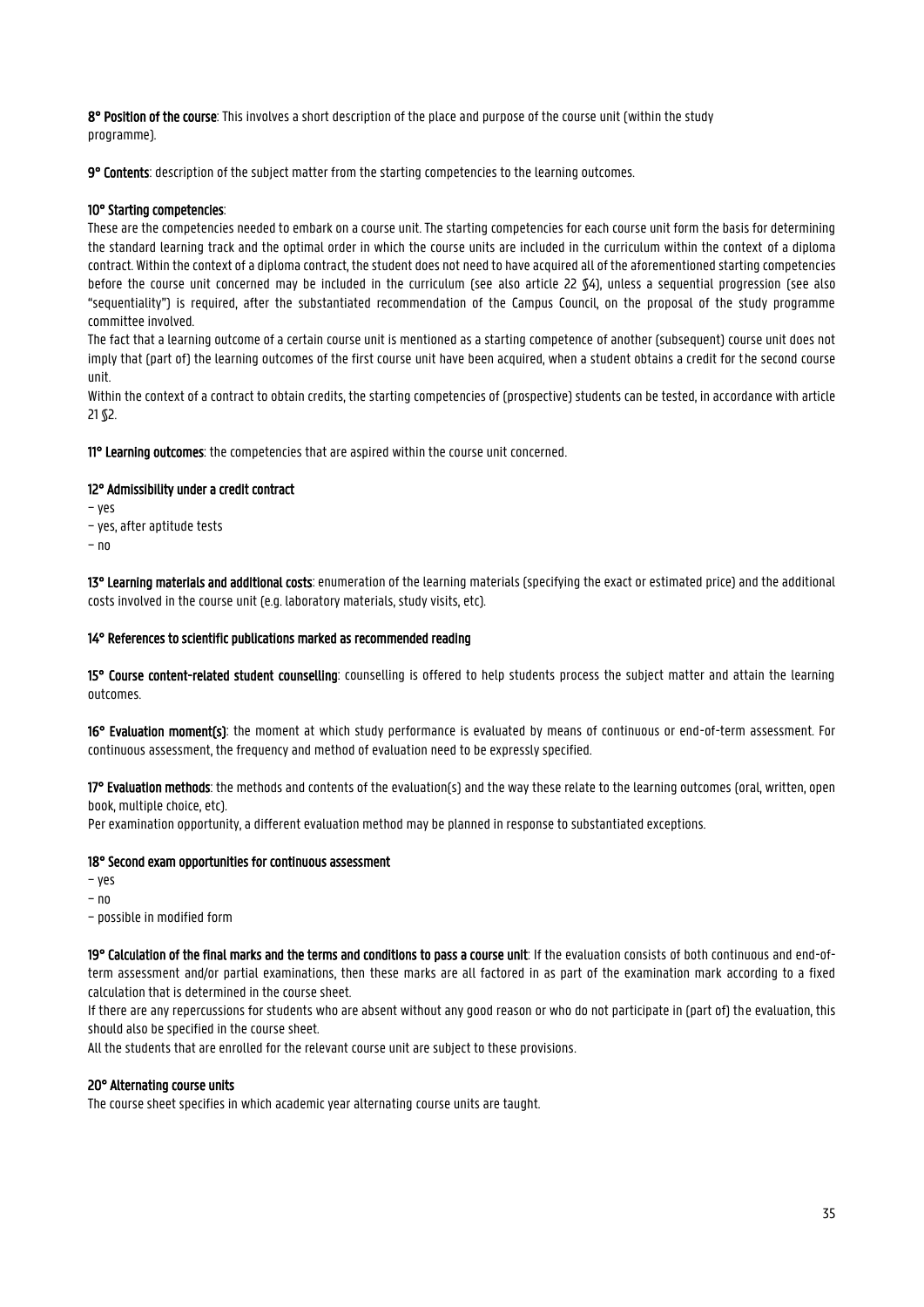## <span id="page-35-0"></span>**ARTICLE 31: OPTIONS WITHIN STUDY PROGRAMME OVERVIEWS**

§1. The first and second year of a standard learning track of a Bachelor's programme do not include any elective course units.

§2. The inclusion of an elective course unit in the student's curriculum is to be approved by the Curriculum Committee on the basis of the student's choices within the study programme overview.

§3. When an exemption is granted for a(n) (elective) course unit, the Campus Council cannot impose an alternate course unit.

§4. Students can appeal against an unfavourable decision on a request concerning the composition of a curriculum. They may file this appeal with the appeals body designated for this purpose by the Campus Council (cf. article 22 §4).

## <span id="page-35-1"></span>**ARTICLE 32: COURSE UNITS AT A DIFFERENT INSTITUTION**

§1. Elective course units at a different institute of higher education in Korea

In application of an agreement (and in compliance with the applicable education and examination code), students may take a course unit as an elective course unit within their personal curriculum at a different institute of higher education that is officially recognized by the Ministery of Education of South-Korea, with the approval of both institutions. This arrangement only applies to students who are enrolled under a diploma contract.

§2. Electives from the online offer of an institute of higher education in Korea or abroad with which GUGC has an agreement for student exchange.

Students enrolled for a diploma contract may take one or more online course units as electives at a partner institute of higher education in Korea or abroad within their curriculum, subject to approval by the Campus Council and to the agreement of this partner institution. The course unit must be completed online in full according to the modalities of the partner institution concerned.

## <span id="page-35-2"></span>**ARTICLE 33: PROVISIONS FOR EDUCATIONAL ACTIVITIES**

§1. Anyone who takes part in the educational activities (including continuous assessment) – both lecturers and students – are expected to show mutual respect. Among other things, this means that these activities are not to be wilfully disrupted.

Students who wish to take part in educational activities, including continuous assessment, are assumed to be present from the announced start to the announced end of these activities.

As far as the lecturers are concerned, the educational activities are expected to take place as announced, including continuous assessment. This means that the time at which the activities start, as well as the time when they end is respected. Any amendments need to be communicated beforehand.

§2. The lecturer or an assistant can prohibit students who wilfully disrupt the educational activities, including continuous assessment, from taking further part in these activities as a disciplinary measure. This measure only concerns the activities where the disruptive behaviour occurred and is effective immediately.

§3. Students who repeatedly and wilfully disrupt educational activities, including continuous assessment, may be denied access to all the remaining educational activities of the same course unit. This measure is only possible if the lecturer or an assistant cautioned the student in question at a previous occasion, informed him/her that the behaviour is not tolerated and pointed out the possible consequences. After the student has had the opportunity to be heard, the Campus Council may decide to take the above-mentioned measure. This decision is reported to director of the Department of Educational Policy at Ghent University.

Students who, because of this measure, are denied access to the further educational activities are allowed to participate in the continuous and end-of-term assessment, except of the continuous assessment takes place during the educational activities.

§4. During the educational activities, including continuous assessment, students need to be able to identify themselves by means of their student card, identity card or any other official proof of identity. At the first request of the lecturer or counsellor, they are required to present this card or proof.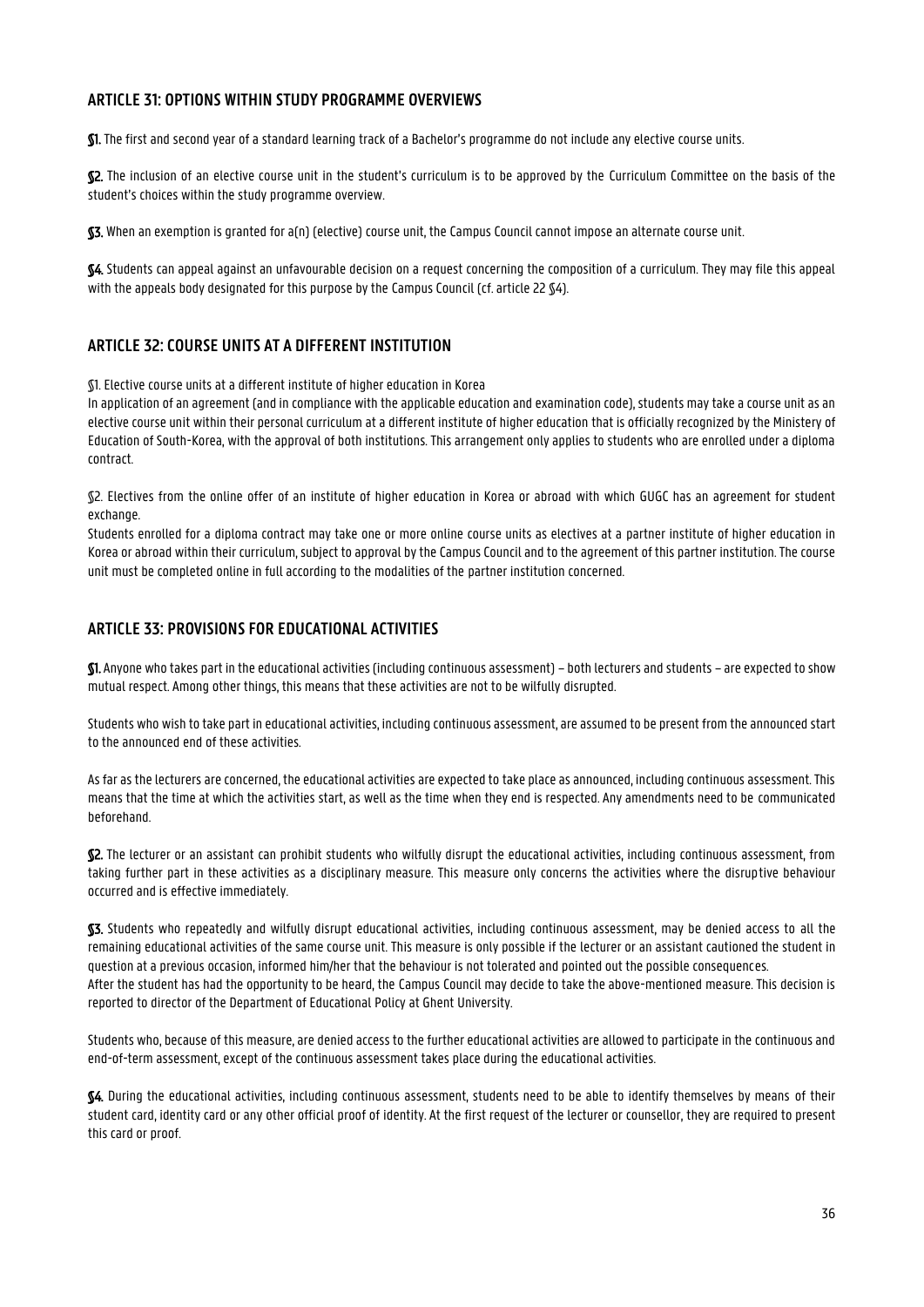§5. Students are not allowed to use any means of image and/or sound recording to register the educational activities (including continuous assessment and feedback) and projected teaching materials without prior consent. This is regarded as disrupting the educational activities. Furthermore, the recording is inadmissible as evidence in administrative or legal proceedings and is to be destroyed at the first request.

Students may ask the lecturer in question for permission to use means of image and/or sound recording to register the educational activities and teaching materials. They are required to specify what, how, when and for what purpose they will record. The recording must not be used for any other purposes than for what the lecturer in question has granted permission. Ghent University and GUGC reserve the right, in order to carry out their teaching assignment in the public interest, to record lessons and to make them available and reuse them later or simultaneously via the electronic learning environment to students and teaching staff for educational purposes, provided that the students participating in the lessons are informed of this at the start of the lessons. Students participating in these lessons can thereby be portrayed for recording and distribution within the electronic learning platform, should they come into the picture.

§6. It is not permitted either for students to share for payment and/or profit, image and/or sound recordings and all forms of course and examination material (syllabi, exercises, presentations, examination questions, lesson notes, lesson recordings etc.) without the permission of the lecturer in question and, if applicable, the author. This may give rise to disciplinary procedures against the student(s) involved in accordance with the Disciplinary Regulations for Students.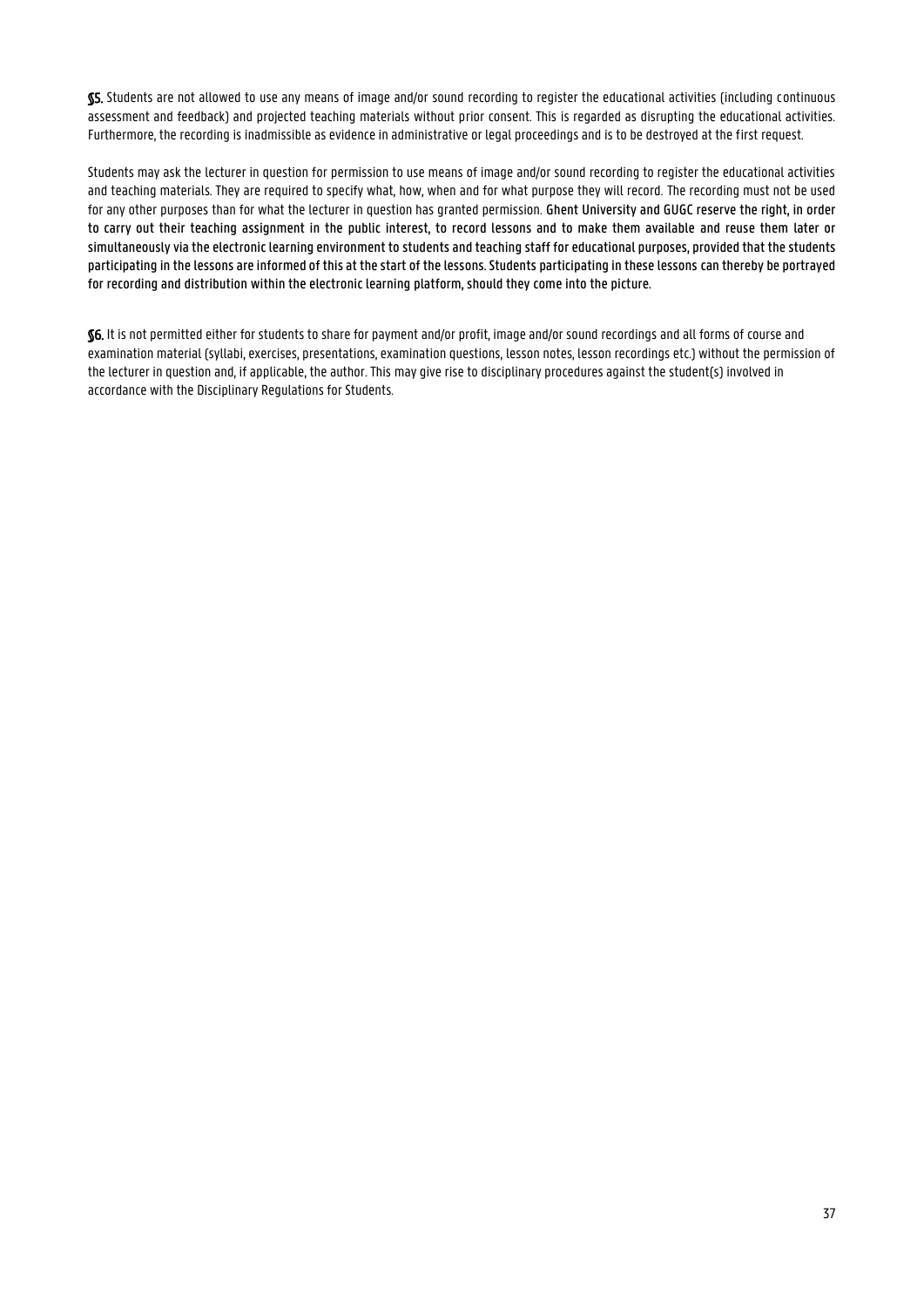## <span id="page-37-0"></span>PART III – EXAMINATION CODE

## <span id="page-37-1"></span>SECTION I – ASSESSMENT PER COURSE UNIT

## <span id="page-37-2"></span>**ARTICLE 34: PREPARING EVALUATIONS**

§1. Prior to the start of educational activities for each course unit, each lecturer needs to determine the subject matter for the evaluation in appropriate learning materials.

§2. All lecturers need to use questions and/or exercises in their educational activities, which reflect the concrete requirements that students need to meet at the evaluation.

## <span id="page-37-3"></span>**ARTICLE 35: EVALUATION MOMENTS**

§1. Prior to the start of enrolment, students are provided with detailed information regarding the evaluation moment(s) for each course unit in the course sheet, in accordance with article 30. Irrespective of the type of contract that the students concluded, evaluations are required to take place in accordance with the evaluation moment(s) mentioned in the course sheet.

§2. There are two types of evaluation moments: continuous assessment and end-of-term assessment (i.e. examinations). These two types of evaluation moments may be combined to evaluate students' performance for a specific course unit.

#### §3. End-of-term assessment (i.e. 'examination/exam')

The examinations of the first examination opportunity are administered in the first-term examination period or in the second-term examination period in accordance with the term in which the course unit has been scheduled; the examinations of the second examination opportunity of those course units are administered in the respective resit examination period (cf. article 6).

Examinations can either be oral and/or written. It is the responsibility of the Campus Council to ensure fair evaluation methods and study load in accordance with the assessment vision [of Ghent University.](https://onderwijstips.ugent.be/en/tips/toetsvisie-en-toetsbeleid/)

#### §4. Continuous assessment

The dates and nature of the continuous assessment are announced beforehand. Continuous assessment can occur both during and outside of the examination periods, but not in the recess periods (with the exception of summer recess) and closing days of GUGC (cf. article 6).

Continuous assessment also includes practicals, projects, portfolios, participation in seminars, work placements, exercises, practical projects, clinics, tests etc imposed on students as part of their study programme overview, the results of which are factored in as part of the examination mark.

At the start of the academic year, the course sheet specifies which course units apply continuous assessment.

The results of the continuous assessment are to be announced as quickly as possible to students. Students will receive mid-term feedback, so that they can still adjust and improve their performance.

It is the responsibility of the Campus Council to ensure equitable evaluation methods and study load in accordance with th[e assessment vision](https://onderwijstips.ugent.be/en/tips/toetsvisie-en-toetsbeleid/) [of Ghent University.](https://onderwijstips.ugent.be/en/tips/toetsvisie-en-toetsbeleid/)

#### §5. Partial examinations

Partial examinations are mandatory for full-year course units of the first year of the standard learning track of the Bachelor's programme, except when a system of continuous assessment is used. They are not allowed in any other cases.

Partial examinations are organised in the first-term examination period.

The marks obtained for a partial examination are communicated to the students as soon as possible and only count for a part of the examination mark of the first examination opportunity if the student has passed it. Neither the mere participation in a partial examination, nor the mark obtained for such an examination may be regarded as a precondition to pass the entire course unit (which is possible for non-continuous assessment).

If partial examinations are organised, it is possible that a part of the content or skills that are to be learned are no longer tested in the next examination in the second-term examination period.

Students who passed a partial examination may choose to retake an examination on this specific content or these skills in the second-term examination period. In this case, the last mark that was obtained is assumed to be the final mark for that part of the exam.

Marks for partial examinations can never be transferred to the resit examination period (exceptions are possible) or the following academic year.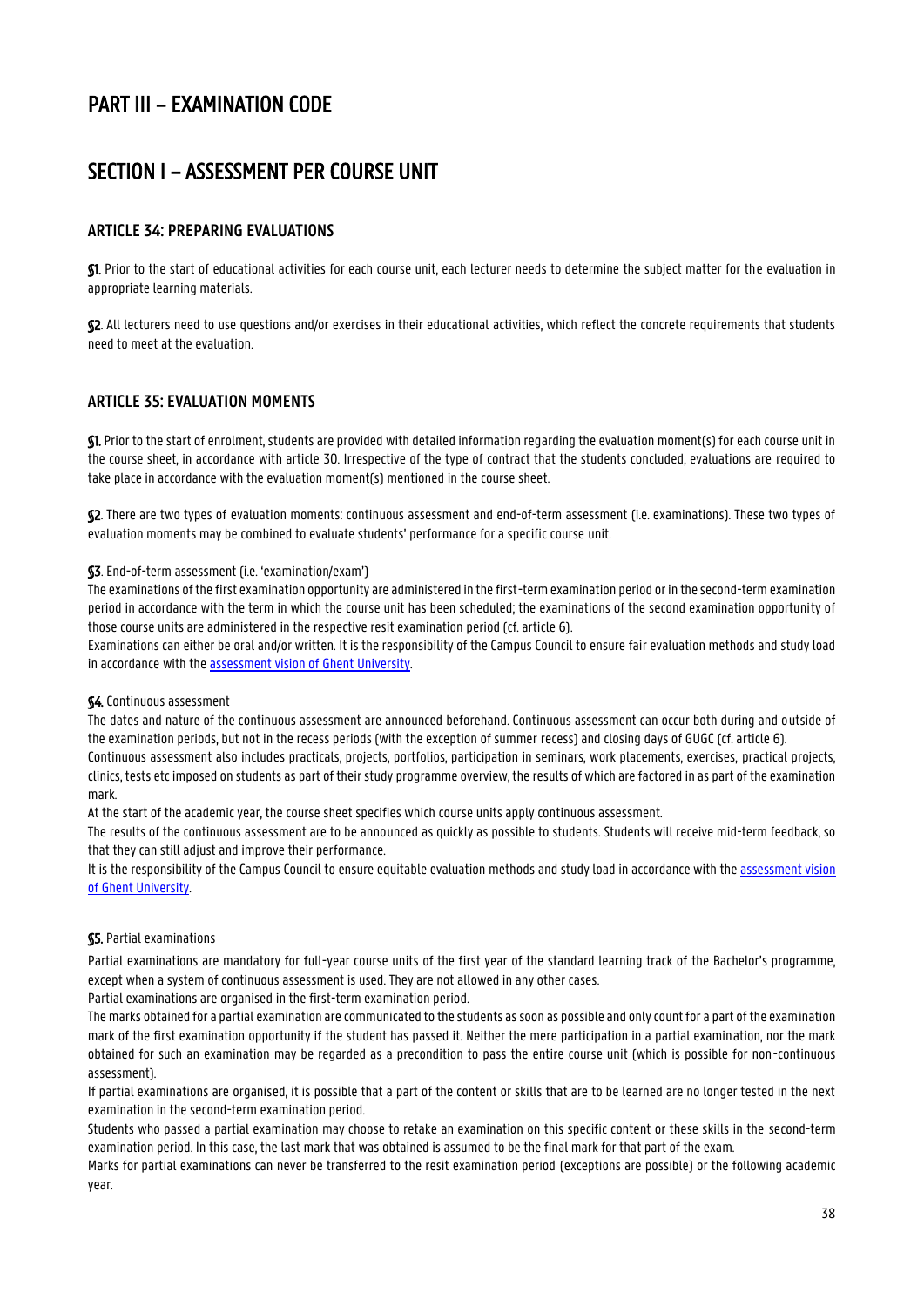Exceptions to these stipulations may be granted by the COP, after the recommendation of the Campus Council, at the request of the study programme committee involved.

### <span id="page-38-0"></span>**ARTICLE 36: EVALUATION METHODS**

§1. Prior to the enrolment period, students are provided with detailed information regarding the evaluation method(s) for each course unit in the course sheet, in accordance with article 30.

§2. Irrespective of the type of contract that the student has concluded, evaluations shall occur in a uniform manner. However, students may be given permission by Campus Council to be examined in a manner that is different from the prescribed method, provided that they have good reason to request this and the Campus Council has consulted the lecturer-in-charge involved. In order to get this permission, students are to address a prior request to the Campus Council in writing and send a copy of this request to the lecturer-in-charge.

§3. If an evaluation cannot take place at the scheduled time, another type of evaluation method may be used, on condition that both the lecturer-in-charge and the student in question agree to this.

§4. If a replacement examiner is appointed in application of article 59, another form of evaluation may be used, subject to the approval of the director of the Department of Educational Policy and subject to the agreement of the student(s) involved. However, the agreement of the student(s) concerned is not required if the examiner is unable to take examinations for a substantial part of the examination period due to force majeure (e.g. long-term illness, pregnancy, maternity leave).

### <span id="page-38-1"></span>**ARTICLE 37: ORGANISATION OF EXAMINATIONS**

§1. The Campus Council is in charge of coordinating and organising the examinations.

§2. There are four examination periods in each academic year, which are laid down in the academic calendar. First- and second-term course units are evaluated in the first- or second-term examination period respectively. End-of-term assessments of full-year course units always take place in the second-term examination period. All course units may be evaluated in the resit examination period, without prejudice to the provisions of article 39 §2.

#### <span id="page-38-2"></span>**ARTICLE 38: PROVISIONS FOR ASSESSMENT**

§1. Examinations (end of term assessments) take place between 8:00 AM and 8:30 PM and cannot take more than four consecutive hours, unless, pursuant to the application of article 19, additional time may be granted (one fourth or a maximum of one hour extra). Examinations cannot be held on Sundays or official holidays. They take place in the location(s) specified by the Campus Council.

§2. Regardless of the number of lecturers per course unit, during the regular examination period only two examinations may be staged for one course unit, for example one theoretical examination and one examination on practicals or exercises, or for example a written and an oral examination. The examination sessions are required to be contiguous, without any interruptions of examinations on other course units. In consultation with the GUGC Director of Education, this can be deviated from very exceptionally and only for organisational reasons.

§3. The lecturer-in-charge is responsible for the examination and may appoint co-lecturer(s) and other academic staff members to assist him/her, for example to invigilate during an exam.

The lecturer-in-charge or co-lecturer always needs to be present at an oral examination. For other forms of end-of-term assessment, the lecturer-in-charge or co-lecturer needs to be available in any case. If this is not possible, article 59 applies.

In any case, someone always needs to be present to provide explanations, if necessary.

§4. All means of image and/or sound recording of assessments by students or third parties is not allowed. Recordings are inadmissible as evidence in administrative or legal proceedings and are also to be destroyed at the first request.

§5. The recording of an assessment by the examiner and/or the observer via sound and/or video recordings with a view to the evaluation of the assessment, feedback and the prevention and investigation of irregularities or fraud is permitted for the implementation of the teaching assignment of Ghent University and GUGC in the public interest, provided the student is informed of this before the start of the assessment. In order to prevent irregularities or fraud in online assessments, the student can be asked to give a 360°view of the room in which s/he is located and proctoring software can be used. The student must have been informed of this prior to the online assessment. Said sound and/or image recordings can only be used for the above-mentioned purposes and must be destroyed after one year after the academic year concerned.

§6. Unless expressly communicated otherwise to students, it is not allowed to use any tools or resources during examinations.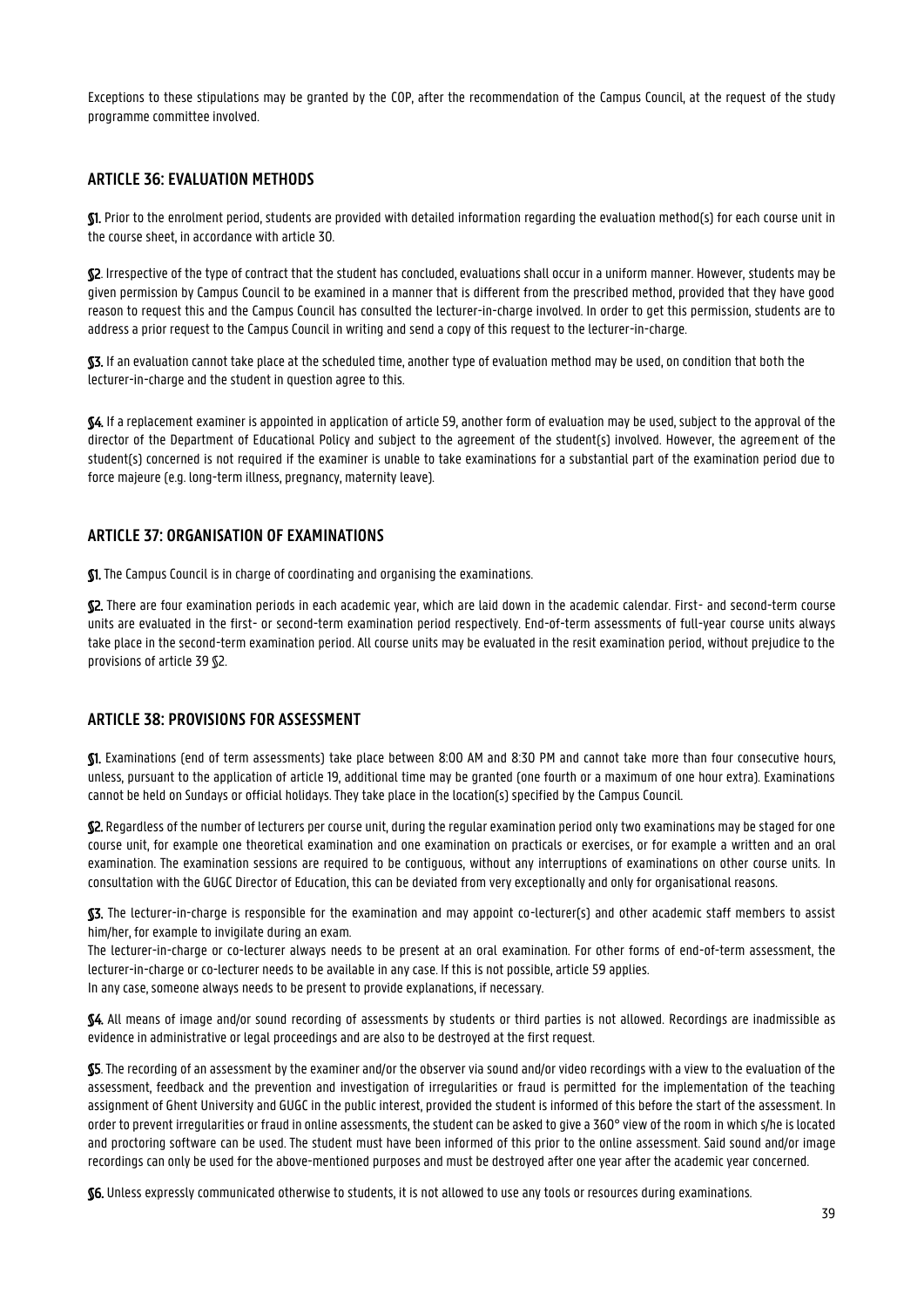§7. The wilful disruption of an end-of-term assessment will be sanctioned in accordance with article 61.

## <span id="page-39-0"></span>**ARTICLE 39: EXAMINATION REGULATIONS**

§1. For each year of a standard learning track and for each examination period, a set of comprehensive and detailed examination regulations are compiled under the responsibility of the Campus Council.

These regulations comprise:

- the schedule, the location and the time of the start of the examinations;
- the contact details of the Examination Office, the chair and secretary of the Examination Board, the Campus ombudsperson and the Student Counselling Service.

§2. The dates are established in joint consultation with the student representatives in such a way that each student in a standard learning track is given a reasonable amount of time to prepare for the exams and an equitable spread of examinations of mandatory course units across the examination period as a whole. If the exam schedule is deemed unreasonable for a specific group of students, a second examination day can be staged for this group.

 ${\mathbb S}$ 3. Exam schedules are sent by Academic Affairs in electronic format by 22<sup>nd</sup> of October 2021 at the latest for the first-term examination and resit-examination period, by 21<sup>st</sup> of april 2022 at the latest for the second-term and resit examination period.

§4. Academic Affairs may require students to confirm ahead of time that they will be taking an exam.

§5. The Campus council is required to set up a permanent Examination Office, if necessary for each separate study programme. The Examination Office can be contacted for all questions and comments about the exam schedule, as well as (but not limited to) the following:

- changes of address during the examinations;
- changes to the exam schedule;
- certified absences;
- all events which may jeopardize the exam schedule or prejudice the smooth course of examination proceedings.

## <span id="page-39-1"></span>**ARTICLE 40: EXAMINATION OPPORTUNITIES**

§1. Without prejudice to the provisions of article 18 §6, in the third section of this paragraph and in §3 and §6 of the present article, and with the exception of exemptions and previously obtained credits, students are entitled to two exam opportunities per academic year for each course unit of the curriculum: one in the first-term examination period or the second-term examination period, respectively, and one in the resit examination periods. Students who fail are automatically registered to take part in the second exam opportunity.

Students have the right to make use of the examination opportunities provided for each course unit, regardless of their participation in any continuous assessment.

For continuous assessment purposes of course units however, either the second exam opportunity may be made available by way of a compensating activity between the first and the second examination opportunity or there may just be one examination opportunity available to students. The Campus Council decision on this matter is detailed in the course unit's course sheet.

§2. Students are entitled to avail themselves of the resit examination opportunity for each course unit for which they were unable to obtain a credit certificate in the first- or second-term examination period.

§3. Students cannot retake an examination in the second examination opportunity for a course unit for which they have already obtained a credit certificate.

§4. Students can no longer include in their curriculum a course unit for which they have already obtained credits for a period of 5 academic years, counting from the academic year after the one in which the credits were obtained.

§5. Students who are no longer enrolled for a course unit (in application of article 22 §5 or article 25) lose the right to all accompanying examination opportunities from the registered date of these changes to the curriculum or the enrolment onwards.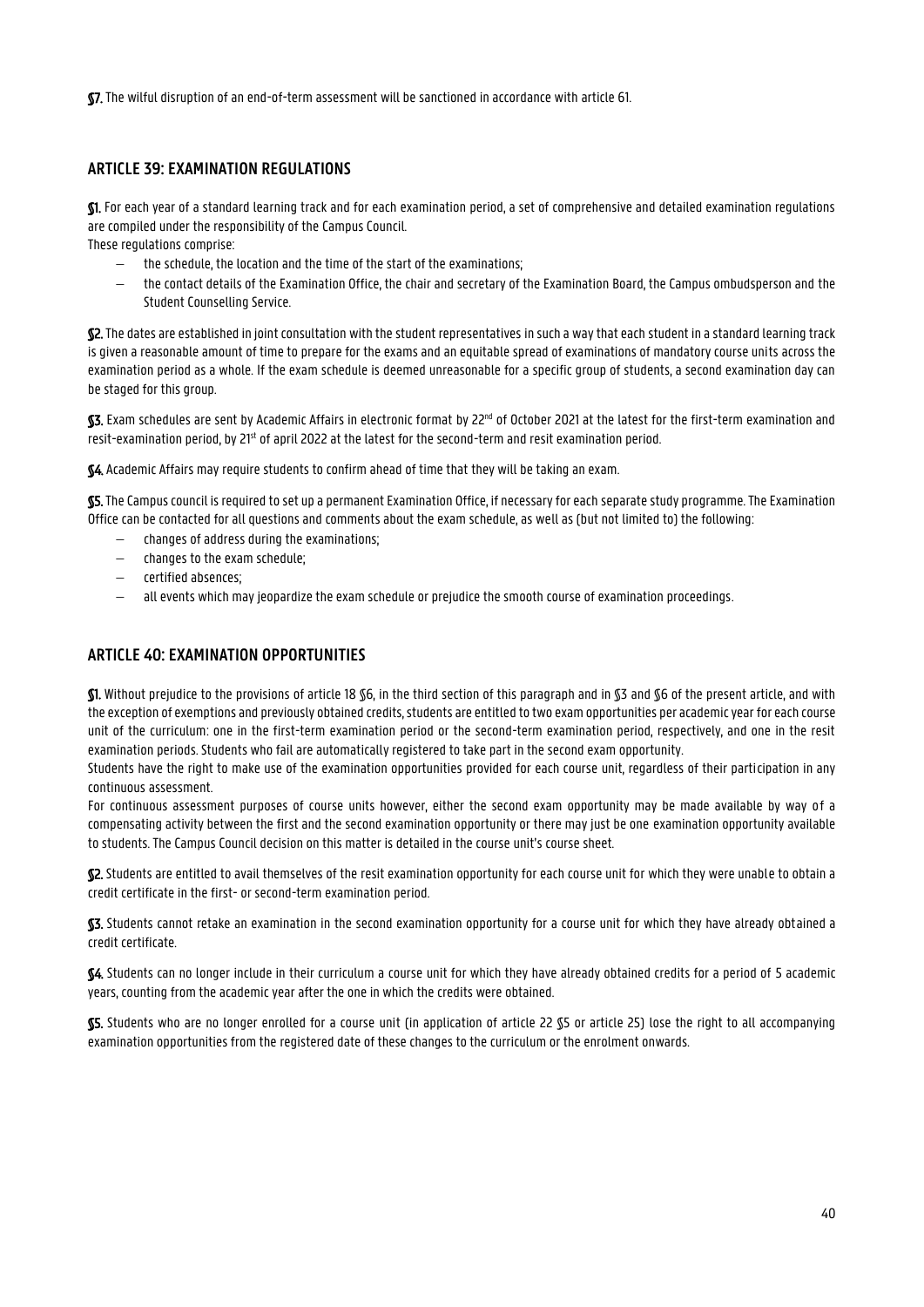## <span id="page-40-0"></span>**ARTICLE 41: EXAMINATION MARK**

§1. The result of the evaluation is expressed as a single examination mark per course unit.

The final examination mark is determined by the lecturer-in-charge of the course unit concerned. This examination mark is a whole number, ranging from 0 up to and including 20, calculated as specified in the course sheet (cf. article 30, 19°). Marks are rounded off according to the generally accepted principles, unless there are serious grounds to depart from these: 0.5 and higher are rounded up, whereas anything less than 0.5 is rounded down.

If a student is absent from an evaluation, his/her examination result can only be "absent" if s/he was absent from all parts of the evaluation.

An examination mark can only be recorded for the course units that are included in the student's curriculum (see also article 40 §5), with the exception of exemptions and previously obtained credits, as specified under article 22.

§2. Within one and the same examination period, students can only be evaluated once for the same course unit.

§3. Transferring examination marks and partial results other than the results of a partial exam (regarding the results of a partial exam, see art. 35).

1° Examination marks below 10 out of 20 cannot be transferred to another examination period or academic year.

2° Partial results cannot be transferred to another examination period or academic year.

Exceptions to this rule are the following:

- partial results for which it is stipulated in the explanatory notes to the calculation of the examination mark (cf. article 30, 19°) that they can be transferred to the second examination period;
- the partial results of a continuous partial assessment for which no second examination opportunity is offered (cf. article 30, 18°). In this case, the partial mark will be transferred to the second examination period;
- the results of partial exams, without prejudice to the application of article 35 §5.

3° Examination marks or partial results can never be transferred to a following academic year (see also article 23 §4).

§4. Students are awarded examination marks by GUGC for the courses for which they take part in educational activities and sit exams at a different institute of higher education in Korea or abroad on parts of the GUGC study programme overview, within the framework of a study programme for which they are enrolled at GUGC under a diploma contract. These examination marks are awarded in accordance with the local degree awarded per course unit based on a conversion (in accordance with the guidelines in the ECTS Users' Guide), for which the procedure is described here: https://www.ugent.be/nl/univgent/waarvoor-staatugent/internationalisering/ects.htm. The awarded examination marks are communicated to the student in a transcript of records.

§4. Students may file an appeal against the examination mark awarded to them personally with the Institutional Appeals Committee, as specified in article 65.

## <span id="page-40-1"></span>**ARTICLE 42: CREDIT CERTIFICATE**

Students pass any course unit for which their examination mark after assessment is at least 10 out of 20. For this, they will receive a credit certificate following the closing of the examination period in question.

The credit certificate is an electronic registration. This registration contains information on the identity of the student, the nature of the study programme, the course unit, the number of credits obtained and the final evaluation awarded. Students who are enrolled under a contract to obtain a degree will receive a credit certificate by email to Academic Affairs at their express request.Students who are enrolled under a contract to obtain credits will automatically receive a credit certificate by email if they passed a particular course unit (without prejudice to the provisions of article 12 §3).

Credit certificates obtained at GUGC have unlimited validity at GUGC and at Ghent University.

## <span id="page-40-2"></span>**ARTICLE 43: EVALUATION LANGUAGE**

Course units are evaluated in their language of instruction.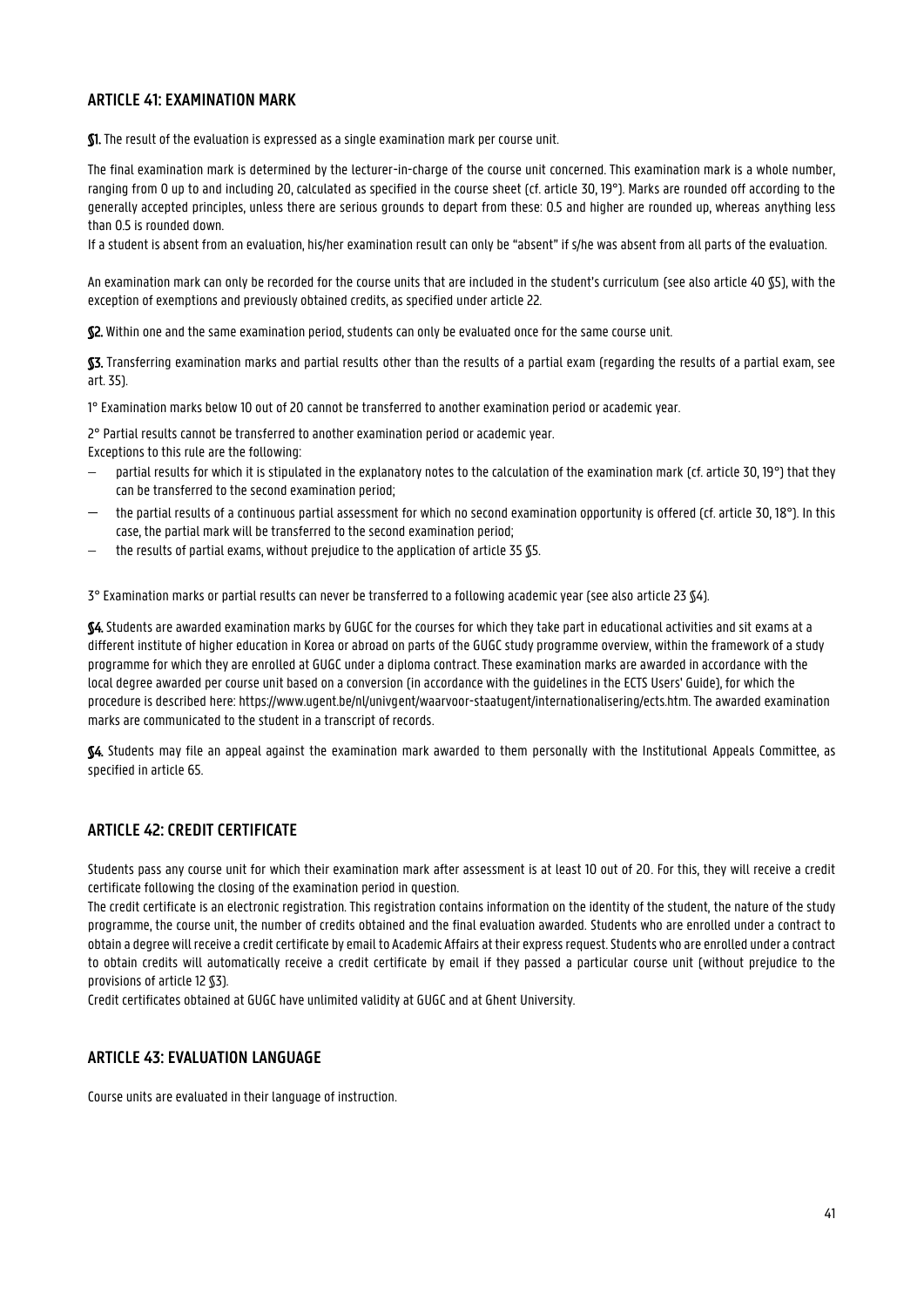## <span id="page-41-0"></span>**ARTICLE 44: FEEDBACK AND ACCESS TO THE EXAM**

§1. After the first-term examination period, the second-term examination period and the resit examination period, feedback is provided as determined under article 6.The lecturers-in-charge or the people assigned by the former are available for feedback sessions with the students. Within the feedback period (cf. article 6) or after the examination results have been made available after every examination period, all students are entitled to get feedback and peruse their exam copy and assignments. The dates of the feedback sessions will be announced at the start of the examination period. Feedback on the continuous assessment and partial exams is given as quickly as possible may also take place outside of the feedback sessions. Feedback or perusal is not granted to third parties.

If a student is absent due to legitimate reasons from the scheduled feedback session, it is possible to arrange for feedback or at least perusal of the exam within or outside the feedback period in question, after the student and lecturer have agreed on this.

§2. Subsequently, students can turn to the Student Counselling Service to discuss individual study results and/or study approach.

§3. Copies of written examinations, written preparations to oral examinations and assignments prepared as part of continuous assessment and the paper version of the Bachelor dissertation are to be kept by the lecturer-in-charge for 1 year after the close of the academic year concerned. For oral examinations, the course of the examination is recorded by the examiner. This document is to be kept by the lecturer-in-charge for at least 1 year after the close of the academic year concerned.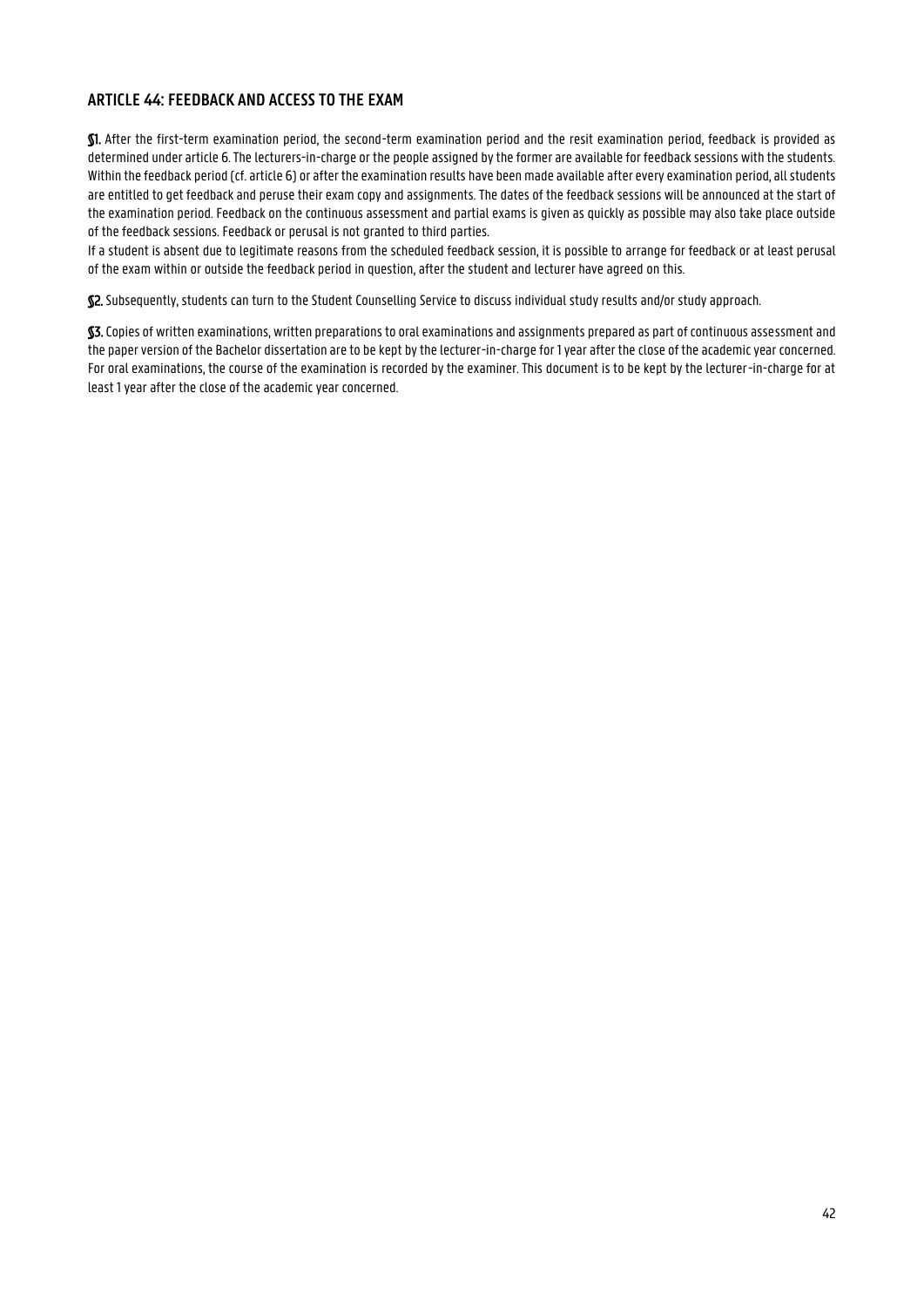## <span id="page-42-0"></span>SECTION II – EXAMINATION BOARDS

## <span id="page-42-1"></span>**ARTICLE 45: TYPES OF EXAMINATION BOARDS**

There are two types of examination boards: the Examination Board per deliberation set and the Examination Board per study programme. Sections III and IV of the present Examination Code respectively deal with the competencies and operation of the Examination Board per deliberation set and the Examination Board per study programme.

## <span id="page-42-2"></span>**ARTICLE 46: EXAMINATION BOARD MEETINGS**

§1. Examination Boards deliberate at least twice per academic year (either in person or electronically):

- the first time after the second-term examination period;
- the second time after the resit examination period.

§2. Examination Boards also deliberate by 28 February 2022 at the latest in a graduation year of a Bachelor's programme for students who have taken all their examinations at that time. In doing so, article 55 is fully applicable.

With the exception of the Bachelor's dissertation, second-term or full-year course units cannot be evaluated in the first term.

#### §3. Deliberations in person

1° The chair and secretary always check the deliberation lists for any material errors or anomalies, and they shall make these available to the members of the Examination Board in electronic format. The Examination Board per deliberation set and the Examination Board per study programme may be convened by a simple request from a member or an ombudsperson.

2° the Examination Board concerned can deliberate by video conference per deliberation set or per study programme if a member or ombudsperson requests a deliberation in person.

§4. The Examination Board per study programme may deliberate at any time to impose disciplinary measures relating to exams.

§5. The deliberations of the Examination Board are classified and meetings in person are held behind closed doors.

## <span id="page-42-3"></span>**ARTICLE 47: PARTICIPATION IN THE DELIBERATIONS OF AN EXAMINATION BOARD**

The members of the Examination Board have a duty to participate in deliberations and to sign the attendance register when the meeting is held in person (cf. article 46). If the deliberation takes place through video conferencing, the secretary of the Examination Board shall draw up and certify an attendance list. In the event of electronic deliberations, the emails in question serve as proof of participation.

In order to validly deliberate on a student, at least half of the members of the examination board concerned must participate in the deliberations on that student.

If a member of the Examination Board is unable to participate in the deliberation meeting, s/he is to report this to the chair of the Examination Board without delay. If a member of the Examination Board is absent or does not participate, the chair may – if necessary - assign a member of the academic staff as a replacement. If the chair him/herself is absent, the competent Examination Board shall assign a replacement. If the secretary is absent, the chair of the Examination Board appoints a replacement.

The campus ombudspersons are entitled to participate in the deliberation meetings of the Examination Boards in an observer capacity.

## <span id="page-42-4"></span>**ARTICLE 48: SUBSTANTIATED DECISIONS OF THE EXAMINATION BOARD**

The decisions of the Examination Board are recorded in a report.

At a minimum, the reports compiled by the Examination Boards per deliberation set are to contain the attendance register, the decision for each student, the motivations for departures from the general principles and study advice for each student.

At a minimum, the reports compiled by an Examination Board (per deliberation set and per study programme) are to contain the attendance register and the decision for each student, including the motivations for departures from the general principles. These reports are kept on file for 5 years, after which they are transferred to the University's archives for storage. Students have the right to peruse the sections of the report that refer to them. To do so, they can contact Academic Affairs.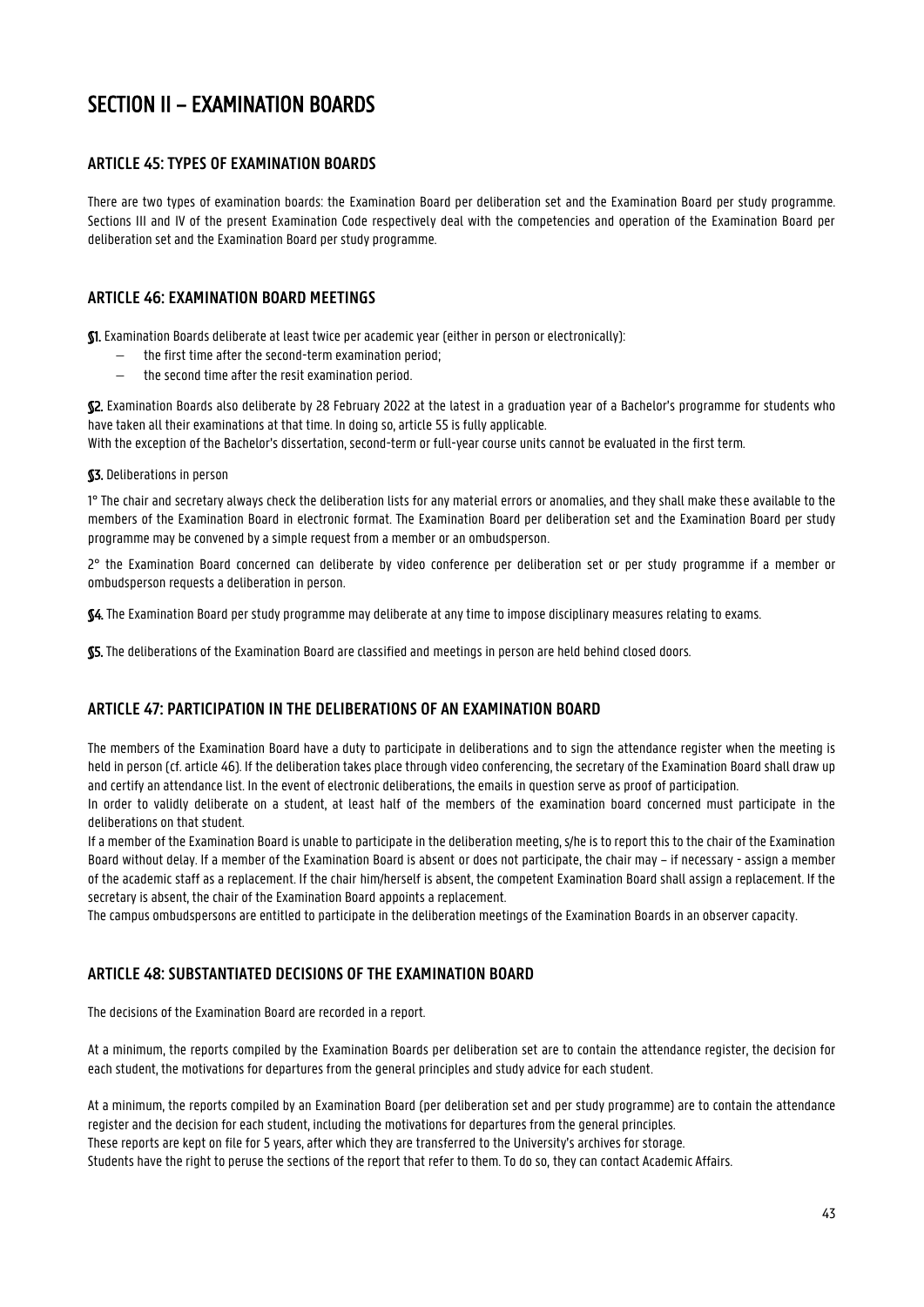## <span id="page-43-0"></span>**ARTICLE 49: RECONSIDERATION OF EXAM DECISIONS**

§1. Material errors in the student's favour, causing the student to be awarded a higher examination mark due to a substantive error:

- are rectified if they are discovered within a maximum of 10 calendar days after the examination results announcement, when they have affected the examination mark, the decision whether or not the student passed a deliberation set or a study programme, or the decision to assign a particular grade of merit. Such errors are repaired by a new decision from the chair of the competent Examination Board, which is communicated to the Campus President of GUGC and the members of the Examination Board;
- are not rectified if they are discovered later than 10 calendar days after the examination results announcement when they have affected the examination mark, the decision whether or not the student passed a deliberation set or a study programme, or the decision to assign a particular grade of merit.

§2. Material errors to the student's detriment, causing the student to be awarded a lower examination mark due to a substantive error, are rectified at all times if these errors have affected the examination mark, the decision whether or not the student passed a deliberation set or a study programme, or the decision to assign a particular grade of merit. These errors are rectified by a decision from the chair of the competent Examination Board, which is communicated to the Campus President of GUGC and the members of the Examination Board.

#### §3. Material errors without any impact:

are rectified if they are discovered within a maximum of 10 calendar days after the examination results announcement. These errors have not affected the examination mark, the decision whether or not the student passed a deliberation set or the decision to assign a particular grade of merit. These errors are rectified by the chair of the competent Examination Board.

#### §4. Fraud:

If fraud or irregularities have been discovered that have affected the examination mark, the decision whether or not the student passed a deliberation set or a study programme, or the decision to assign a particular grade of merit, the competent Examination Board may review its decision at all times, in accordance with the procedure stipulated in article 62.

§5. The students concerned are notified of new decisions within 10 calendar days after the rectification by e-mail (Ghent University account). In case of a material error in the student's favour (causing the student to be awarded a higher examination mark), the student in question is notified by registered letter (or through a receipt that is signed by the student) within 5 calendar days after the rectification. The student is also informed of the possibilities of appeal, as described in article 65.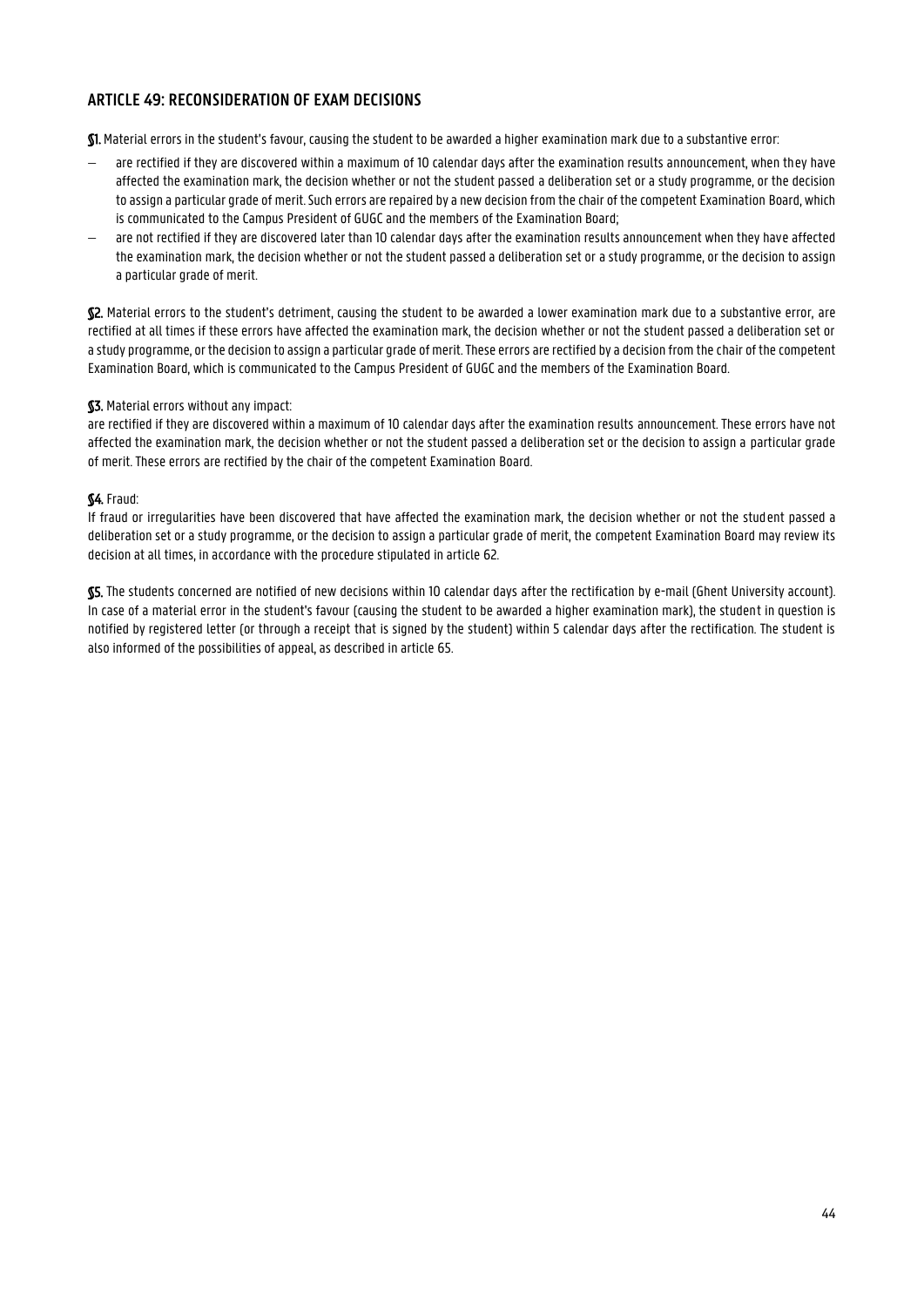## <span id="page-44-0"></span>SECTION III – ASSESSMENT PER DELIBERATION SET

## <span id="page-44-1"></span>**ARTICLE 50: COMPOSITION OF THE EXAMINATION BOARD PER DELIBERATION SET AND ITS AUTHORITY TO DELIBERATE**

§1. The composition of the Examination Board per deliberation set is determined by the Campus Council, on the understanding that the lecturersin-charge of the mandatory course units concerned shall always be members of the Examination Boards per deliberation set. The chair and the secretary of the Examination Board per deliberation set are the same as those of the Examination Board per study programme of the study programme concerned (cf. article 54).

§2. The authority to deliberate of the Examination Board per deliberation set includes the following:

- declaring whether a student has passed or failed a deliberation set as laid down under article 50;
- providing non-binding study advice on the first year of the standard learning track of a Bachelor's programme for students who are enrolled for the first time under a contract to obtain a diploma.

§3. The Examination Board per deliberation set is not qualified to adjust any examination marks, except in the cases set out in article 49.

## <span id="page-44-2"></span>**ARTICLE 51: PASSING A DELIBERATION SET**

§1. At the deliberation dates that are specified in article 46, the Examination Boards per deliberation set discuss by means of deliberation sets the study progress of students enrolled for a study programme under a contract to obtain a diploma.

#### §2. Passing a deliberation set:

1

1° If students pass all course units of a deliberation set, i.e. if they have obtained at least 10 out of 20, they are declared as having passed the deliberation set concerned by the Examination Board per deliberation set.

2° The Examination Board per deliberation set also declares the students as having passed the first deliberation set of a Bachelor's programme, provided that they comply with the following cumulative requirements:

- The first deliberation set only contains course units that are scheduled in the first standard learning track year of a Bachelor's programme.
- $-$  The deficit in order to pass one or two course units is a total of maximum 1% of the weighted total of the deliberation set $^{\text{-}}$  without the exemptions – in which the ECTS credits are used as weights.<sup>1</sup> The deficit is calculated by multiplying the deficit on the examination mark for the course unit by the ECTS credits that have been awarded to that particular course unit.
- The student has made use used of the most recent examination opportunity for the relevant course units.
- The student has scored at least 8 out of 20 for all course units of the deliberation set concerned.
- The student has a maximum of two course units in the deliberation set concerned for which s/he scored less than 10 out of 20.
- The student has obtained a total of at least 50% for the deliberation set.

3° If a student does not pass according to the criteria stipulated in §2, 1° and 2°, the Examination Board per deliberation set can decide that the student has passed after all – possibly after a secret ballot. Such a decision is only possible in exceptional circumstances, and can only be taken on condition that the objectives of the study programme have broadly been met. For each case, such a decision must be substantiated concretely. The GUGC Director of Education monitors the application of a deliberation policy.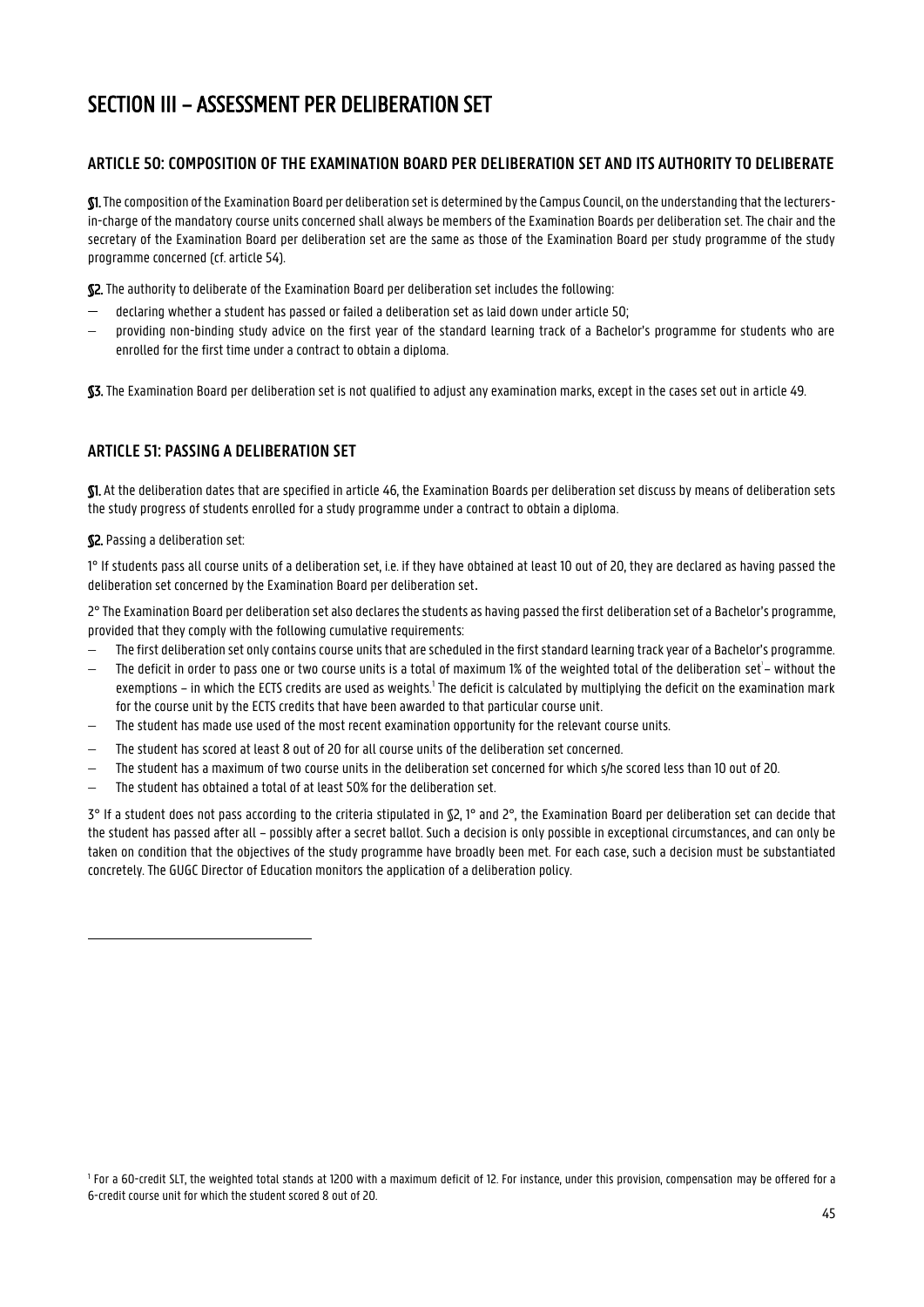§3. Students may file an appeal against the decision by the Examination Board per deliberation set with the Institutional Appeals Committee, as specified in article 65.

## <span id="page-45-0"></span>**ARTICLE 52: VOTING IN THE EXAMINATION BOARD PER DELIBERATION SET**

The chair and the secretary of the Examination Board have the right to vote, also regarding students who they have not evaluated themselves.

The lecturers-in-charge of the course units that belong to the student's deliberation set who are members of the Examination Board per deliberation set are entitled to vote during the deliberation on said student.

In order to deliberate legitimately on a student, at least half of the examiners of the Examination Board concerned who have the right to vote are required to be present. The quorum is determined on the basis of the number of examiners who have the right to vote. Per student, only one vote may be cast by each voting member. If a course unit was examined by more than one lecturer, the person entitled to vote shall be the lecturer who was assigned as the lecturer-in-charge of the course unit.

Examiners who have been replaced in accordance with the procedure described in article 60 are not permitted to attend the meeting of an Examination Board on the student concerned. If this is the case, the replacement examiner shall participate in the Examination Board on the student in question and is entitled to vote.

Unless a member of an Examination Board per deliberation set or an ombudsperson requests for a decision to be brought to the vote, the chair's proposal for the final assessment is accepted as the general consensus.

Decisions are made with a majority of votes. Abstentions are not taken into consideration when voting. In the event of a tie, the decision is found in the student's favour.

### <span id="page-45-1"></span>**ARTICLE 53: EXAMINATION RESULTS ANNOUNCEMENT OF EXAMINATION MARKS AND DELIBERATION SETS**

After the first-term examination period, the second-term examination period and the resit examination periods, the examination marks are communicated to the students. The exact dates are announced in the Campus Calendar as approved by the Campus Council.

After each examination period, students are individually provided with a transcript of records, at the earliest after the closing of the examination period and at the latest 1 week after the closing of the examination period.

If a deliberation took place, the decision by the Examination Board per deliberation set is also included in the transcript of records.

These arrangements and deadlines apply without prejudice to the provisions in article 35 §4 with regard to continuous assessment result announcements. For course units which are only assessed by means of continuous assessment, the exam results are also announced in accordance with the above arrangements if they have been completed in full after the examination period concerned.

In contravention of these arrangements and deadlines, in accordance with the provisions in article 35 §4 with regard to continuous assessment result announcements, the relevant final mark needs to be communicated as quickly as possible after the assessment, also for course units which are only assessed by means of continuous assessment.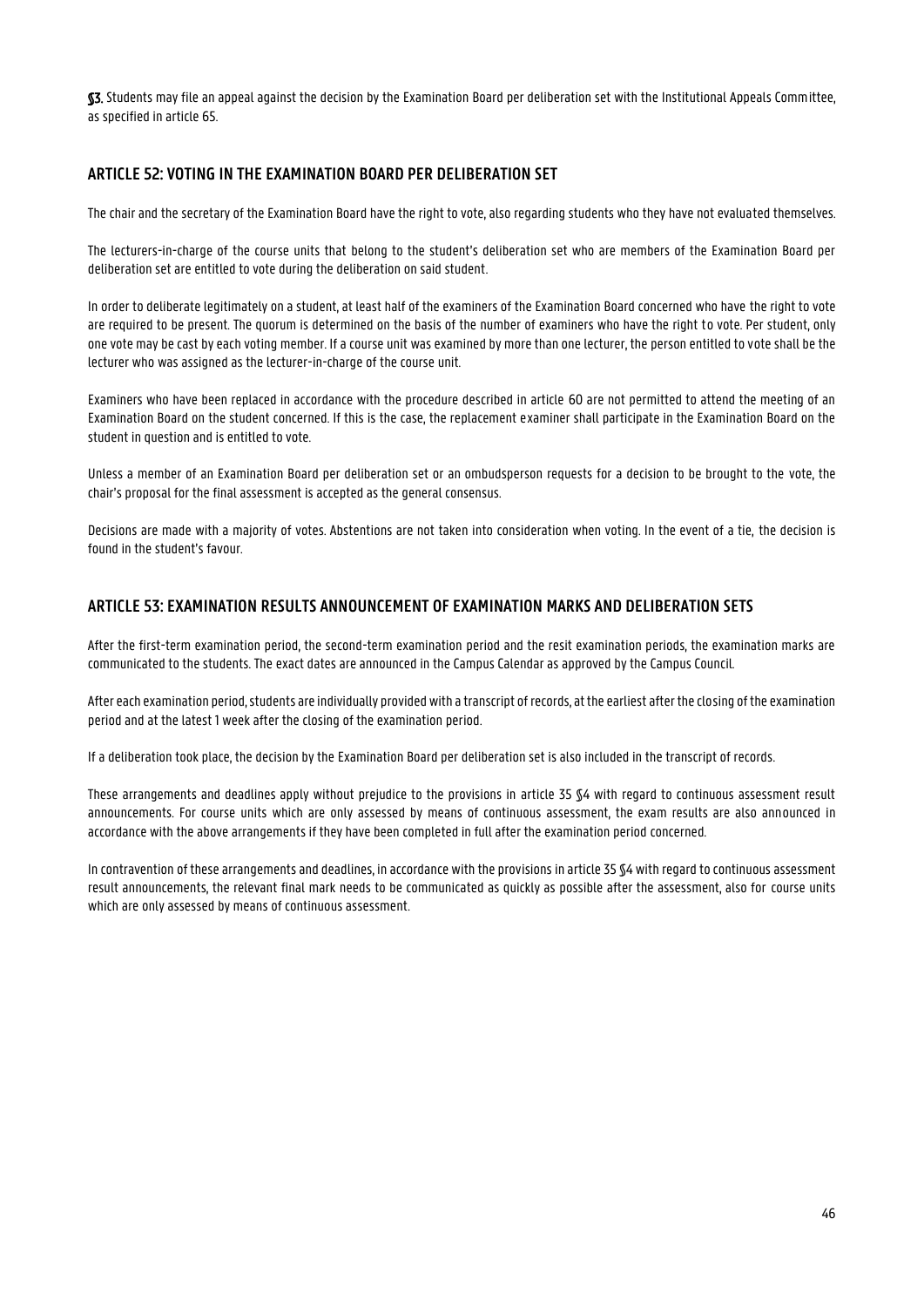## <span id="page-46-0"></span>SECTION IV – ASSESSMENT PER STUDY PROGRAMME

## <span id="page-46-1"></span>**ARTICLE 54: COMPOSITION AND COMPETENCE OF THE EXAMINATION BOARD PER STUDY PROGRAMME**

§1. The composition of the Examination Board per study programme is determined by the Campus Council. For each Examination Board, the Campus Council shall appoint a chair and a secretary, who may or may not themselves be examiners, and who are active professorial staff members.

§2. The competence of the Examination Board per study programme includes:

- declaring whether a student has passed a specific study programme and whether the diploma or certificate may be awarded;
- granting a student the grade of merit for a study programme;
- $\overline{-}$  implementing an examination-related disciplinary decision (cf. article 62).

§3. The Examination Board per study programme is qualified to take examination-related disciplinary decisions in accordance with article 61, regardless of the type of contract with the student concerned.

§4. Except in cases of material error, the Examination Board per study programme is not qualified to adjust any examination marks.

## <span id="page-46-2"></span>**ARTICLE 55: PASSING A STUDY PROGRAMME**

§1. In order to pass a study programme, students need to meet the following cumulative conditions:

- They need to meet the admission requirements of the study programme. If this is not the case, they are declared inadmissible and cannot pass the study programme involved.
- They need to be enrolled for said study programme under a contract to obtain a diploma.
- Without prejudice to the authority to deliberate of the Examination Board per study programme as specified in article 54, students need to have obtained a credit certificate for all the course units to be taken (cf. article 42) or have been granted an exemption, and/or be declared as having successfully passed all deliberation sets of the study programme in question (cf. article 51).

§2. The Examination Board per study programme also declares that students who are enrolled in the graduation year of a Bachelor's programme have passed if the following cumulative requirements are met:

- The student in question has taken up all remaining course units to pass the study programme in his/her curriculum.
- The deficit to pass one or two course units is maximum 6 weighted marks, using the ECTS credits as weights. The deficit is calculated by multiplying the deficit on the examination mark for the course unit by the ECTS credits that have been awarded to that particular course unit.
- The student in question has obtained at least 8/20 for all the course units.
- The student has obtained less than 10/20 for two course units at the most.
- The student has used the most recent examination opportunity for the course units concerned.
- Tolerance does not apply to the Bachelor's dissertation and the mandatory work placements.

§3. If a student does not pass according to the criteria stipulated in §1 and §2, the Examination Board per study programme can decide that the student has passed after all – possibly after a secret ballot. Such a decision is only possible in special circumstances, and can only be taken on condition that the objectives of the study programme have broadly been met. For each case, such a decision needs to be substantiated concretely. The GUGC Director of Education monitors the application of a deliberation policy.

§4. Students may file an appeal against the decision by the Examination Board with the Institutional Appeals Committee, as specified in article 65.

## <span id="page-46-3"></span>**ARTICLE 56: VOTING IN THE EXAMINATION BOARD PER STUDY PROGRAMME**

The chair, the secretary and the members of the Examination Board have the right to vote.

In order to deliberate legitimately on a student, at least half of the voting members of the Examination Board concerned need to be present. The quorum is determined on the basis of the number of voting members.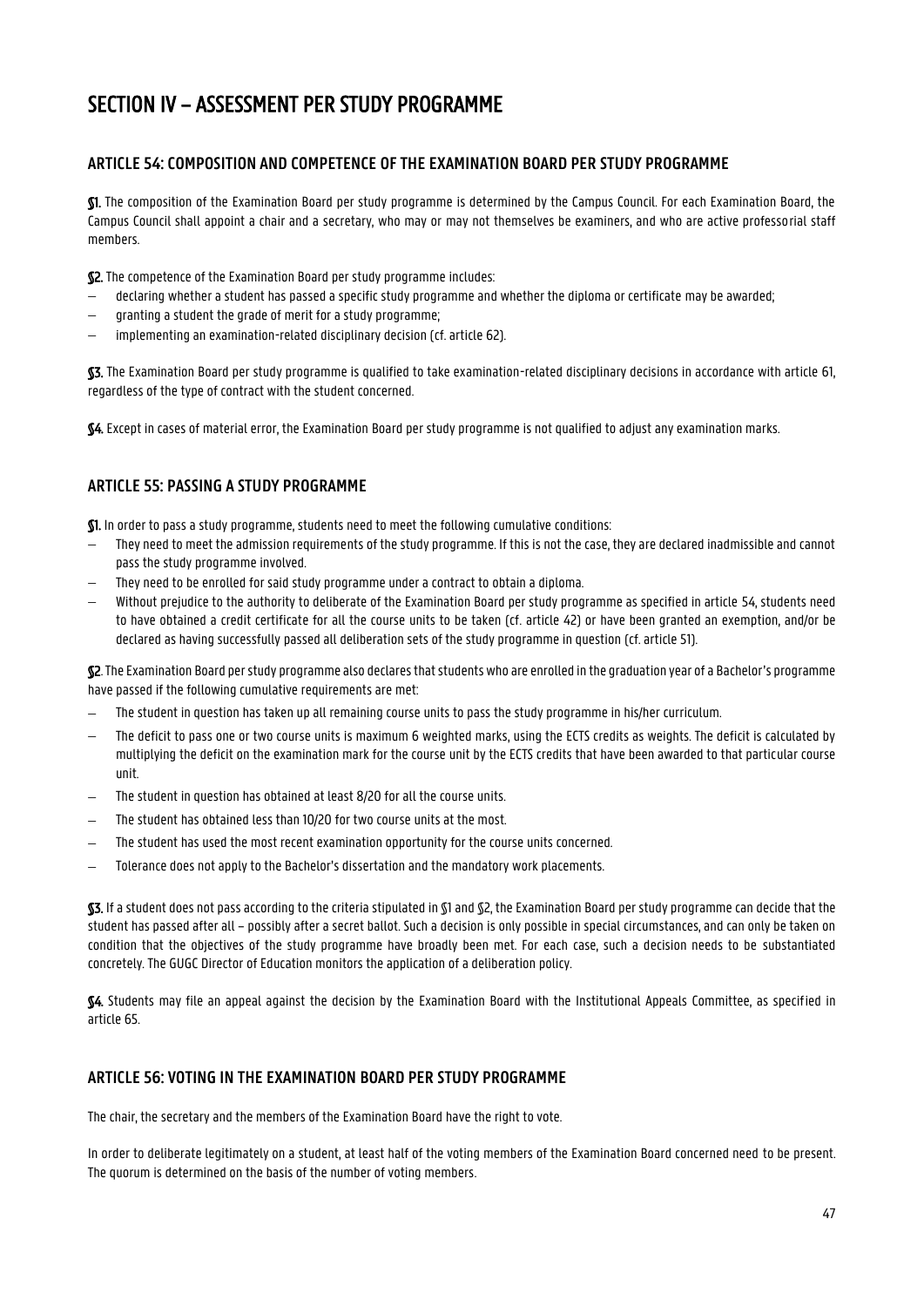Unless a member of an Examination Board per study programme or an ombudsperson requests for a decision to be brought to the vote, the chair's proposal for the final assessment is accepted as the general consensus.

Decisions are made with a majority of votes. Abstentions are not taken into consideration when voting. In the event of a tie, the decision is found in the student's favour.

## <span id="page-47-0"></span>**ARTICLE 57: GRADE OF MERIT**

§1. Students who successfully pass a Bachelor's (or a Master's) programme are awarded a grade of merit by the Examination Board per study programme.

In calculating the grade of merit, the examination marks for all course units which the student has taken under his contract to obtain a diploma for a study programme are factored in. This is done in due consideration of the weighting coefficients connected to the course units of the standard learning track of the study programme concerned, which are established by the Campus Council and which are communicated to students at the start of the academic year.

§2. The grade of merit obtained by the student for a study programme is expressed as follows:

- Cum fructu (at least 500 out of 1000)
- Cum laude (at least 675 out of 1000)
- Magna cum laude (at least 750 out of 1000)
- Summa cum laude (at least 825 out of 1000)

The total out of 1000 that is mentioned on the transcript of records is the result of the calculation according to the weighting coefficients that are determined by the Campus Council in §1. The transcript of records also includes the total out of 1000 per deliberation set, invariably using the ECTS credits as weights.

The Examination Board per study programme can, in individual cases and to the student's advantage, depart from the minimum results that are required for a student to obtain a grade of merit, as specified in the first section of this paragraph. Any such departures can only be taken in exceptional circumstances and are to be justified in detail for each separate case.

§3. No grades of merit are awarded if students have obtained less than 30 ECTS-credits.

§4. Students may file an appeal against the decision by the Examination Board with the Institutional Appeals Committee, as specified in article 65.

## <span id="page-47-1"></span>**ARTICLE 58: EXAMINATION RESULTS ANNOUNCEMENT OF A STUDY PROGRAMME**

§1. After the first-term examination period, the second-term examination period and the resit examination periods, the examination marks are communicated to the students, in the manner specified in article 53. If a deliberation took place, the decision by the Examination Board per study programme is also included on the transcript of records.

§2. Decisions by the Examination Board per study programme, including the grade of merit, may be announced publicly.

§3. In accordance with the provisions of the resolution of the Flemish Government establishing the form of the diplomas and the contents of the accompanying diploma supplement that is awarded by higher education institutions in Flanders, as approved on 11 June 2004, students who passed a study programme will receive a diploma or a certificate with an accompanying diploma or certificate supplement.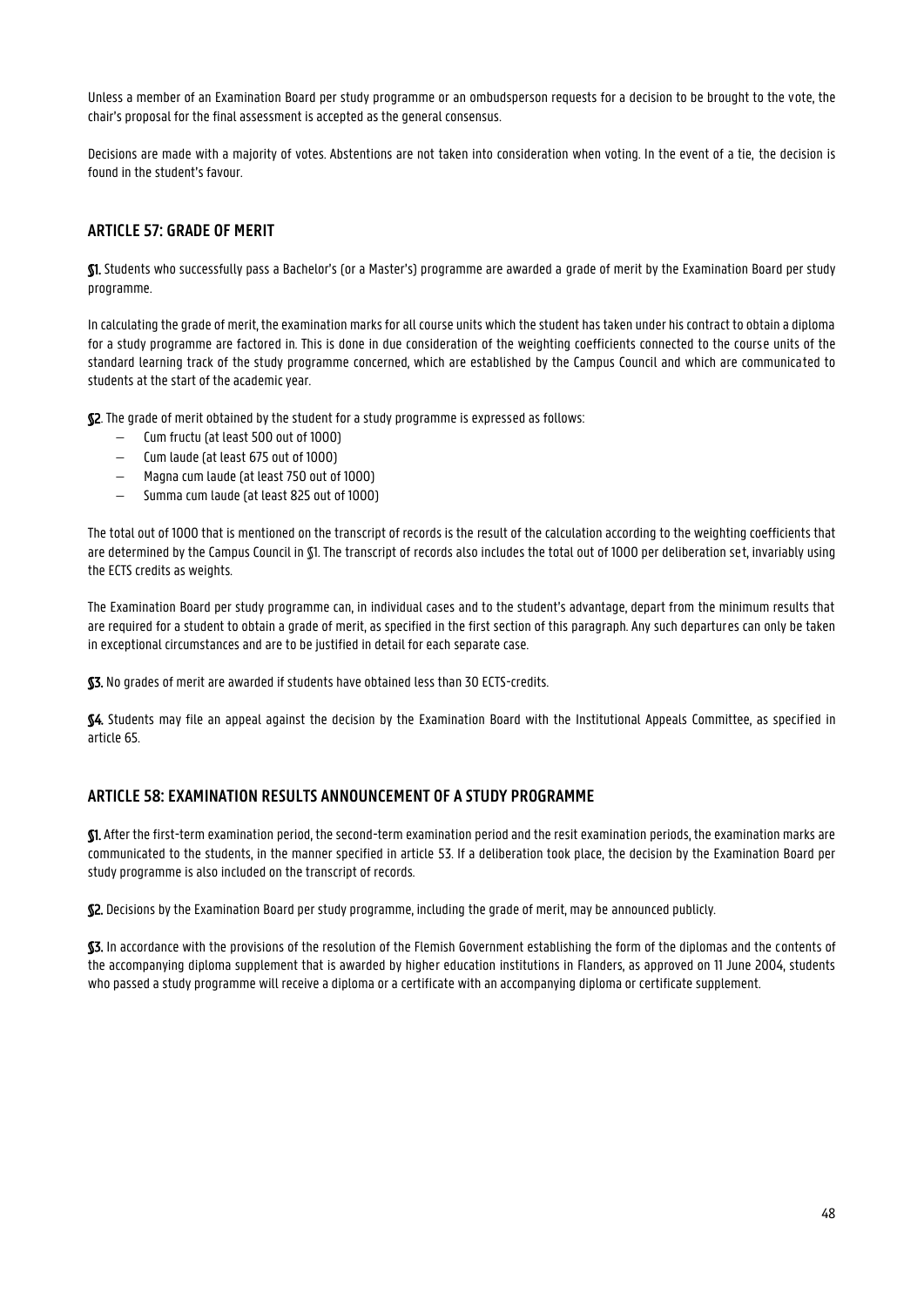## <span id="page-48-0"></span>SECTION V – SPECIAL CIRCUMSTANCES

## <span id="page-48-1"></span>**ARTICLE 59: COMPLIANCE WITH THE EXAMINATION REGULATIONS**

§1. The parties involved in the evaluation strictly comply with the announced examination regulations, both for end-of-term assessment (cf. article 39) and for continuous assessment (cf. article 30, 16°).

#### §2. End-of-term assessment

1° The examination regulation is cancelled if a student is not present when an evaluation is scheduled to start.

a. If the examiner considers the absence to be unjustified, the student is registered as absent for this evaluation.

b. If the examiner finds that the student had good cause to be absent, whether or not after an intervention by the ombudsperson, the student may take a catch-up examination in the same examination period. The examiner cannot refuse to organise a catch-up examination, unless it is materially impossible to organise a catch-up examination within the same examination period. Legitimate reasons to be absent are the following:

illness or an accident that prevents a student from taking an exam;

- − the death, during the examination period concerned, of a relative by blood or marriage in the first degree (i.e. parents or children) or in the second degree (i.e. grandparents, grandchildren, brother, sister) or of a person living with the student;
- judicial reasons (e.g. summons before a court of law);
- − an overlap with other examinations, other than catch-up examinations, within a learning track. Overlapping means that two or more examinations take place at least partially at the same time. The student must give priority to the preceding course unit in the order as set up in the standard learning track;
- − other forms of force majeure (i.e. an event which has nothing to do with the student and which could not have been reasonably foreseen, prevented or overcome).

For the catch-up exam, a different evaluation method may exceptionally be used, in consultation between the lecturer-in-charge and the student with notification to the Examination Office.

After the student has contacted the examiner, the examiner determines the day of the catch-up exam. The catch-up exam may not be held on a day on which the student in question has another examination according to the examination regulations of the year of the standard learning track to which the course belongs. The student will immediately inform the examiner whether he or she will participate in this catch-up exam.

If the examination regulations referred to in article 39 provide for more than one examination date for the same course unit, the examiner may allow the student to take the examination on one of these other dates.

An examiner cannot be obliged to organise more than one catch-up exam within the same examination period.

2° If an examiner or his/her replacement (cf. article 60) fails to start the examination session at the scheduled time, the students are requested to inform the examination office. The examination office will then inform the students as soon as possible if the examination is postponed to a later time on the same day or to a later date within the same examination period. If the examination will take place on the same day, it needs to start within two hours after the original starting hour.

#### §3. Continuous assessment

1° Due to circumstances beyond his/her control, a student may be unable to take part in a component of the continuous assessment, even when the date has been announced ahead of time and the method has been described in the course sheet (as specified in article 30). In this case, the student needs to inform the lecturer-in-charge without delay.

- If the lecturer-in-charge finds that the student had good cause to be absent, s/he may impose the same or a compensatory activity on the student, thus enabling the latter to pass the course unit concerned. However, the lecturer is also at liberty to exempt the student from the evaluation concerned.
- If the lecturer-in-charge considers the absence to be unjustified, s/he may declare the student as having failed the course unit concerned, provided that this is expressly stated in the course sheet (cf. article 30, 19°).

2° If, due to unforeseen circumstances, the examiner is unable to proceed with the continuous assessment described in the course sheet (as determined in article 30) on the scheduled date, the lecturer-in-charge will immediately notify the students. Subsequently, the lecturer-incharge will set at least two new dates for the assessment, preferably after first consulting with the student representative(s).

§4. Any absences need to be reported to the Examination Office as soon as possible and no later than the day of the exam. Students who believe that they have a well-founded reason to be absent are required to submit the original supporting documents to the examination secretary as soon as possible and no later than three working days after the examination concerned.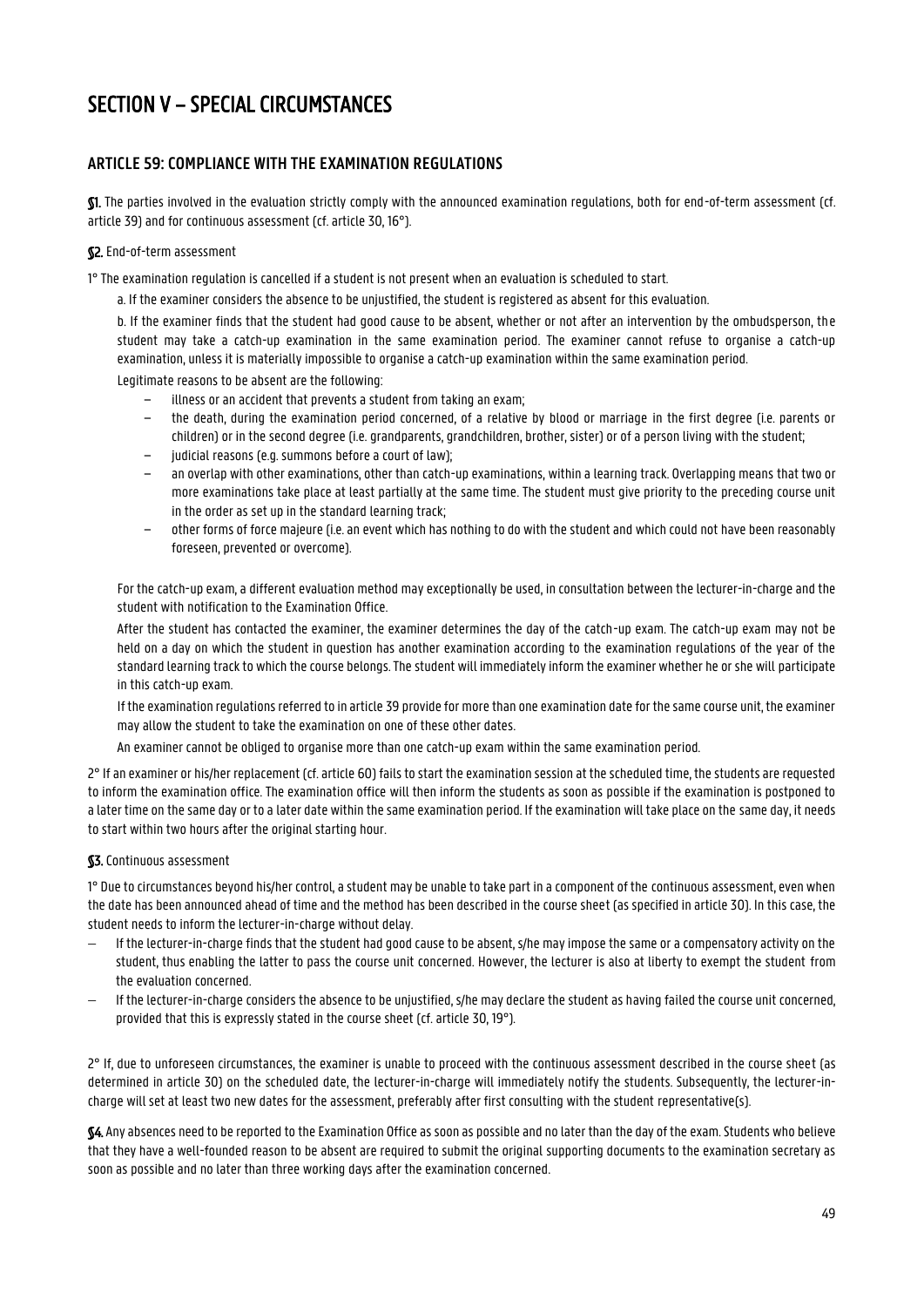In case of illness or accident, a medical certificate is required from a doctor who declares that s/he effectively examined the students at the latest on the day of the missed examination and established the illness or the consequences of the accident him/herself. Certificates are not accepted if they only report the student's explanation (i.e. dixit notes) or if they were drawn up after the day of the illness or accident (i.e. certificates after the event). Doctor's certificates dealing with (particular) sports activities need to specify the activities in which the student cannot take part.

## <span id="page-49-0"></span>**ARTICLE 60: SUBSTITUTION OF THE EXAMINER**

§1. If an examiner is unable to examine students on the dates specified in the examination schedule, s/he is to immediately notify the chair of the Examination Board in writing. The chair of the Examination Board shall then appoint as his/her replacement another examiner.

§2. The examiner needs to request a replacement from the chair of the Examination Board if s/he needs to evaluate a student who is a relative by blood or by marriage up to and including the fourth degree. Any relations arising from a legal partnership are hereby considered equivalent to those arising from marriage. The examiner needs to take similar measures if, for reasons of personal involvement with the student, the objectivity of the evaluation might be impaired.

§3. Examiners can also request to be replaced during examinations for personal reasons. In this case, the member of the Examination Board shall notify the chair of the Examination Board who, if s/he agrees, assigns a replacement.

## <span id="page-49-1"></span>**ARTICLE 61: ATTENDANCE OF OBSERVERS AT ORAL EXAMINATIONS**

Students may request for an observer to attend their oral examination. The observer cannot be a student who is examined by the examiner concerned in the same academic year, nor can the observer be related by blood or by marriage in the third degree or be personally involved with the student. The student shall notify the chair of the Examination Board and an ombudsperson at least seven days prior to the examination, who shall in their turn immediately inform the examiner concerned. Observers are only allowed to take notes on paper.

Examiners may request for a member of the academic staff to attend the oral examination, insofar as there are no irreconcilabilities between the student and this member of the academic staff.

## <span id="page-49-2"></span>**ARTICLE 62: FRAUD OR IRREGULARITIES**

§1. If an invigilator in charge has reason to suspect that a student is committing fraud or irregularities, s/he may immediately discontinue the ongoing evaluation for this student, or s/he may give the student a new, blank exam copy or let the student restart the online exam. If a student is carrying and/or using a digital or electronic tool or means of communication during an exam or another test, this will automatically be regarded as fraud, unless explicitly stated otherwise or after permission in individual exceptional circumstances. The examiner shall promptly notify the chair of the Examination Board per study programme of the events.

§2. Committing plagiarism is a form of fraud. For the study programme concerned, the Examination Board per study programme can complete or specify the basic definition of "plagiarism" that is outlined in the present code. This information is to be communicated to the students taking the study programme in question. The evaluator in charge is free to test the originality of the papers and assignments submitted – which always need to be submitted in electronic format – by means of anti-plagiarism software.

If a lecturer-in-charge has reason to suspect a student has committed plagiarism and this is likely to affect the evaluation, s/he shall promptly notify the chair of the Examination Board per study programme.

§3. Whether or not examination-related disciplinary measures should be imposed shall be decided by the Examination Board per study programme that is qualified for the study programme for which the student who is suspected of fraud or irregularities has enrolled under a diploma contract, or for the study programme involving the course unit for which the student has enrolled under a credit contract.

If a student who is suspected of having committed fraud or irregularities has enrolled for several study programmes, the Examination Boards per study programme for each of the study programmes concerned will convene together. Articles 46 and 55 shall apply in full for each of the members of the Examination Boards involved.

§4. No later than five calendar days before the hearing where the student is to be heard by the Examination Board(s) concerned, the chair of the Examination Board per study programme invites the student concerned. Alternatively, if several Examination Boards per study programme are convening together in application of §3 (second section) on the fraud or irregularity offence, one of the chairmen of the Examination Boards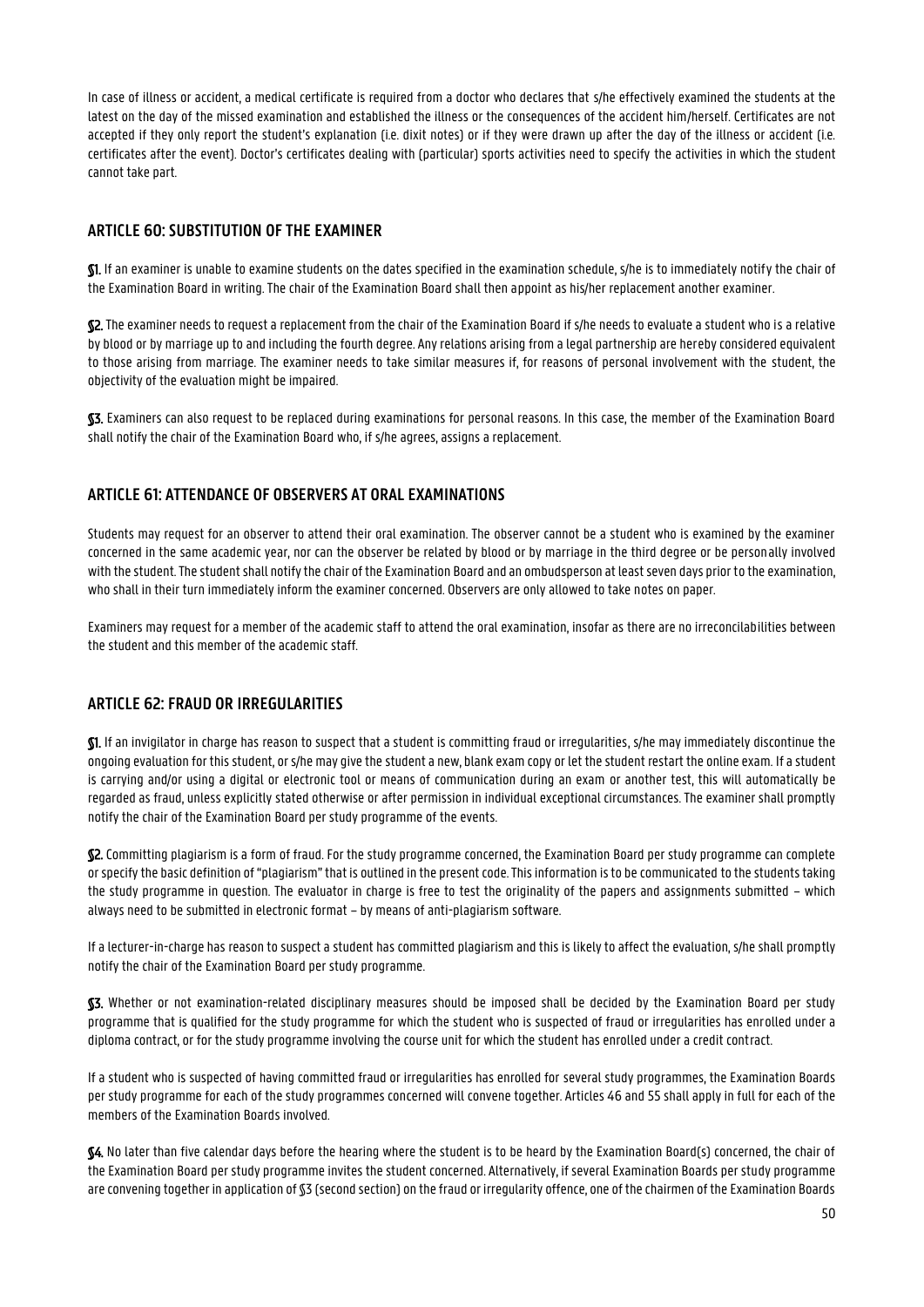involved will invite the student. The invitation is sent to the student's e-mail address connected to his/her Ghent University account and needs to state the time, date and place of the hearing, as well as describe the charges against the student and the possible disciplinary measures for exams as stated in §6. The student has the right to peruse the case file.

An ombudsperson will be invited to attend the hearing. At the hearing, the student may be accompanied by a trusted representative or a legal adviser. If the student is legitimately absent, s/he has the right to let a legal adviser represent him/her or to put his/her defence forward in writing. If the student is absent from the hearing and has not appointed a legal representative, nor put forward any defence in writing, the Examination Board(s) per study programme will take cognizance of this and may yet officially deliberate on the case at hand and impose a disciplinary measure for exams.

§5. The Examination Board(s) per study programme that need(s) to rule on the fraud or irregularity offence shall convene as soon as possible after the hearing to arrive at a decision on the case in question. The Campus ombudsperson is invited to attend the deliberations.

§6. The examination-related disciplinary measure is pronounced by the examination disciplinary body, i.e. the Examination Board per study programme, or in the case described in the second section of §3, by the Examination Boards per study programme that have convened together.

If the offence is considered to be substantiated, the disciplinary body may impose (a combination of) the following examination-related disciplinary measures:

- The student's examination mark is adjusted for the exam or the assignment by which the course unit concerned was evaluated.
- The student is given a 'fraud' designation for the course unit concerned.
- The student is given a 'fraud' designation for the course unit concerned and is prevented from obtaining a credit certificate for a part of the course units taken up by the student in the relevant academic year. This is to be determined in consideration of the severity of the offence, and translates into an examination mark of 0/20 for the course units in question. The part of the course units for which the student cannot obtain a credit certificate may amount to the whole of the course units taken up.
- The student is prohibited from taking part in the evaluations of the resit examination period for (part of) the course units concerned.
- The student is excluded.

If a student is given the 'fraud' designation, this implies that s/he will not be awarded an examination mark for the course unit concerned in that particular examination period.

If a student is excluded, s/he immediately loses student status and is prohibited from re-enrolling at GUGC and Ghent University for the number of academic years that is specified in the examination-related disciplinary decision, but not for more than ten academic years.

- When determining the disciplinary measure, the disciplinary body takes into account the specific circumstances of the case, including; whether it relates to an irregularity or actual fraud;
- whether the irregularity or fraud was committed intentionally or was the result of negligence on the part of the student concerned;
- the seriousness of the committed acts;
- the student's possible repeat offense.

§7. After the examination disciplinary body has arrived at an examination-related disciplinary decision, the Examination Board per deliberation set will rule – in due consideration of the examination-related disciplinary measure imposed – whether or not the student has passed the deliberation set involving the course unit for which the s/he committed fraud or irregularities. When the occasion arises, the Examination Board per study programme may then decide whether or not the student concerned has passed the study programme.

§8. If the fraud was only discovered after the student was awarded a credit certificate for the relevant course unit, the examination disciplinary body may as yet declare the obtained credit certificate to be null and void and, if appropriate, it may also declare the diploma or the certificate that was awarded for the study programme concerned to be null and void and reclaim this diploma or certificate. In this case, the student will as yet be given the "fraud" designation for the course unit concerned.

Moreover, the examination disciplinary body may decide that the student cannot be awarded a credit certificate in a following examination period of the same academic year for a part of the course units taken up by the student in the relevant academic year. The severity of the offence will determine for how many course units this is the case, and it is possibly the case for the whole of the course units taken up.

Finally, the examination disciplinary body may also decide to exclude the student concerned for no more than ten academic years.

§9. In its report, the examination disciplinary body includes a list of the people that were present at the meeting. The report needs to specify the offence(s) and the reasons that have led to the examination-related disciplinary decision. A copy of this report will be sent to the director of the Department of Educational Policy and the lecturer(s) involved. The examination disciplinary body sends the motivated examination disciplinary decision, if necessary including a statement of the imposed examination disciplinary sanction(s) and a reference to the possibility of internal appeal, to the student concerned by registered letter.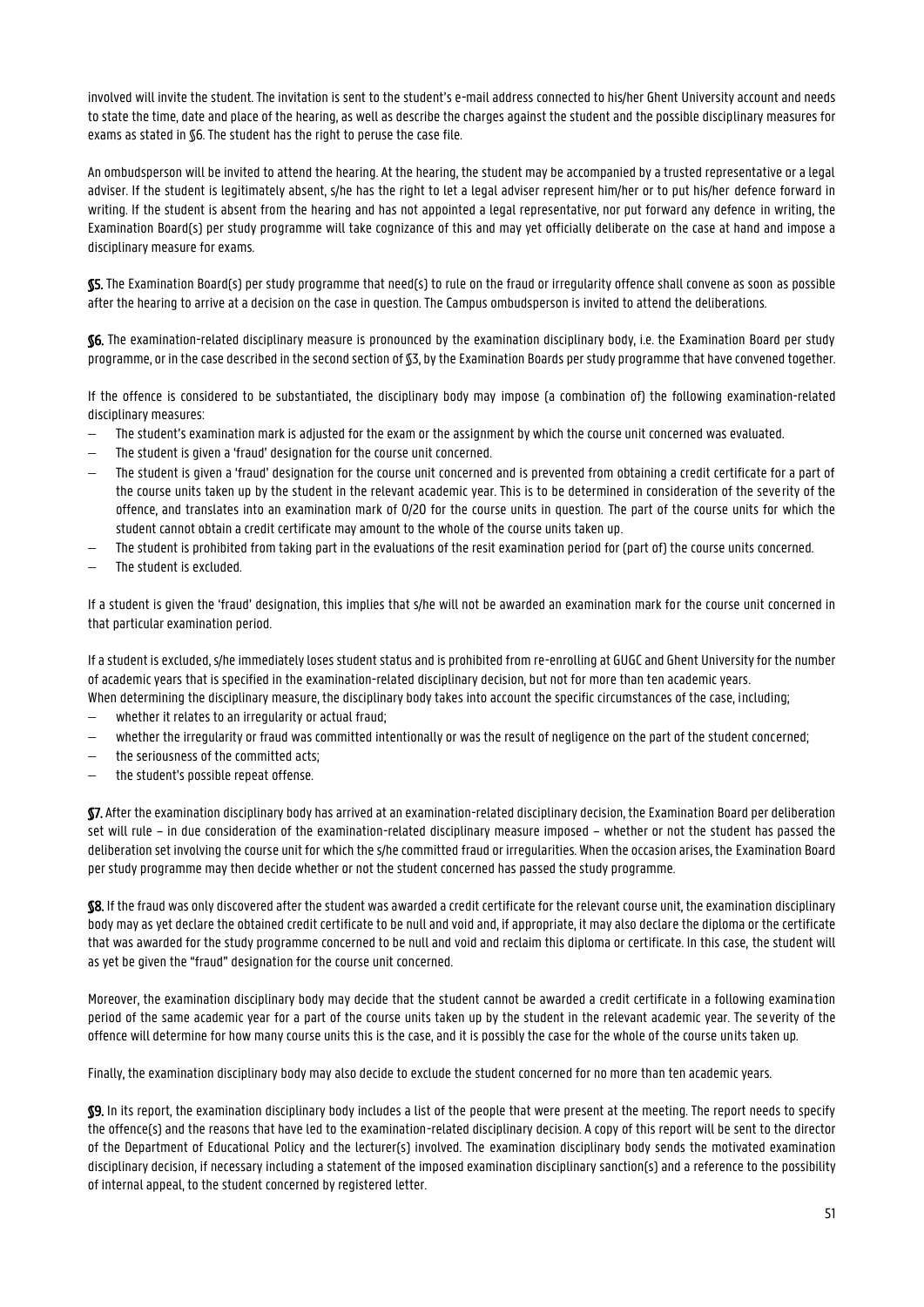§10. As long as no examination-related disciplinary decision has been taken or as long as the examination-related disciplinary decision is not yet final, students suspected of fraud or irregularities may continue to sit further evaluations at their own risk. An examination-related disciplinary decision becomes final if an appeal fails to be filed in time.

§11. Students may file an appeal against the examination-related disciplinary decision with the Institutional Appeals Committee, as specified under article 64.

§12. If an examiner establishes that fraud or irregularities have been committed during an examination or other assessment by a substantial group of students, as a result of which the validity of the examination is no longer guaranteed, but without it being possible to identify all students involved, s/he immediately informs the chairperson of the Examination Board per study programme to which the course unit belongs. In consultation with the Examination Board, the examiner can decide per study programme to cancel the results of the examination or assessment concerned in full or, if the fraud or irregularities were limited to an identifiable group of students, to cancel them for that group of students. The faculty ombudsperson is invited to attend these consultations.

In the event that the results of an examination or assessment are cancelled, the examiner concerned can decide for each study programme in consultation with the examination committee to conduct a new examination or assessment of the group of students concerned. In the event that the fraud or irregularities were committed during a non-periodical assessment, it can be decided not to organize a new assessment, but to determine the final mark of the group of students concerned only on the basis of the results of those students on the other components of the assessment. In that case, a different final score calculation than the one recorded in the ECTS-sheet can be applied.

Students who were involved in these frauds or irregularities and who are identifiable may also be subject to an examination disciplinary procedure in accordance with paragraphs 1 to 11 of this article. The examiner concerned takes the initiative for this.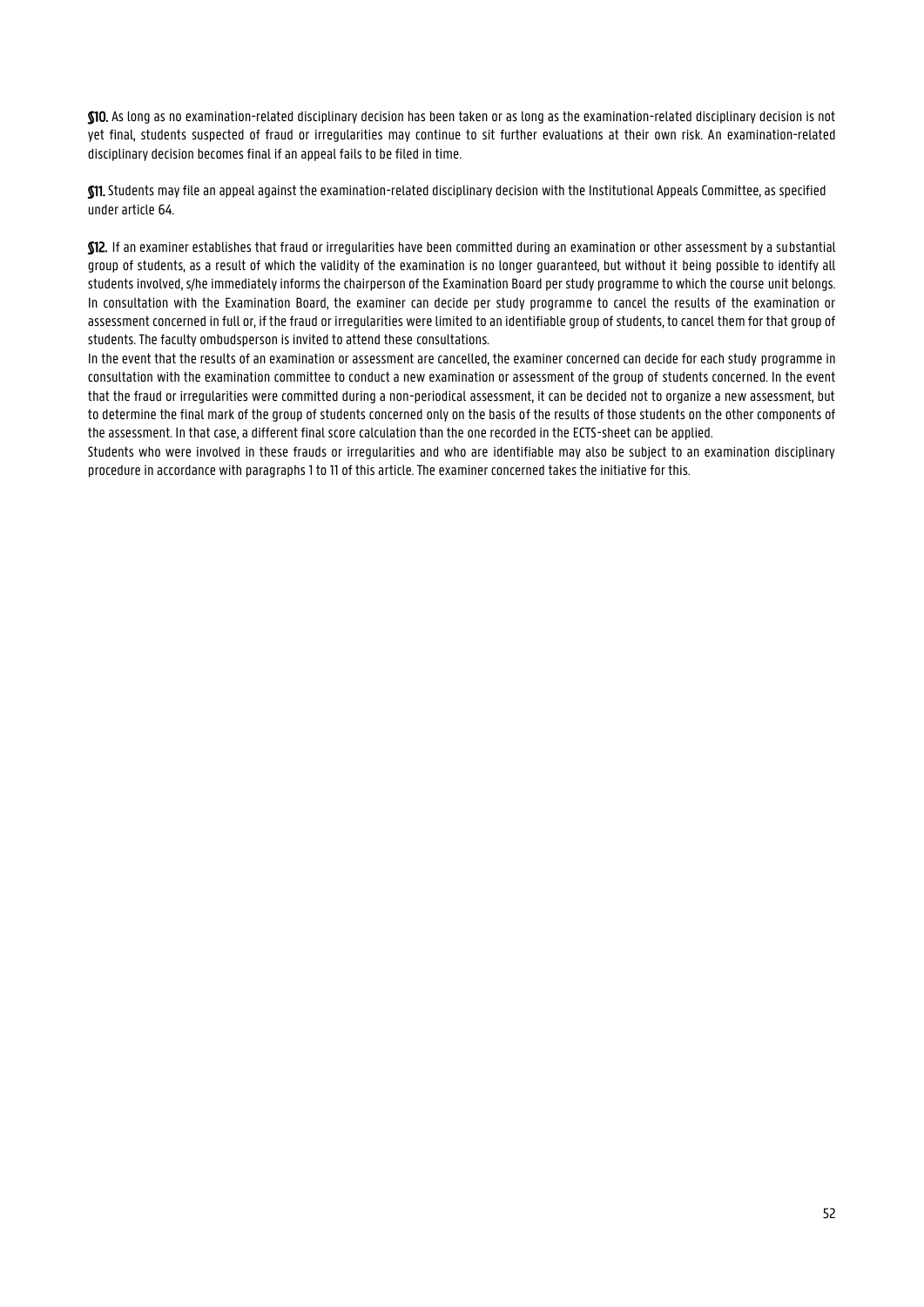## <span id="page-52-0"></span>PART IV – OMBUDSPERSONS

## <span id="page-52-1"></span>**ARTICLE 63: CAMPUS OMBUDSPERSON**

§1. Each academic year, at least one permanent and one replacement ombudsperson is selected from the academic staff by the Campus Council, on the recommendation of the student representatives.

In the absence of any nominations, the Campus Council nominates the candidates itself. The replacement ombudsperson is called in if a permanent ombudsperson is unexpectedly prevented from assuming these duties or is an involved party.

§2. The ombudsperson deals with complaints regarding the implementation of the present Education and Examination Code and/or the provisions governing the legal position of the people involved and/or situations that are perceived to be unfair within the larger framework of educational or examination activities.

Complaints are to include a description of the events they decry.

When the occasion arises, the ombudsperson will:

- endeavour to get the parties to resolve their dispute themselves by way of mediation (i.e. a process of voluntary consultation between conflicting parties, supervised by the ombudsperson, who facilitates communication);
- inform the complainant about the option to file an appeal with the Institutional Appeals Committee pursuant to article 64.

The ombudsperson is not required to handle a complaint:

- if the complainant's identity or contact details are unknown;
- if it pertains to events for which a complaint has already been filed, which was treated according to the provisions in the present article;
- if it pertains to events that occurred more than one year before the complaint was filed;
- if the complaint is clearly unfounded;
- $\overline{-}$  if the complainant is unable to demonstrate any stake in the matter.

The investigation into the complaint will be suspended pending the outcome of an administrative appeal or legal proceedings have been instigated with respect to the events.

If the complaint is not handled or is suspended pending the outcome of an administrative appeal or legal proceedings, the ombudsperson shall inform the complainant of this without delay, by letter or by e-mail. It is essential that any refusals to handle a complaint or any suspensions are substantiated.

§3. The ombudsperson needs to be readily accessible during evaluation periods. Even before the deliberations of the Examination Boards, the ombudsperson is entitled to the relevant information regarding each evaluation for which a complaint has been filed or for which there is a dispute. The ombudsperson shall attend the deliberations of the Examination Boards and shall be given access to the reports of these deliberations at all times.

The Campus ombudsperson has the right to attend the deliberations of the Examination Boards as an observer and to peruse the reports of those deliberations.

§4. With regard to the competencies assigned to him in the present article, the ombudsperson may add items to the Campus Council's agenda.

§5. The ombudsperson is bound to discretion.

§6. Each year, the ombudspersons report on their activities to the Campus Council. The Campus Council is to send this report to the Institutional ombudsperson at Ghent University.

## <span id="page-52-2"></span>**ARTICLE 64: THE UNIVERSITY OMBUDSPERSON**

§1. The University ombudsperson is appointed by the rector and handles the complaints on the implementation of the present Education and Examination Code and/or the provisions governing the legal position of students and/or situations which are perceived to be unfair within the larger framework of educational and examination activities, after this complaint was first treated by the Faculty ombudsperson and no solution was reached.

Complaints are to include a description of the events they decry.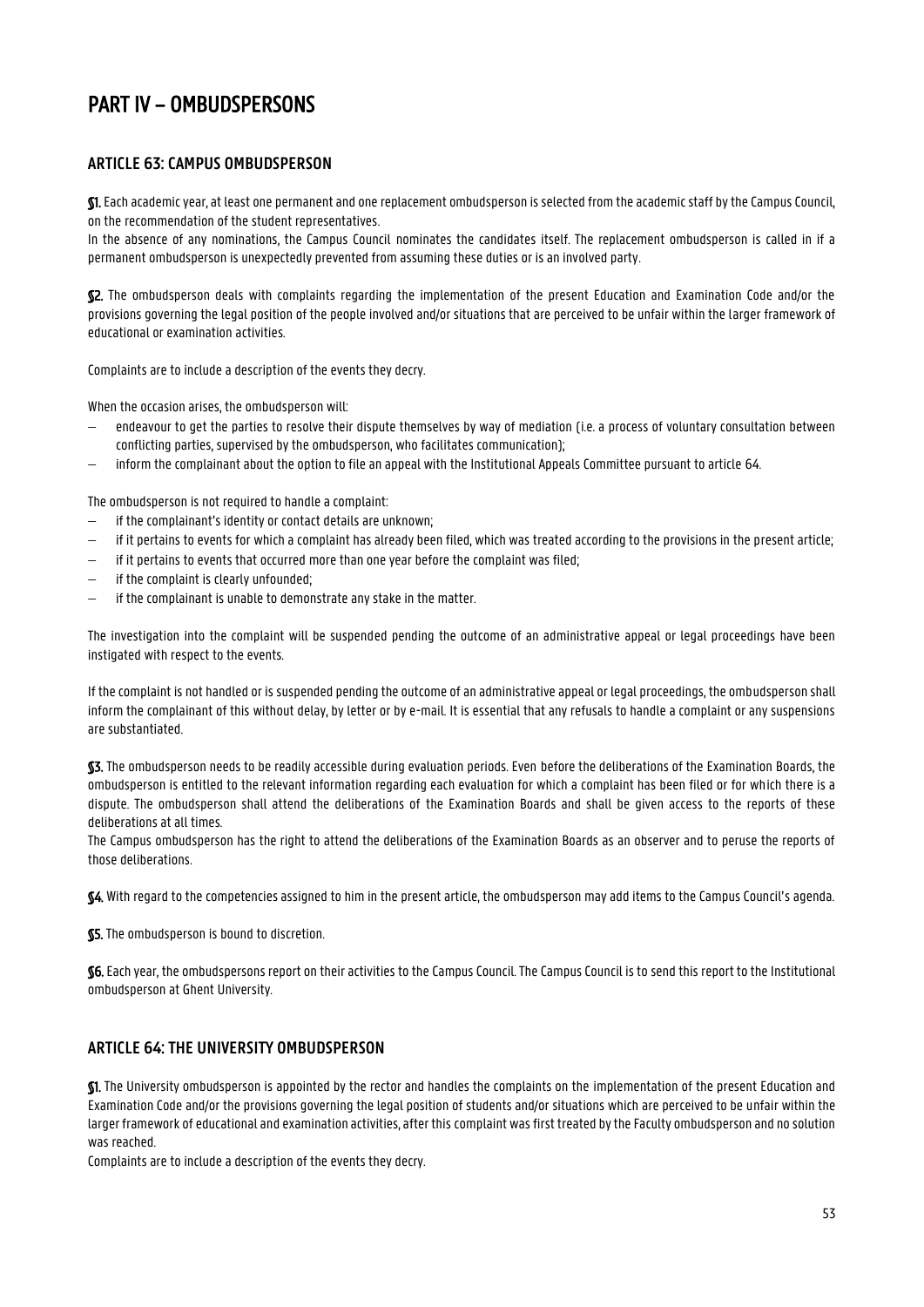When the occasion arises, the University ombudsperson will:

- endeavour to get the parties to resolve their dispute themselves by way of mediation (i.e. a process of voluntary consultation between conflicting parties, supervised by the University ombudsperson, who facilitates communication);
- inform the complainant about the option to file an appeal with the Internal Appeals Committee pursuant to article 64.

The University ombudsperson is not required to handle a complaint:

- $\hbox{--}$  if the complainant's identity or contact details are unknown;
- $-$  if it pertains to events for which a complaint has already been filed, which was treated according to the provisions in the present article;
- $-$  if it pertains to events that occurred more than one year before the complaint was filed;
- if the complaint is clearly unfounded;
- $\overline{-}$  if the complainant is unable to demonstrate any stake in the matter.

The investigation into the complaint will be suspended if and as long as an administrative appeal or legal proceedings have been instigated with respect to the events.

If the complaint is not handled or is suspended pending the outcome of an administrative appeal or legal proceedings, the Faculty ombudsperson informs the complainant of this without delay, by letter or by e-mail. It is essential that any refusals to handle a complaint or any suspensions are substantiated.

§2. The University ombudsperson holds the same competencies, rights and responsibilities as the Campus ombudspersons.

§3. Before 1 March, the University ombudsperson is to report on each calendar year to the rector, who is to send a copy of this report to the Government Commissioner.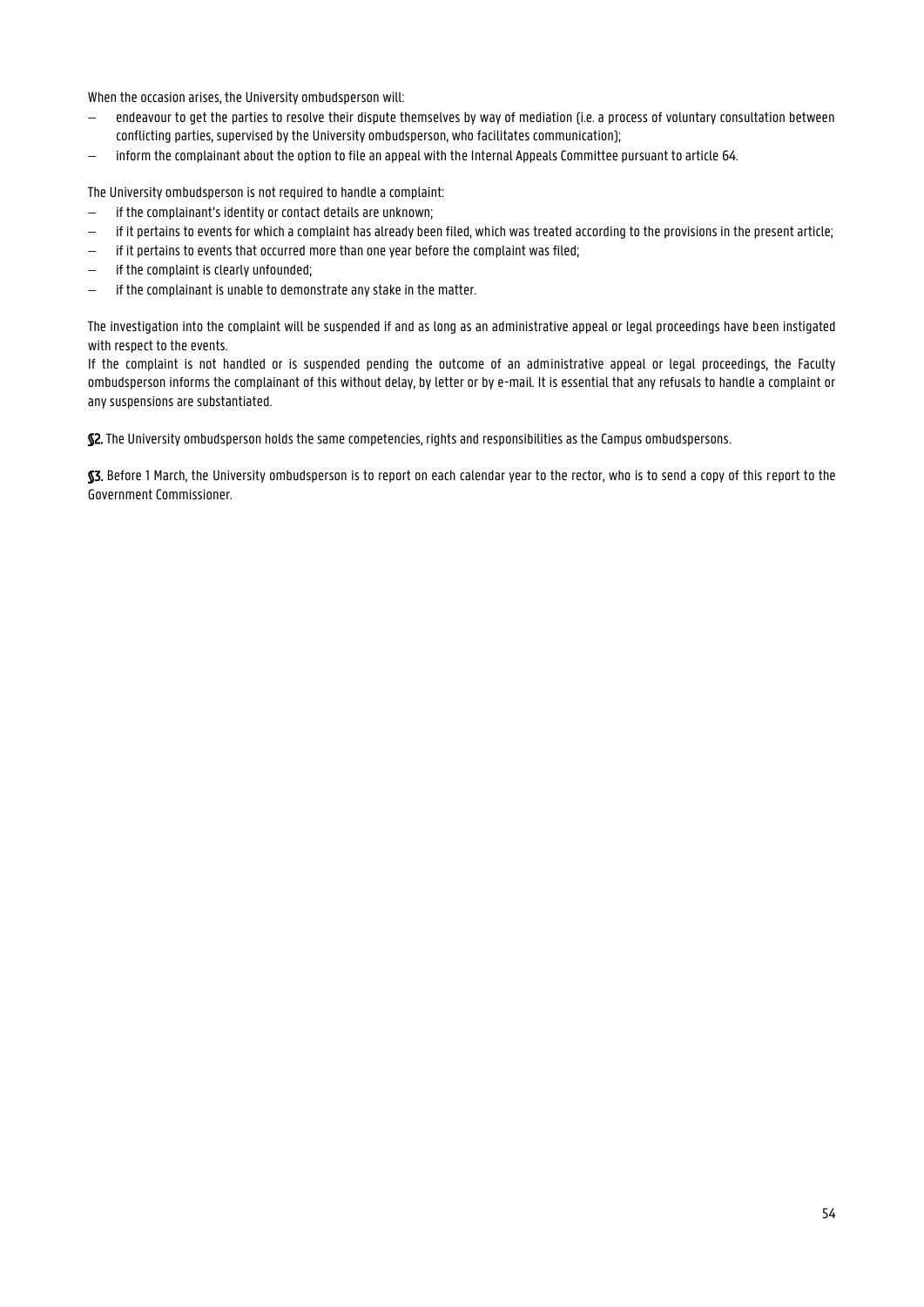## <span id="page-54-0"></span>PART V – APPEALS PROCEDURE

## <span id="page-54-1"></span>**ARTICLE 65: INSTITUTIONAL APPEALS COMMITTEE**

§1. If students deem that a decision is detrimental to their interests due to a violation of their rights, they may file an appeal with the Institutional Appeals Committee. This applies to the following decisions:

- examination decisions, pursuant to articles 41, 49, 51, 55 and 57 of the present examination code;
- examination-related disciplinary decisions, pursuant to article 62 of the present code;
- decisions pertaining to a request for an exemption, pursuant to article 23 of the present code;
- decisions involving the imposition of binding conditions or a refusal of enrolment pursuant to article 18 of the present code;
- decisions involving the early termination of a work placement or another practical course unit pursuant to article 18 §6 of the present code;
- decisions involving the refusal of education and examination facilities for students with a special status.

In doing so, students may seek assistance from a legal adviser, who is required to hold a written power of attorney on pain of inadmissibility of the appeal, except if s/he is registered with the Bar or the list of trainee lawyers.

§2.The appeal is filed by means of a signed and dated petition that is sent to the Rector of Ghent University by the student's UGent e-mailadress to **ombuds@UGent.be**, on pain of inadmissibility of the appeal. At a minimum, this document is to specify the student's identity, the disputed decision(s) and a description of the facts and arguments on pain of inadmissibility. The burden of proof lies with the student. Any arguments that the student could only know after perusal of his/her file or after the feedback session need to be added in a supplementary note, either immediately after the perusal or feedback session or at least within 7 calendar days after the period of appeal has lapsed. At the same time, the student is to send an electronic version of the petition by e-mail to ombuds@ugent.be by way of information. The date of the email delivery serves as the date for the appeal.

For exam decisions, the appeal needs to be filed within the peremptory time limit of seven calendar days, starting on the calendar day after the examination results announcement. The fact that a student has not yet received any feedback within that period does not affect this time limit, and there is no new appeal period once the student has received feedback. If there was no public announcement of the challenged exam decision, the exam decision is deemed to have been publicly announced on the dates mentioned in article 53, unless the student can prove that the exam decision was not announced until a later date.

With regard to the other decisions mentioned in \$1, the peremptory time limit takes effect on the calendar day after the day on which the student was informed of the decision in question.

§3. The appeal is considered by the Institutional Appeals Committee, which is composed on an ad hoc basis by the Rector and consists of the following people:

- the Rector or the Vice-Rector of Ghent University;
- four professorial staff members with the rank of associate professor, full professor or senior full professor, belonging to at least two different Faculties, selected from the professorial staff members assigned for this purpose by the Faculty; each Faculty is to assign one male and one female professorial staff member of the aforementioned rank to sit on the Institutional Appeals Committee if required. Any successions or alterations of professorial staff members are communicated to the institutional ombudsperson;
- the Chief Academic Administrator or the director of the Department of Educational Policy at Ghent University.

Maximum two-thirds of the members of this ad hoc Institutional Appeals Committee may be of the same sex.

Meetings are chaired by the Rector or the Vice-Rector. If the latter is unable to attend the meeting or needs to abstain from considering a case for reasons of personal involvement, the following people will serve as acting chair in accordance with the following hierarchical ranking order: the Chief Academic Administrator or the director of the Department of Educational Policy at Ghent University, or the eldest of the other members of the Institutional Appeals Committee who are present.

The University ombudsperson is welcome to attend the sessions of the Institutional Appeals Committee, but does not have the right to vote.

The Institutional Appeals Committee can only deliberate legitimately if at least two thirds of its members are present. Each member has one vote. In the event of a tie, the chair has the decisive vote.

§4. The Institutional Appeals Committee treats appeals on the basis of exhibits. However, the Commission may invite any person or party to be heard if they consider this to be useful.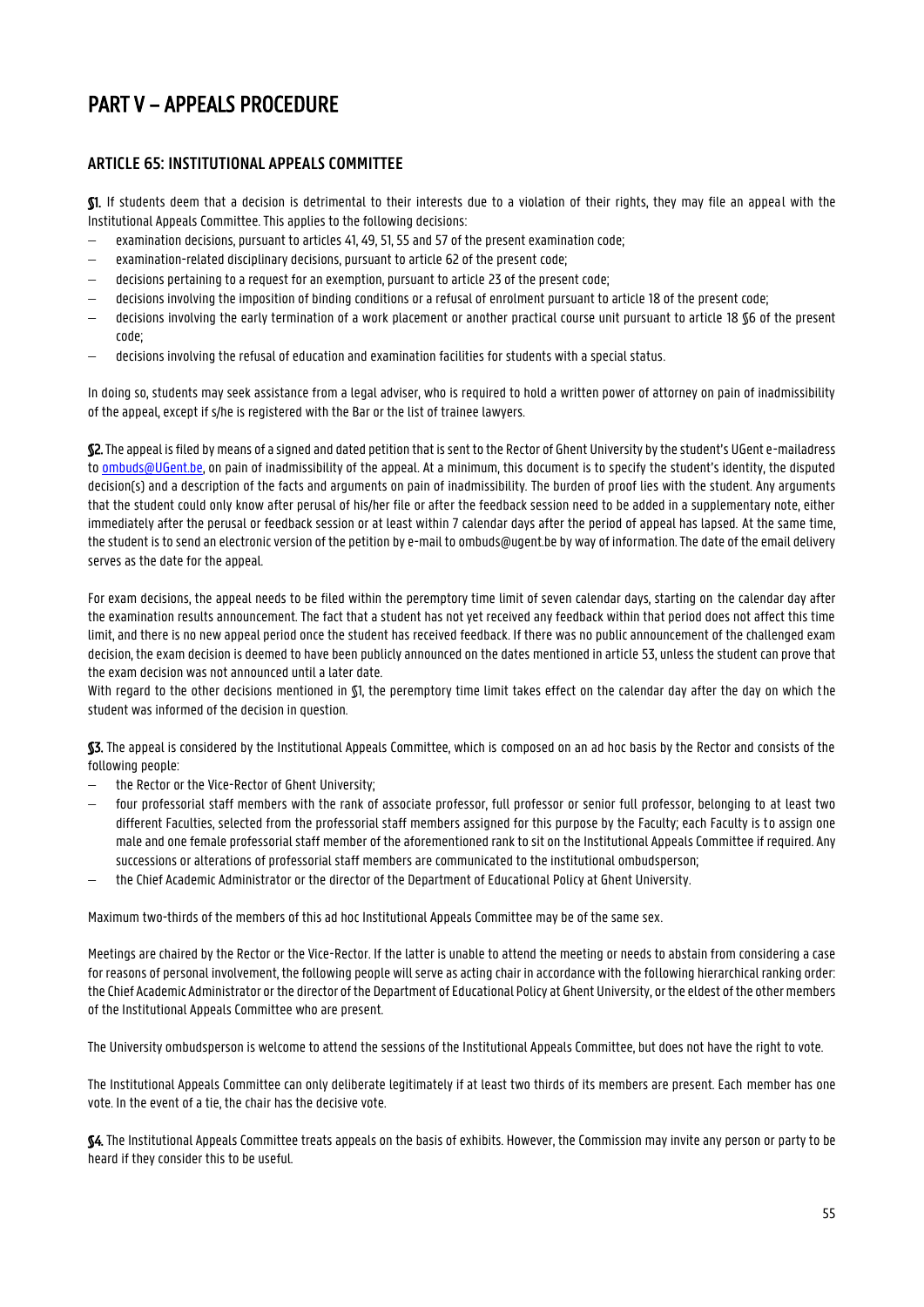The Institutional Appeals Committee is free to call up or request any information, records and documents it deems useful to treat the appeal. The members of the university community are obliged to provide the Commission with this information, records and documents at their first request

The Institutional Appeals Committee is free to seek and gather all the advice it deems useful to treat the appeal. Amongst other parties, it may seek the assistance from a lawyer, who is allowed to attend the meetings, but does not have the right to vote.

The student or counsel may request perusal of the file that was compiled with regard to his/her petition. This question shall be formulated, either in the application itself or by email to ombuds@ugent.be, no later than five calendar days after the date on which the petition was lodged. The person who the Institutional Appeals Committee put in charge of the preparation of the file will then arrange a meeting with the applicant, so that s/he may peruse the file. If required, the applicant may then elaborate on his previous grievances in accordance with the stipulations of §2.

§5. At the chair's request and provided that each of the commission members agrees, the Institutional Appeals Committee is free to meet by way of videoconference or deliberate via e-mail in the following cases:

- if the appeal concerns the refusal of facilities for students with a special status due to a disability;
- if the appeal is clearly inadmissible or unfounded;
- if a final decision is taken in a case in which an interim decision was taken at a previous meeting;
- if the appeal involves a limited degree of complexity and the decision is so obvious that a physical meeting of the members of the commission has no added value for the treatment of the appeal.
- If the chair proposes to hold a videoconference or deliberate via e-mail, all exhibits of the case are to be made available to the members of the commission, preferably in electronic format.

§6. The Institutional Appeals Committee may decide:

- to reject the appeal, on the grounds of its inadmissibility or the Commission's lack of jurisdiction;
- or to confirm and uphold the challenged decision;
- or to review the challenged decision. To do so, the Institutional Appeals Committee has the same authority as the body that took the disputed decision. If an appeal has been instigated against an examination decision entailing a final evaluation of a course unit, and the Institutional Appeals Committee believes it has insufficient information to effectively reappraise the taken examination, it may decide to award the student a new exam opportunity. In doing so, the commission will determine the terms and conditions of any such examination.

If the appeal relates to an examination mark for a course unit that is part of a full deliberation set, the Institutional Appeals Committee will also decide whether or not the applicant passes the deliberation set and, if applicable, it will decide whether the applicant passed the study programme and what grade of merit is awarded. The Institutional Appeals Committee exercises this authority in consideration of the provisions in articles 51, 55 and 57. The decision also needs to state the reasons behind it.

The decision of the Institutional Appeals Committee is served on the student and, if applicable, the legal adviser within 20 calendar days, starting from the day after the day on which the appeal was instigated. All notifications are sent by the student's UGent e-mail. If necessary, a copy of the decision will be sent to the student's legal counsel by email or regular post. If the Institutional Appeals Committee is unable to reach a decision on the petition in a timely fashion, the student and his counsel will be informed within 20 calendar days, in which case a deadline is set for the Commission to inform the parties involved of its decision.

Unless the Institutional Appeals Committee decides otherwise, its decision takes effect on the day it was taken. Decisions that declare a student to have passed a study programme take effect on the date of the examination results announcement of the study programme in the examination period in which the disputed decision was taken.

People who are not enrolled cannot partake in the educational activities. If they have filed an internal appeal against the refusal to enrol them on the basis of article 18 before 1 September (of the year in which the refusal took effect), they are allowed to partake in the educational activities until the Institutional Appeals Committee has reached a decision. If this decision is positive, the student can still partake in the educational activities until 5 working days after the decision, as long as the student has not (re-)enrolled.

§7.The decisions of the Institutional Appeals Committee are to specify the further appeals open to students against any decisions and the terms and conditions of any such appeals.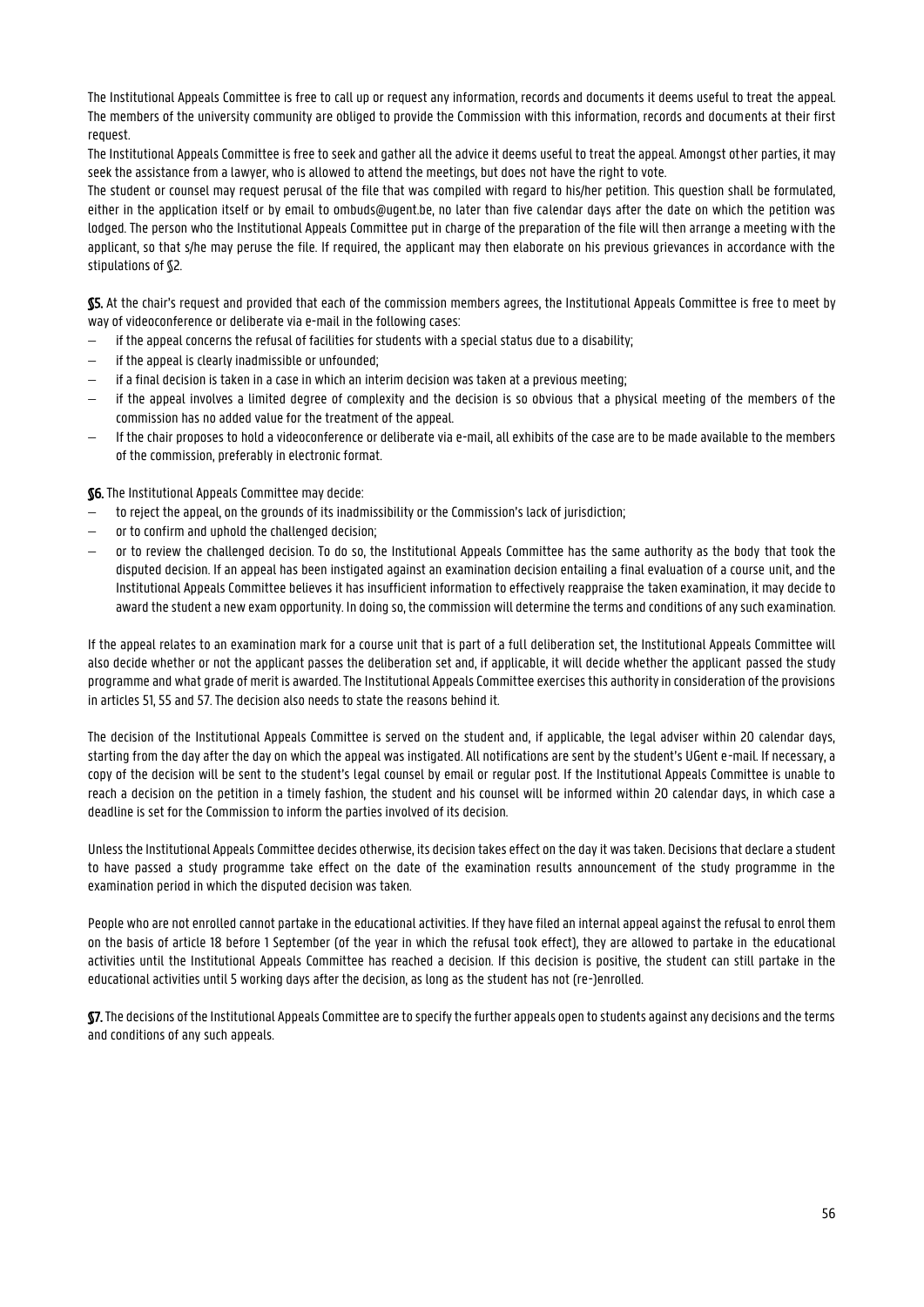## <span id="page-56-0"></span>PART VI – FEEDBACK ON THE EDUCATION BY THE STUDENTS

## <span id="page-56-1"></span>**ARTICLE 66: COURSE FEEDBACK**

§1. Ghent University considers internal quality control of the educational activities to be crucial in order to optimize academic education. Ghent University expects all its academic and administrative and technical staff, as well as its students to be actively involved in the processes that are aimed at internal quality care.

One of the ways in which internal quality care is maintained is by allowing (former) students and exchange students to assess the education that they have received in structured feedback. After each term, the (former) students and exchange students are asked to provide feedback on certain aspects of the educational practice and the educational organisation.

§2. The output of the course feedback by students yields information that is used by the lecturers and the institutional bodies to assess and remedy educational practices. Indirectly, this output also contributes to the permanent implementation of general educational policy. As the (former) students need to participate in these surveys if these objectives are to be attained, participation is mandatory.

## <span id="page-56-2"></span>**ARTICLE 67: ORGANISATION OF COURSE FEEDBACK BY STUDENTS: ORGANISATION**

§1. For the course feedback by students, a questionnaire is used which is drawn up by the director of the Department of Educational Policy, on the advice of the Educational Council.. At the suggestion of the GUGC Educational Quality Control Unit and in joint consultation with the students, this questionnaire may be complemented with other items to be queried, after the approval of the Campus Council..

§2. The Department of Educational Policy is responsible for the coordination of the course feedback. In joint consultation with the Educational Quality Assurance Office at Ghent University, the GUGC Educational Quality Control Unit ensures that all course units of any given study programme or any lecturer are frequently surveyed. All course units and the lecturers-in-charge and co-lecturers that are mentioned in the course file are surveyed once every three years. Every year, the GUGC Educational Quality Control Unit selects the course units that are included in the course feedback for that year.

§3. The questionnaires are handed out to all students who have taken the course unit concerned, once all stages of the education-learning process have been completed. In principle, this also includes the examinations. After being processed, the results per course unit are sent to the campus Director of Education.

§4. The results, together with the answers to the open questions, are provided to the relevant lecturer. The lecturer is invited to analyze the results and evaluate if and in which areas s/he sees room for improvement or adjustment. Within a set period of time, the lecturer can formulate a short response to the committee which deals with the course evaluations.

§5. The results per course unit (together with possible comments) are discussed in the committee set up for this purpose within GUGC. This committee examines for which course units follow-up is considered necessary.

§6. Only if it deems follow-up necessary, does the committee come up with an action plan:

1. If the response of the staff member already contains a proposal for an action plan that is clear enough and sufficient in the opinion of the committee, the professorial staff member will be supported to carry out these actions. This step can be done via e-mail or in a meeting with the professorial staff member in question, as per the preference of the committee. The professorial staff member involved can always request a meeting.

2. If there is no response from the staff member or the response and / or the proposal for an action plan is not clear enough and / or is not sufficient in the opinion of the committee, a meeting is planned with the professorial staff member and with the chair of the Study Programme Committee and / or the Director of Education and / or the Campus President to discuss an action plan and make clear agreements for follow-up. If desired, students can also be involved.

The committee always acts from a development perspective and sets out to reach agreements in consensus with the professorial staff member in question. In both cases set out above, the professorial staff member is also informed that the course unit will be included in the list again the following year to be presented to the students.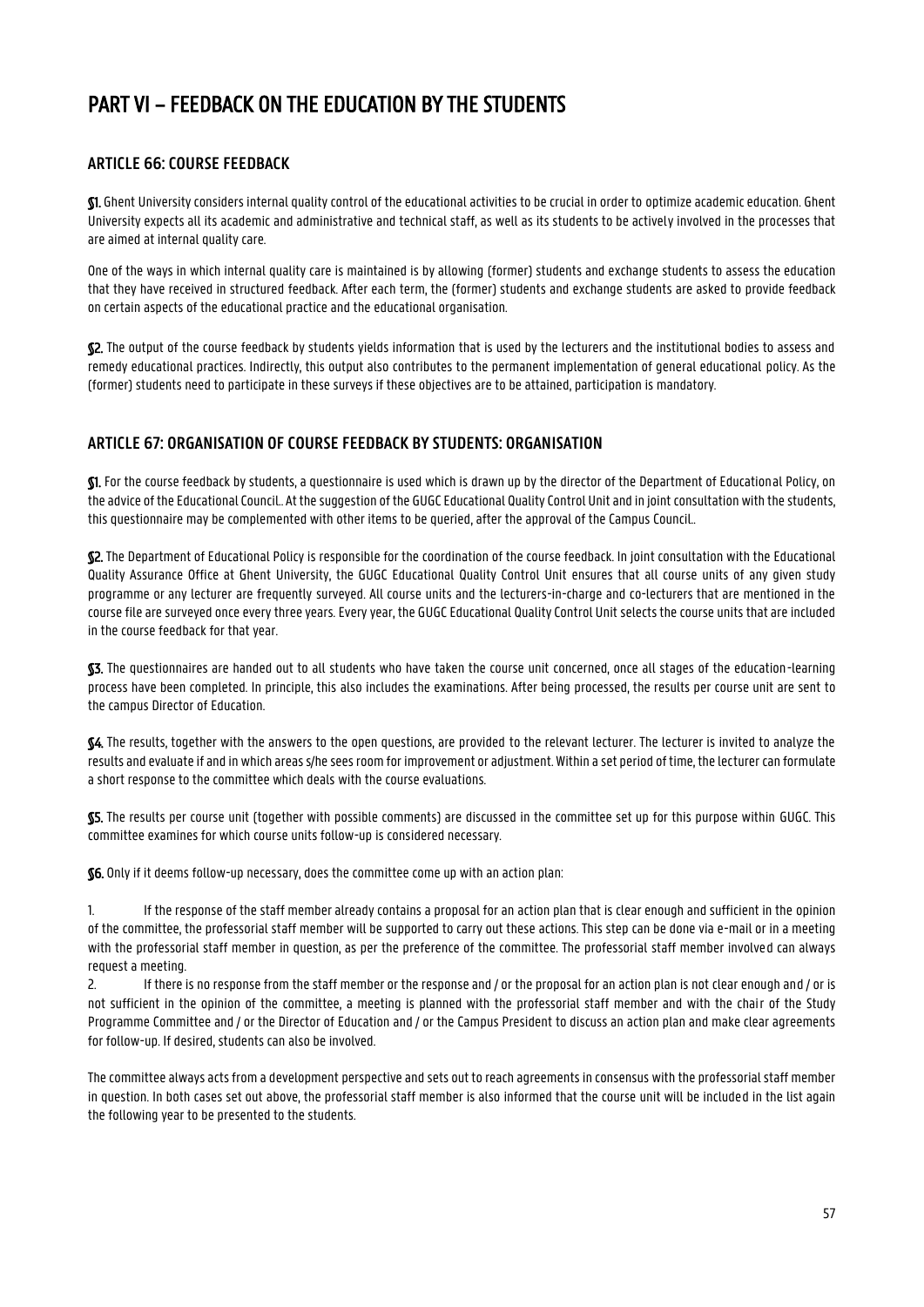## <span id="page-57-0"></span>PART VII – FINAL PROVISIONS

## <span id="page-57-1"></span>**ARTICLE 68: THE EDUCATION AND EXAMINATION CODE**

The provisions of the present Education and Examination Code may only be amended by the Board of Governors, after the recommendation of the Campus Council. By way of exception, in the event of force majeure, the Rector may immediately take the necessary measures and decisions in the interests of the functioning of the institution, its students and its staff.

The rector decides on cases which have not been mentioned in the present Education and Examination Code, for disputes relating to the interpretation of the present code or in case of material errors. Any such decisions are publicly announced.

The Campus Council is at liberty to delegate the powers that the present code describes, to Campus Council members or GUGC members on an individual or collective basis.

## <span id="page-57-2"></span>**ARTICLE 69: DEPARTURES FROM THE EDUCATION AND EXAMINATION CODE**

§1. Departures from the present Education and Examination Code are possible:

- as a result of an agreement approved by the Executive Board concerning a study programme staged in conjunction with one or more other institutes of higher education;
- to serve student mobility within a bilateral and multilateral agreement with other institutes of higher education;
- as part of framework programmes financed by a public authority.

§3. For incoming exchange students with a main enrolment at another educational institution than Ghent University, the present regulations apply to the education and examination procedures of the course units belonging to the individual learning agreement, including the provisions of articles 2§6 and 18. With regard to the deliberation decisions for incoming exchange students, the Education and Examination Code of Ghent University does not apply and the regulations and arrangements of the sending institution are in force.

## <span id="page-57-3"></span>**ARTICLE 70: EFFECTIVE DATE OF THE EDUCATION AND EXAMINATION CODE**

The present Education and Examination Code shall come into effect from the 2021-2022 academic year onwards.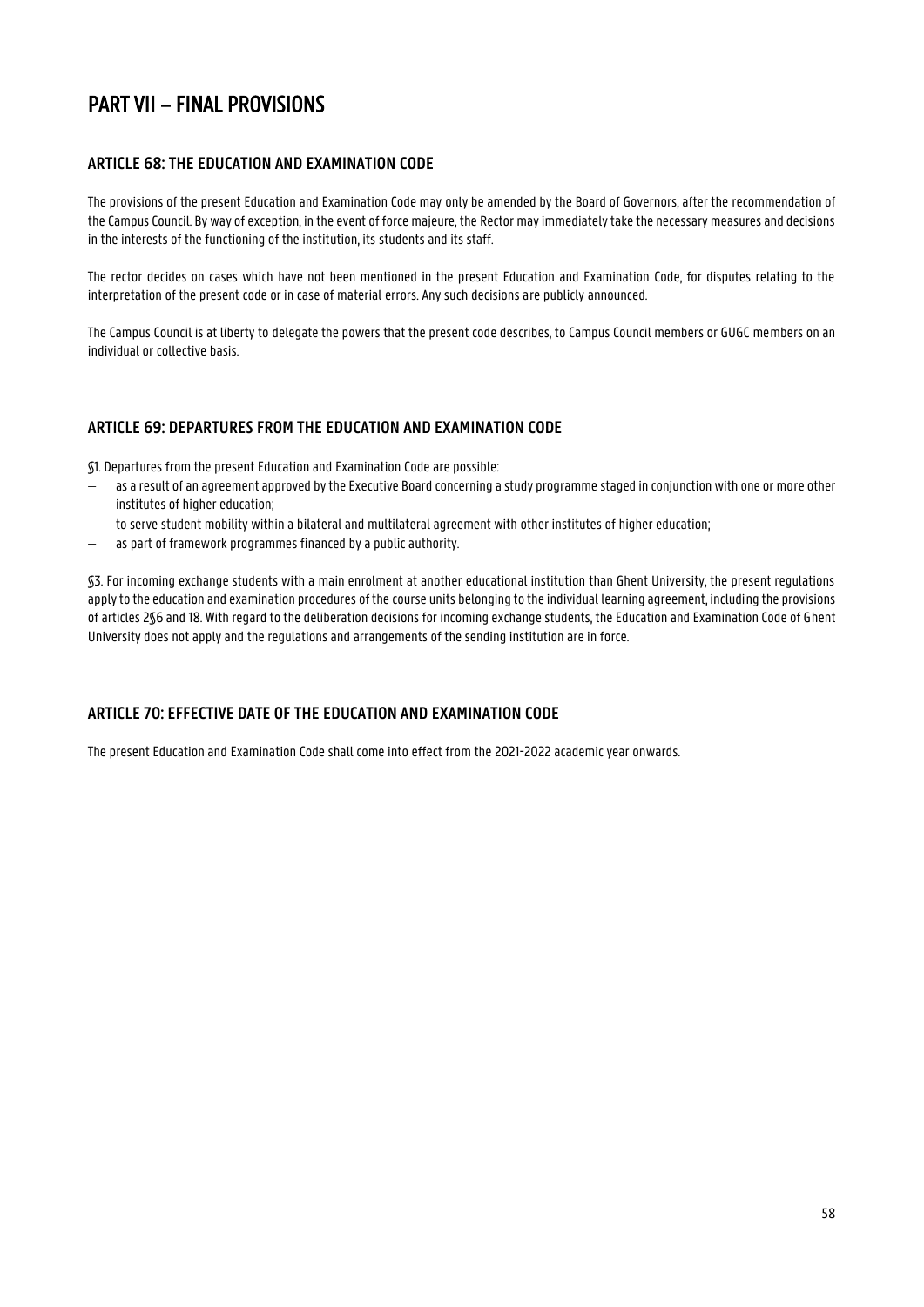## <span id="page-58-0"></span>PART VIII – GLOSSARY OF TEACHING AND EVALUATION METHODS

## <span id="page-58-1"></span>SECTION I – GLOSSARY OF TEACHING METHODS

#### **DEMONSTRATION**

Collective learning situation in which the lecturer demonstrates particular techniques to a group of students. The students' activity chiefly consists of listening, taking notes and possibly "imitating" the techniques demonstrated. The interaction, which is chiefly lecturer to students, is aimed at supporting the transfer of knowledge. The lecturer can only check to a small extent whether all students have acquired the new knowledge and follow-up and coaching towards individual students are limited.

#### FIELDWORK

The whole of coaching sessions and independent learning situations in which students leave the university premises and put specific knowledge and skills into practice at a selected outside location. Whereas the focus of attention of study visits or company visits chiefly lies with the acquisition of knowledge, the purpose of fieldwork is to enable students to apply and practise the acquired knowledge. Therefore, it is crucial that the lecturer or other experts provide coaching and feedback on the way in which they apply the acquired knowledge and intervene when necessary.

#### GROUP WORK

Independent and co-operative learning situation in which students conduct a series of activities as a group, without constant supervision. These activities are intended to produce a final product which is to be submitted for final evaluation. This final evaluation consists of a final mark (per student and/or per group) and/or a collective follow-up discussion. The supervisor's duties are to devise the assignment and to appraise the final product (paper) as well as the process (approach, group processes, etc). If, during the training period, (groups of) students have but a limited insight into the positive and negative elements of the final product that they have submitted or the process that they have experienced, they are given subsequent feedback and further suggestions for improvement.

#### GUIDED SELF-STUDY

A set of guided sessions and independent learning situations in which students acquire and/or process knowledge for (a part of) a course on an individual basis. In the case of self-study, adapted learning materials are provided with built-in coaching components ("embedded support"). Examples of these components include overviews, tables of contents, "advance organisers", preliminary and subsequent questions for selftests (in an ELE with feedback), diagrams, key concepts, summaries, explicit learning objectives per unit, processing assignments, examples, suggestions for revising, etc. Guided self-study is distinct from distance learning in that it involves personal contact (whether collective or individual, online or in person) with the lecturer, who steers and/or coaches. Guided self-study can also be used in preparation of lectures and seminars, for example.

#### INDEPENDENT WORK

#### Subform: legal writing

Independent learning situation in which students individually conduct a series of activities without any form of constant supervision (sometimes also referred to as homework). These activities are intended to procure a final product which is to be submitted for final evaluation, which can be a final mark and/or a collective follow-up discussion. The supervisors' duties are to devise the assignment and to appraise the final product (paper) and, possibly, the process (approach). If, during the training period, students have but a limited understanding of the positive and negative elements in the final product submitted by them or the process that they are experiencing, they are given feedback and suggestions for improvement.

#### INTEGRATION SEMINAR

Interactive learning situation with an explicit focus on the integration of contents from different course units. An integration seminar differs from a seminar in that a seminar is not specifically aimed at the integrated application of contents from different disciplines. Integrated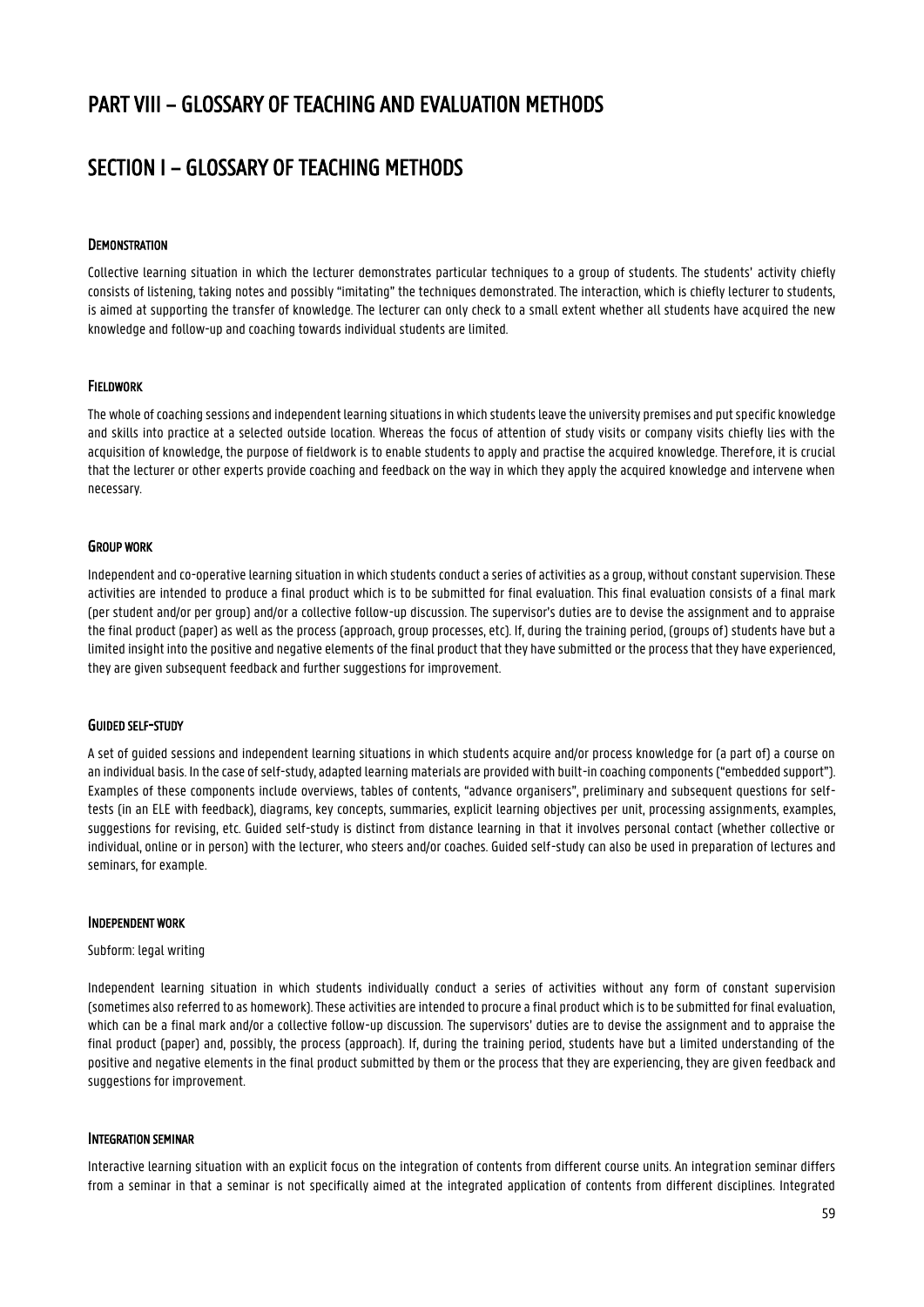seminars draw on learning and educational conversations, discussions, exercises, role plays, simulations, short assignments, etc. The total number of students is limited, so that the supervisors can actively monitor the learning progress of all the students, provide individual guidance (or in groups) and possibly even intervene when necessary.

### LECTURE

Subforms: plenary exercises, clinical lectures and response lecture

Collective learning situation in which the lecturer transfers knowledge to a group of students. The students' activity is mostly limited to listening and taking notes, although lecturers may ask students questions or give them minor assignments. Interactions are mainly initiated by the lecturer, and are intended to support the transfer of knowledge. The lecturer can only check to a small extent whether all students have acquired the new knowledge and follow-up and coaching towards individual students are limited. Lectures (or so-called "ex-cathedra" classes) may set out from concrete situations or refer to material that was read by the students beforehand.

Plenary exercises as a teaching method are collective learning situations in which exercises are solved by the lecturer. The intended purpose is largely to demonstrate solution methods, with only limited interaction with and input from the students.

During clinical classes or clinical lectures, the lecturer starts out from a patient case and holds a discussion on this case. For the remainder, clinical lectures are essentially similar to lectures. Clinical classes are distinct from clinical seminars and clinics in that the latter two are staged for smaller groups of students, while emphasising the input of students in discussing the case (with the patient being physically present or not).

Lectures may be offered electronically by videoconferencing (i.e. teleclassing).

During a response lecture, the contents are discussed interactively and in a question-driven manner. Students prepare for this lecture and study relevant sources beforehand (e.g. an article, case, text, or audiovisual document). During the response lecture, the lecturer systematically discusses the questions, critical comments or preparations and clarifies them. Students are encouraged to ask and answer questions and to actively think along with the lecturer and fellow students.

The main goal of interactive or response lectures is to urge students to process the learning material in an active and critical way and to learn from each other.

### **MICROTEACHING**

Independent learning situation in which students present specific content which they have prepared individually or in groups to their fellow students (also referred to as student lessons or student presentations). These types of sessions are aimed at the active (selection, analysis and) processing of specific contents, while equally focusing on practising presentation and teaching skills. The supervisor and possibly the fellow students comment on the students who gave the lesson or presentation and give suggestions regarding the contents and/or form of the lesson or presentation. The supervisor may also choose to organise remedial sessions during the preparation stage.

#### ONLINE DISCUSSION GROUP

Interactive learning situation in which students communicate online and learn from each other by posting messages and responses to messages from fellow students. To get the discussion going, the supervisor usually introduces a topic or a proposition, poses a question, or assumes a particular viewpoint on a specific topic. The goal of online discussions is to allow students to process knowledge content in an insightful manner. Moreover, electronic discussion groups can be set up in order to train students in developing and amending a professional opinion of their own and to train their ability to express and substantiate these views. Discussion groups are mostly used in combination with other teaching methods. The role of the supervisor can be to comment on the students' contributions, to take part in the discussion himself, to summarise and/or steer the discussion, to introduce new items for discussion, to encourage students to make the contribution themselves, etc.

#### PBL TUTORIAL

Interactive learning situation within problem-based learning (PBL), in which a tutor coaches a small group of students in analysing a problem that is poorly structured, in defining students' learning questions and in arriving at joint conclusions from the students' individual self-study efforts. In problem-based learning, it is not the tutor who offers knowledge to the students. Instead, it is the students who set out in search of the required knowledge (insofar as they do not possess it already), on the basis of the problems with which they are confronted. Overall, the role of the tutor in this process is a facilitating one, in which s/he raises questions which can primarily impact on the learning process. The tutor does not lead the discussion and only contributes to a limited extent in terms of contents.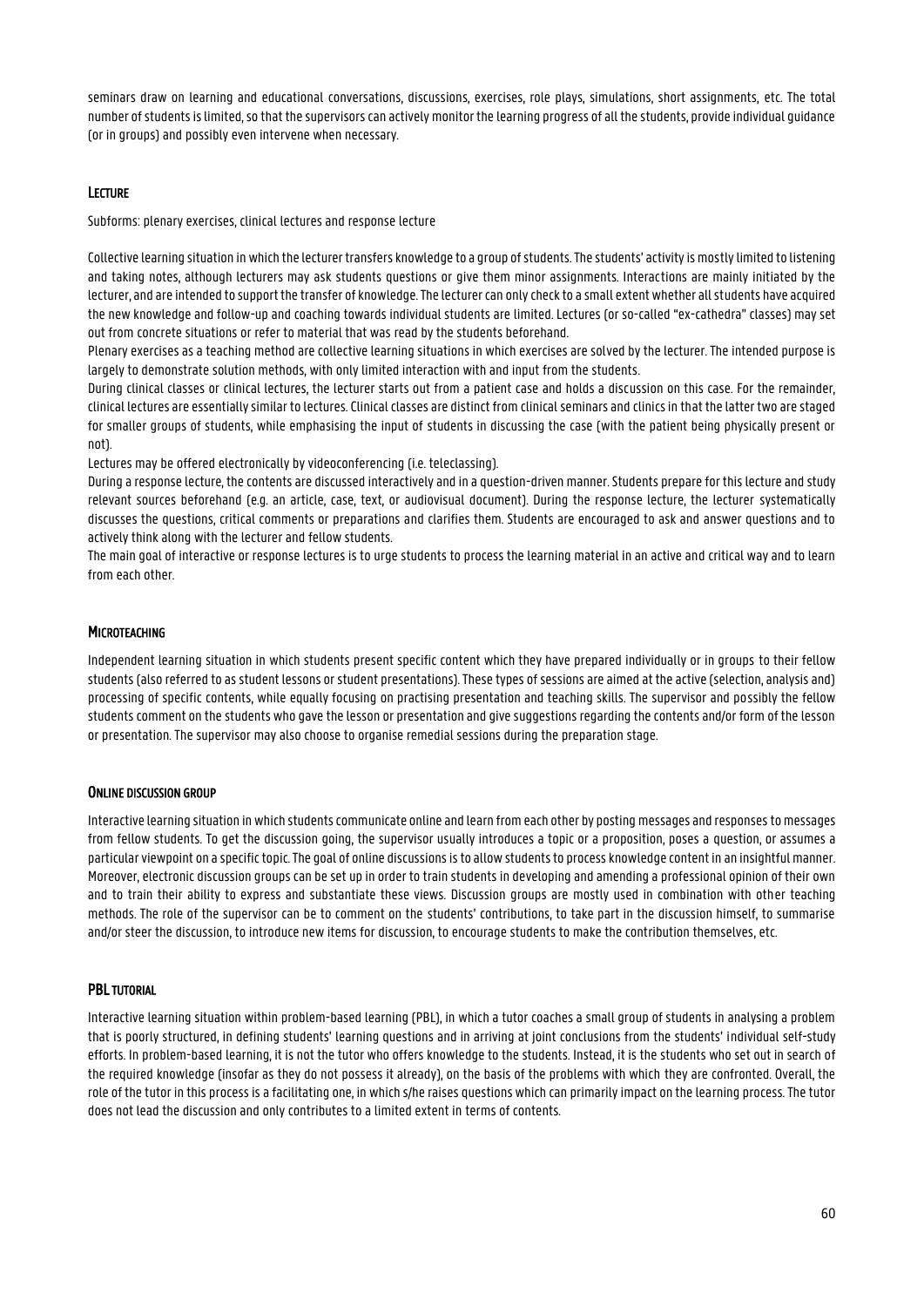#### **PRACTICAL**

Independent learning situation in which the students themselves actively acquire and/or practise specific manual techniques, skills or work methods. Related terms include (language) lab, skills lab and workshop exercises. Students practise individually or in small teams, and are given intensive coaching. The supervisor is responsible for the practical arrangements and coaches the students. In contrast with seminars, students are hardly addressed collectively. On the whole, practicals or (skills) labs are geared towards the development of skills that students will need in their prospective professional careers. As this requires quite rigorous and individual coaching efforts, groups are kept fairly small. Practicals can also include moments when students are given collective instructions.

#### **PROJECT**

Projects include both coaching situations and independent learning situations, which take place during a specific type of assisted independent work or group work which focuses on the integration of the contents and competencies of different course units. As in independent work or group work, students perform a series of activities, either individually or in teams, without constant supervision. These activities lead to a final product which is to be submitted for assessment. The supervisors' duties are to devise the assignment, to offer interim assistance and advice, and to evaluate the final product (paper) as well as the process (approach, group processes, etc). Unlike independent work, projects aim to integrate the skills and contents of several course units and therefore require intensive teamwork and in-depth consultation among the various lecturers of the course units concerned. This co-operation goes beyond an introductory consultation round. Moreover, the majority of lecturers concerned are permanently involved in the educational and coaching activities.

#### RESEARCH PROJECT

#### Subforms: dissertation

A set of individualised coaching sessions and independent learning situations, in which students work on a research-related thesis or design. This thesis or design may complete the study programme. In this writing or design project, the student should demonstrate that s/he is able to interpret, report and evaluate the results from his/her own research or that of others, or that s/he can devise and/or conduct guided independent research. This learning process is actively coached by the lecturer in several sessions, during which both the end result and the learning process are discussed.

#### SEMINAR

Subforms: coached exercises, practical PC room classes, clinical seminars

A collective interactive learning situation in which students learn and practise competencies or techniques, apply knowledge or discuss and work out a problem or a case, under the supervision of academic staff. In these types of sessions, the lecturer makes use of educationally useful interviews, discussions, exercises, short assignments, etc. Only a limited number of students are allowed to sit in on these seminars, so that the staff can monitor the learning progress of all the students, provide the necessary guidance (individually or in groups) and intervene in the learning process if required. Unlike lectures, where interactions are chiefly lecturer to students, seminars more often also include forms of interaction in which students communicate with each other or in which they are required to interact with the lecturer.

The teaching method of coached exercises refers to a collective interactive learning situation in which exercises are solved by students under the supervision of a lecturer. Unlike plenary exercises, coached exercises require a greater level of activity from students. Practical PC classes are coached exercised in which students work on PCs.

Clinical seminars consist of the elaborate discussion of cases, real-life patients, without said patients being present.

#### STUDY VISIT

Collective learning situation in which students leave the university campus in order to become acquainted with the real-life context of enterprises, organisations, institutions, projects, etc, or to be taught specific elements of the course contents (sometimes also referred to as company visits). Unlike fieldwork, these activities are chiefly aimed at transferring knowledge about specific organisations, phenomena, etc. These types of study visits may be guided by the lecturer, an on-site expert (such as a member of the company's staff), or a guide.

#### WORK PLACEMENT

The whole of individual coaching situations and independent learning situations during a period of experiential learning in a professional practice setting in which the students engage in the daily activities at the trainee post. Work placements are designed to allow students to practise and apply profession-oriented knowledge and competencies. In most cases, students are alone on a work placement, but they may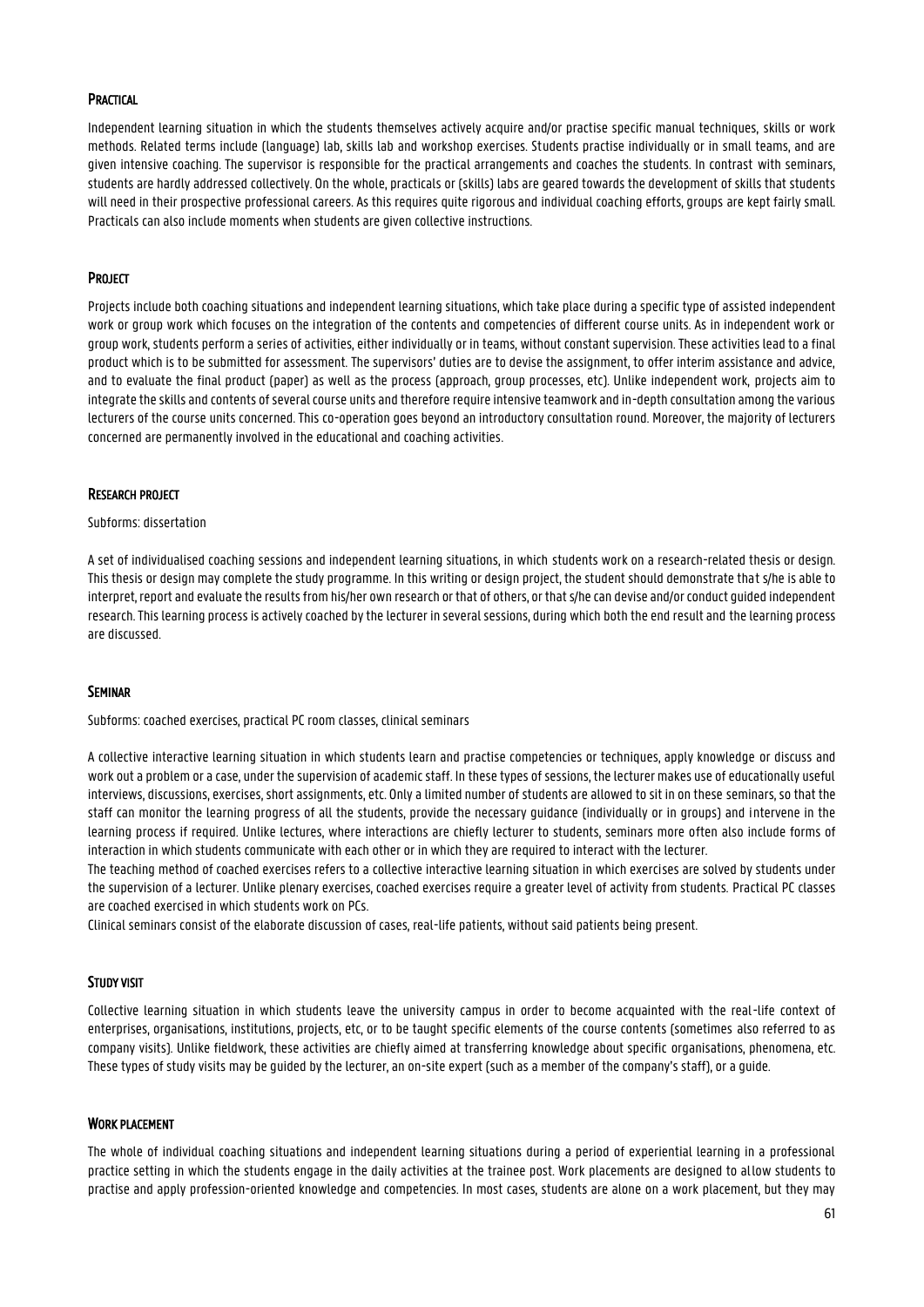also be part of a small group of students. The supervisor is involved in the selection of the placement post, and in preparing the students for the experience. In addition, the supervisor provides support, follow-up, puts forward comments and suggestions and is responsible for the evaluation. Work placements differ from other forms of field experience by their comparatively lengthy duration and the comparative level of autonomy students have in everyday practice.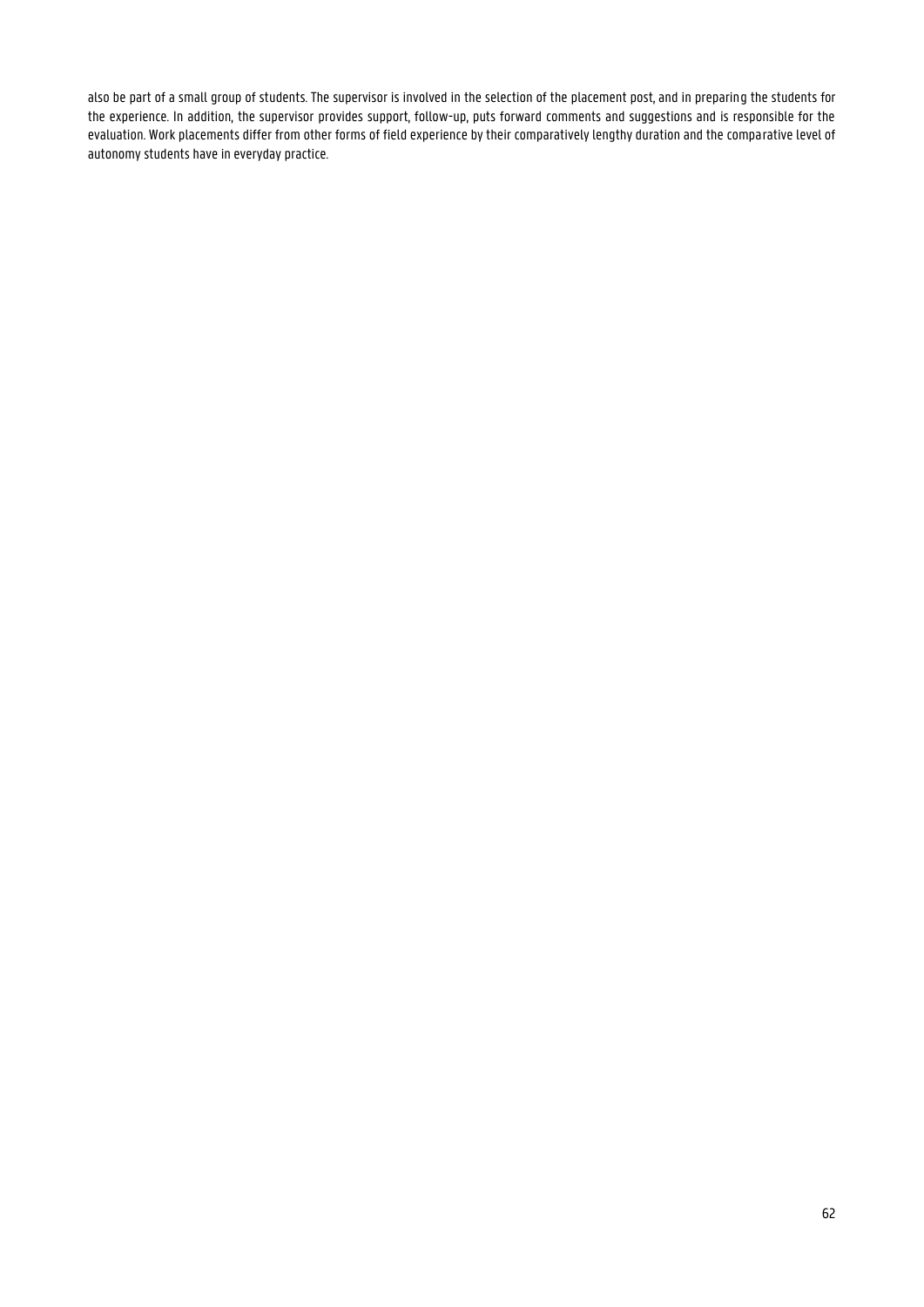## <span id="page-62-0"></span>SECTION II – GLOSSARY OF EVALUATION METHODS

#### ASSIGNMENT

Related terms: report, project report, log, paper, group work, writing assignment, dissertation, essay, scale-model, design or draft, record, project assignment.

The evaluation of the end result created by an individual student or a group of students after a specific question or assignment from the lecturer(s). The end result can take on a variety of different forms: reports, papers, scale-models, designs, video productions, etc. The aim of these assignments is to develop and test competencies such as the ability to critically and thoroughly analyse specific cases or issues, to apply knowledge in an integrated manner, or to independently develop new knowledge, methods, understanding and/or scientific writing abilities. As these competencies are usually of a more complex nature, it is important that evaluation criteria are formulated. Such guidelines are to offer sufficient support to both students in the execution of their assignment and lecturers and teaching assistants in reviewing and evaluating students' products.

#### BEHAVIOURAL EVALUATION ON THE WORK FLOOR

Related terms: performance assessment, work sample test, 360° feedback method.

An integral test in which students are required to perform complex tasks over longer periods of time in actual professional or research situations. Unlike skills tests, which test isolated skills, a behavioural evaluation is a much broader form of evaluation in which the assignments are representative of the integral (v. the isolated) conduct of professionals. Behavioural evaluations are used to establish whether the execution of the professional duties and tasks are in accordance with the required competence level. This usually implies ready knowledge, analytic and problem-solving skills, professional attitudes, discussion techniques and/or knowledge of the procedures and methodologies that are relevant for professional behaviour. To appraise the skills demonstrated by students, assessment scales and/or observation lists or checklists are used. The criteria that are used in these scales or lists involve observable behavioural components. The people appraising the students may be people at the place of work, the trainee supervisor and/or the university student counsellor. The advantage in using people from the shop floor to evaluate the students is that these people get to see the students over longer periods of time at work in an operational setting, which prevents the evaluation from amounting to little more than just a snapshot. This form of evaluation is often part of the overall evaluation of the work placement.

#### OPEN BOOK EXAMINATION

Variations: Problem based learning (PBL) assignments, Over All Tests.

A written examination in which students can consult sources of information to answer the questions, assignments or cases that are presented to them. Examples of such sources include (sections from) the textbook or syllabus, articles, students' own notes, PowerPoint slides, formula tables, legal texts, the Internet, maps, drawings, or databases. Examinations in which the use of tools such as dictionaries, pocket calculators or drawing materials is permitted are considered "regular" written examinations with open or closed questions instead of open book examinations.

For open book examinations, students are not expected to be able to reproduce any information. The aim is to establish to what extent students are capable of employing the available sources in order to establish links, analyse problems, substantiate possible solutions and evaluate the solutions/decisions of a case or issue.

Variations of open book examinations are PBL assignments and Over All Tests.

A PBL assignment is an assignment that is at the core of problem-based learning. Often, the assignment is a case that describes a problem, situation or event and places it in the actual context. Students solve the case by consulting sources and by applying the so-called seven-step method that is often used for PBL.

An Over All Test (OAT) is an open book examination in which students apply information sources from a variety of different disciplines which they have consulted beforehand (typically as part of a project) onto a new case.

#### ORAL EXAMINATION

Variations: evaluation reviews, presentations.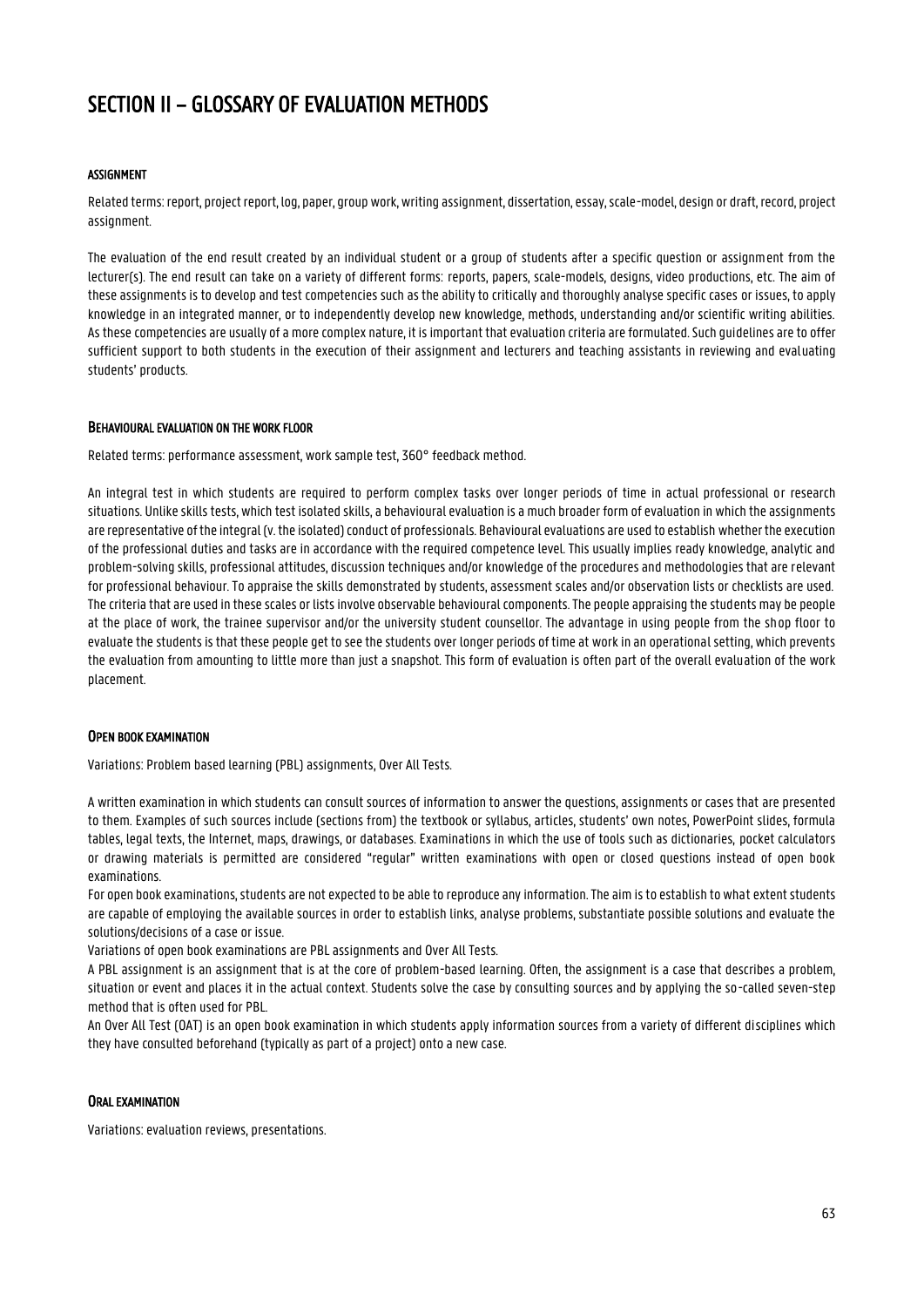An oral examination is a form of dialogue in which the examiner asks questions which the student answers orally. Oral examinations involve direct communication between the examiner and the student, which makes it possible for the examiner to probe the student's knowledge of the subject matter or to rephrase his questions. The examination may consist of (a selection of) the following stages:

(1) the student prepares the questions presented to him (in writing),

(2) the examiner goes through the student's written answers drafted in preparation,

(3) the student provides an oral explanation in which s/he answers the questions,

(4) the examiner asks additional questions in order to explore a specific topic in depth, to give the student the opportunity to remedy any discrepancies in his/her answer or to arrive at a more accurate assessment by asking specially adapted supplementary questions.

Variations of the oral examination include the evaluation review between the examiner and the student and student presentations.

For independent work, group work, projects, work placements, etc, students may be asked to give a presentation on their end results. When evaluating such presentations, examiners may take into account the student's general presentation skills, as well as the contents of the presentation.

The performance review is a dialogue between the examiner and the student(s) who has/have produced a paper with the aim of arriving at an in-depth examination of particular elements or establishing the extent to which each of the individual students contributed to the group work. The performance review can also be included as part of an oral examination in which a section of the examination is reserved for questions on the independent work, the group work, projects, work placements, etc.

### **PARTICIPATION**

Variations: attendance, application, substantive input

Participation involves an assessment of the way in which students participate in (follow-up) reviews and discussions, practicals, coached exercises, etc.

During these activities, various aspects can be considered as part of the assessment: in some cases, the attendance can be an assessment factor, for example.

In other cases, the examiner focuses more on the manner in which students apply themselves during activities (taking the floor, posting reactions on online discussion forums, making physical efforts, showing perseverance, etc). As attendance and application do not involve the mastery of any specific skills in terms of contents, this type of participation is but one element of a much broader assessment.

Matters are taken a step further if the evaluation does not only concern the non-content related application of students but the actual contentrelated quality of their input. This type of evaluation of students' participation in specific activities may involve a final assessment of a course unit.

In order to assess the way in which the student participates, the examiner can use tally lists, assessment scales and/or observations lists or checklists. The lecturer or teaching assistant supervising the activities can observe and decide for themselves whether additional appraisers are to be involved.

#### PEER ASSESSMENT

Students assess each other's team work or the quality of each other's output/performance against criteria that their lecturer has formulated (for them or together with them). By assessing others, students learn how they themselves can still improve their performance and they are prompted to reflect on what is appropriate. Peer assessment can only make a (limited) contribution to a student's final assessment, and it cannot determine whether or not students pass a course unit. It is also possible that the quality of the feedback given to fellow students itself is evaluated.

The use of peer assessment as a form of evaluation often requires both the examiners and the students to adjust their attitude and skills. Students should therefore be "trained" in how they can apply (and formulate) criteria and how they can give each other constructive feedback.

#### **PORTFOLIO**

Related terms: placement report, (placement) portfolio.

In a portfolio, students present their own individual learning process or acquired competencies, amongst other things by collecting "evidence". This evidence may consist of papers, evaluation reports by the lecturer (and/or fellow students), images, video footage, etc. Portfolios enable lecturers to obtain a truthful and integrated picture of students' learning progress over a longer period of time. In addition to their evidential function, portfolios also often serve to make students reflect on their own development process and to systematically look back on their own actions, while assessing and analysing their actions (cf. self-assessment). Portfolios are primarily used for learning processes that are in close keeping with practice because they paint an authentic picture of the way in which students perform tasks in complex professional or research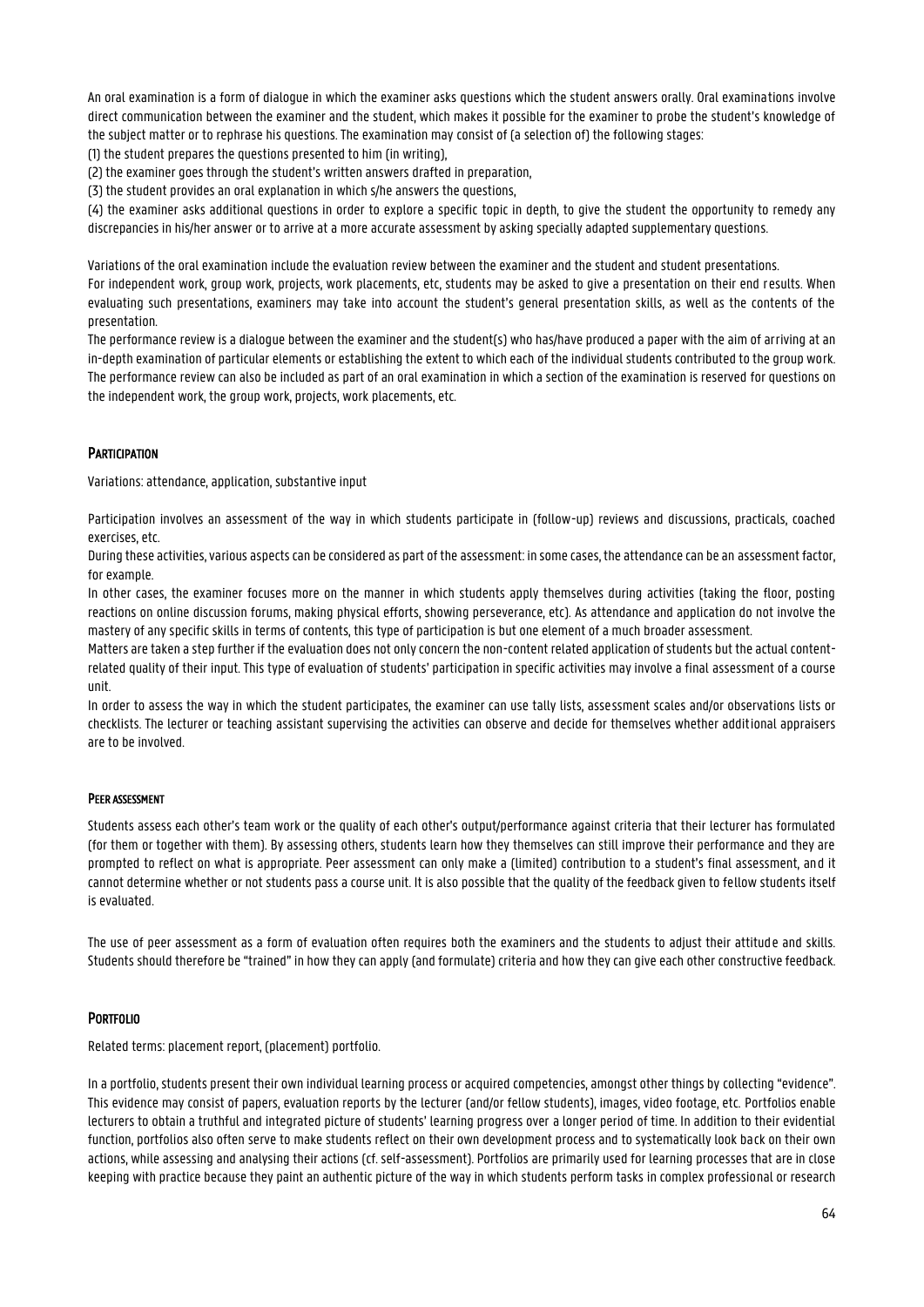situations. Therefore, portfolios are often used to coach and assess work placements. Portfolios may be kept in paper or electronic form (cf. socalled e-portfolios).

#### REPORT

Evaluation of the students' report on the way in which specific (team) assignments were completed and/or the input of the various team members. In contrast with an assignment, it is not the end result itself that is important, but rather the process that the students went through to arrive at this result. Another potentially relevant aspect involved in this teaching method is the extent to which the (team of) students is/are able to describe and substantiate their approach, to reflect on the positive and negative aspects of this approach and any alternative or future approaches. It is advisable to formulate specific appraisal criteria, to make sure that students know exactly what is expected of them in the report, and to ensure that the evaluation is made to occur as objectively as possible.

#### SIMULATION

#### Variation: role-play

An evaluation of the way in which students apply knowledge, perform particular actions, or show a certain behaviour or attitude in a simulation of a real situation. To stage a simulation, the lecturer will deliberately select elements from a real professional or research context, in order to create a situation in which students perform tasks in accordance with the desired level of competence. Unlike behavioural evaluations, these are not real professional or research situations but live simulations, computer simulations or video simulations that are staged in an educational setting, not on the actual shop floor. In order to assess the students' competencies, assessment scales and/or observation lists or checklists can be used and several appraisers may be involved.

#### SKILLS TEST

Related terms: dexterity test, hands-on test, treatment/action, assignment during practicals, training assignment, operation, appraisal of activities during practicals.

Skills tests are designed to establish to what extent students are able to perform the desired competencies adequately, in most cases drawing on their scientific background knowledge. Unlike behavioural evaluations, which involve the integral review of complex professional competencies, skills tests focus on a single isolated action that is based on know-how. Depending on the intended aim, the lecturer determines whether an isolated skill is to be tested as a whole or whether the test will principally focus on specific aspects of the skill in question. The students' competencies are mostly tested by way of a practical or action assignment in which they are required to perform a task that is relevant in a professional setting and that possibly involves the use of professional equipment (e.g. lab equipment, specific software, instruments, measuring devices, etc). In order to assess the students' skills, assessment scales and/or observation lists or checklists are used and several appraisers may be involved.

#### WRITTEN EXAMINATION WITH MULTIPLE CHOICE QUESTIONS

Variations: multiple choice questions, true/false questions, matching questions, ordering questions.

A written examination consisting of questions in which students are required to pick the right answer, as opposed to open question forms in which the students need to formulate the answers themselves. In addition to testing the students' ability to reproduce knowledge, closed questions allow for a wide variation of knowledge and skills to be ascertained, including higher competencies. Multiple choice questions contain the formulation of a problem (stem) and a number of possible answers including incorrect alternatives (distractors) and one (or several) correct answers. First, the problem is formulated, by means of a description of a case or other information that is necessary to solve the question. Then, the actual question is presented.

True/false questions put forward propositions that students need to identify as right or wrong. Formula scoring (i.e. correction for guessing, giscorrectie) is not allowed for (multiple-choice) exams. Formula scoring has been replaced by standard setting (higher cutting score)<sup>1</sup>, in accordance with the formula set by the university board. If a higher cutting score is used, the students need to be informed of the number of questions they need to answer in order to pass.

Matching questions consist of a number of stems and a number of options. It is up to the student to link the stems with the appropriate options. Ordering questions consist of a number of events, step-by-step plans, developments, procedures, etc that are constructed according to certain ordering principles. The answering options include different possible sequences from which the student is required to choose.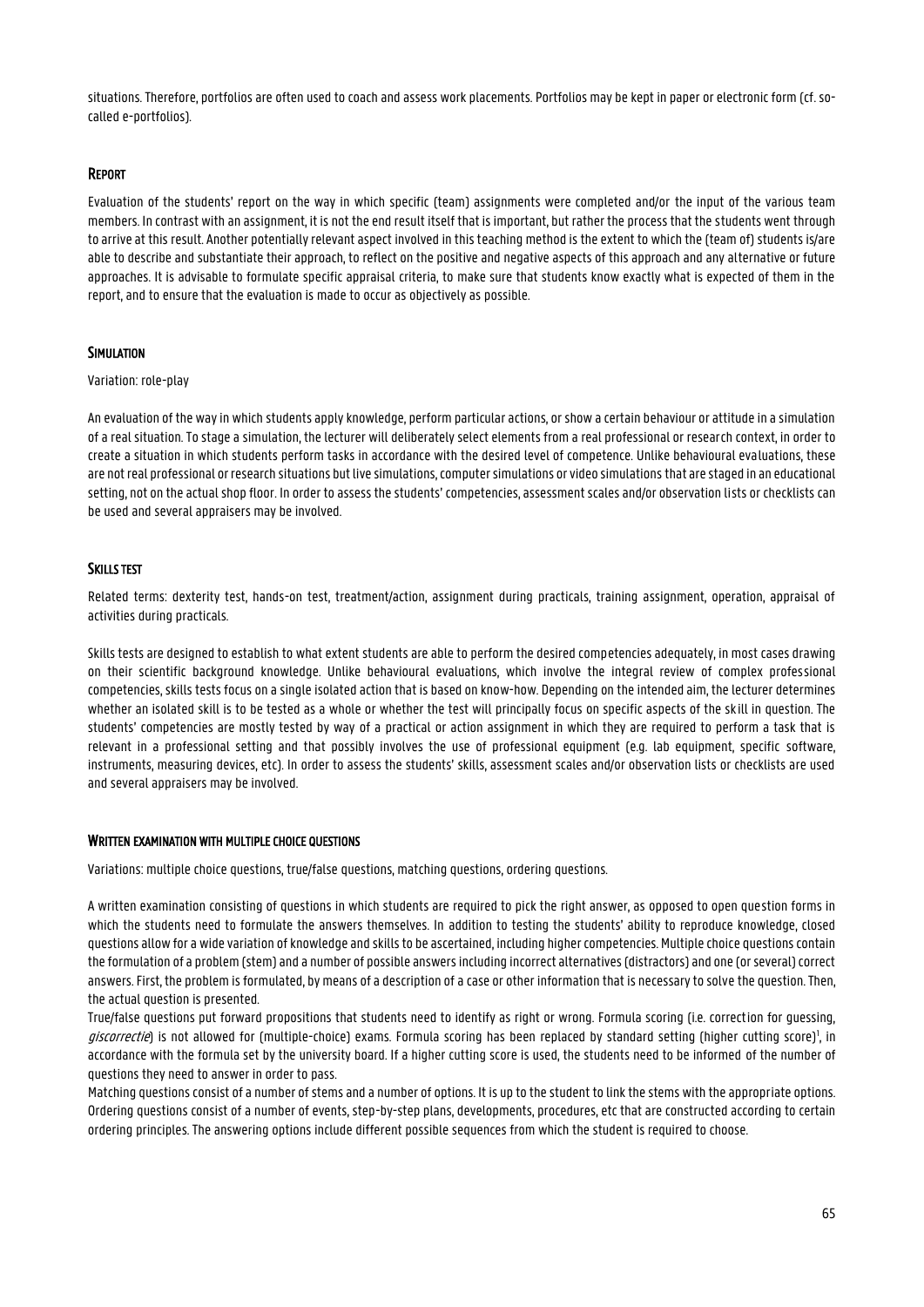#### WRITTEN EXAMINATION WITH OPEN QUESTIONS

Variations: short-answer questions, essay questions.

This evaluation method is a written examination consisting of questions to which the students need to formulate the answers themselves, as opposed to closed question forms in which the students can select the appropriate answer from a supplied number of possible answers. Depending on the length of the expected answer and the extent of prestructuring by the lecturer, a number of variations can be distinguished, i.e. short-answer questions and essay questions.

For short-answer questions, students are expected to answer with just a few words, one or several sentences, a formula or a drawing. These types of prestructured questions force students to answer concisely.

Essay questions, on the other hand, require a more comprehensive answer from students and are primarily used to establish whether students are able to relate specific insights and understandings, analyse more complex issues or cases, perform a complicated calculation, or furnish complex evidence. For essay questions too, the lecturer may prestructure the questions to a certain degree, by providing guidelines as to which elements the answer is required to contain. The students' answers are assessed by means of answer models or answer keys that explicitly state these elements.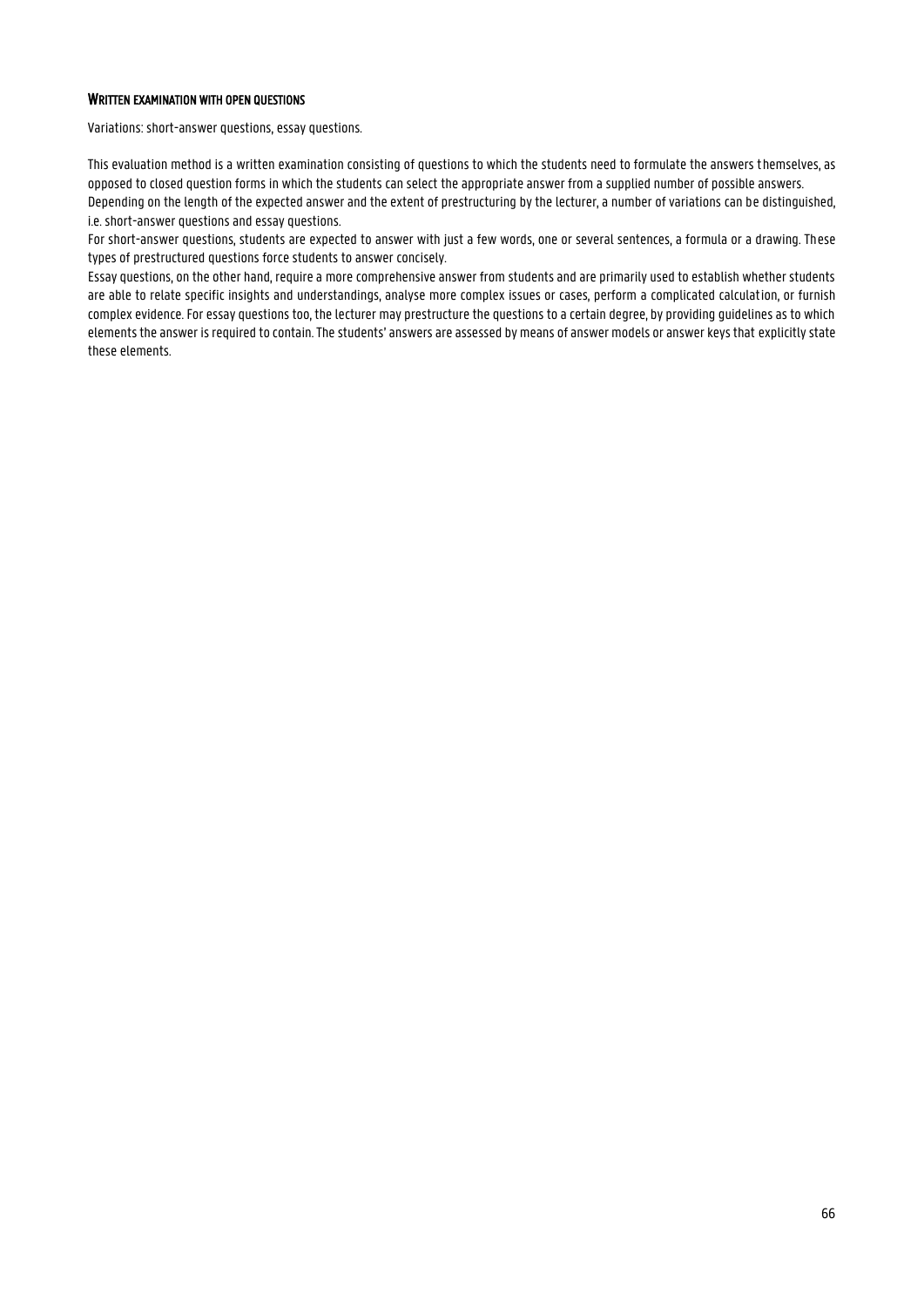## <span id="page-66-0"></span>PART IX – REGULATIONS CONCERNING THE STORAGE OF DOCUMENTS

| <b>Document</b>                                                                                                 | How long should it be kept?                                    | By whom?                                   |
|-----------------------------------------------------------------------------------------------------------------|----------------------------------------------------------------|--------------------------------------------|
| <b>EXAMINATIONS</b>                                                                                             |                                                                |                                            |
| Copies of a student's written examinations                                                                      | until 1 year after the close of the academic<br>year concerned | Lecturer-in-charge                         |
| Leftovers of examination questions                                                                              | to be destroyed when administrative use<br>lapses              | Lecturer-in-charge                         |
| Written preparation for a student's oral<br>examination                                                         | until 1 year after the close of the academic<br>year concerned | Lecturer-in-charge                         |
| Written reflection on the course of an oral<br>examination, recorded by the examiner                            | until 1 year after the close of the academic<br>year concerned | Lecturer-in-charge                         |
| Certificates for absence from examinations<br>(for example, doctor's certificates)                              | 1 year after the close of the academic year<br>concerned       | <b>Academic Affairs</b>                    |
| Lists of deliberations and examination<br>results announcements                                                 | 5 years<br>Then: permanently                                   | <b>Academic Affairs</b><br>Campus archives |
| <b>DISSERTATIONS</b>                                                                                            |                                                                |                                            |
| Assignments as part of continuous<br>assessment, such as Bachelor's<br>dissertations and work placement reports | until 1 year after the close of the academic<br>year concerned | Lecturer-in-charge                         |
| <b>REPORTS</b>                                                                                                  |                                                                |                                            |
| <b>Reports Examination Boards</b>                                                                               | permanently                                                    | Campus archives                            |
| Reports/evaluation forms Master's<br>dissertations                                                              | permanently                                                    | Campus archives                            |